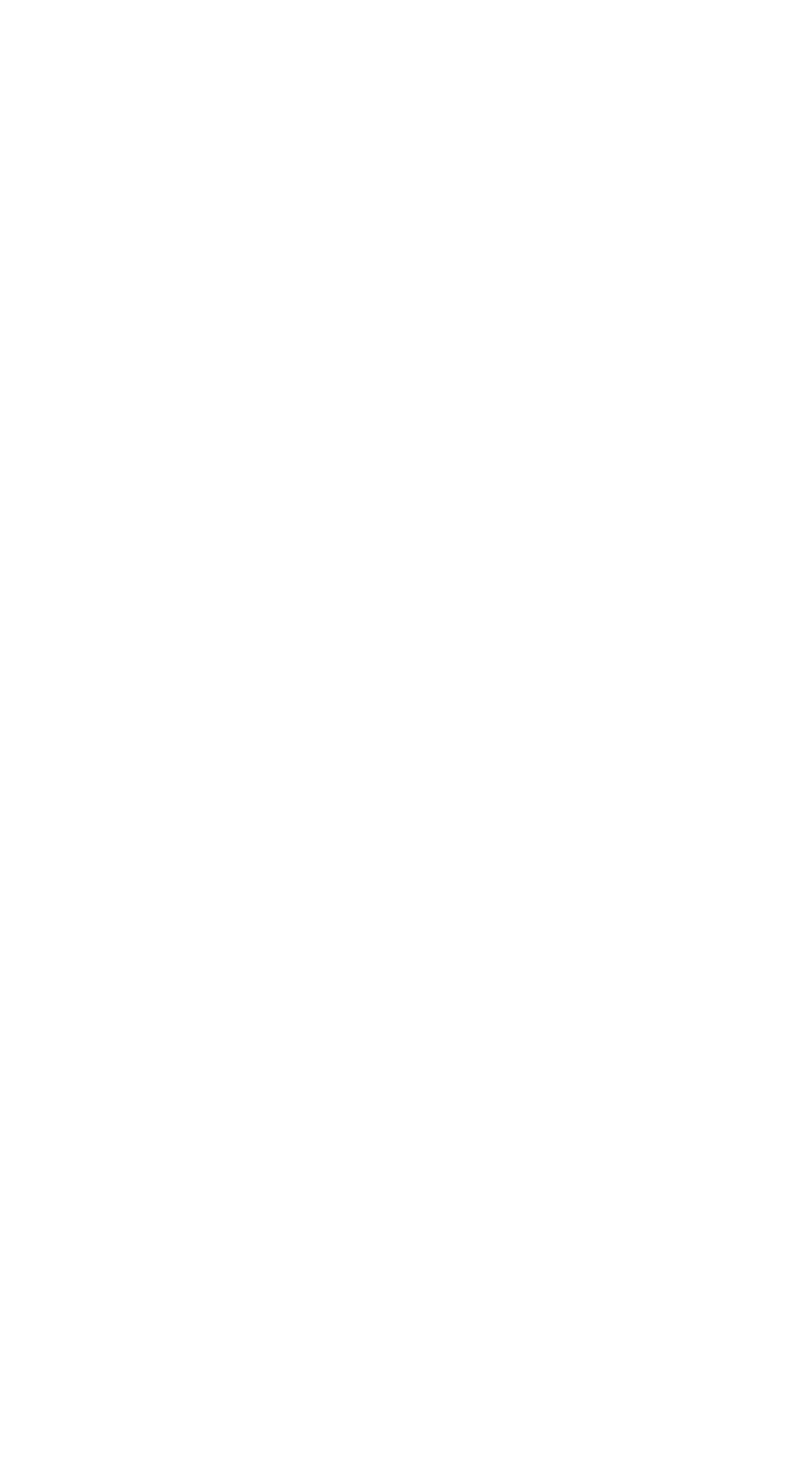# **NORTH DAKOTA STATE FAIR PO Box 1796 2005 Burdick Expressway East Minot, North Dakota 58702 Phone: (701) 857-7620 Website: www.ndstatefair.com Email: ndsf@minot.com**

# **NORTH DAKOTA STATE FAIR (NDSF) OFFICIALS 2022 OFFICERS OF THE FAIR**

#### **Ex-Officio Officers**

#### **NDSF Board Officers**

# **NDSF Board of Directors**

# **FFA Officials**

| Kayla Hart Administrative Assistant/Program Coordinator, ND FFA Foundation |
|----------------------------------------------------------------------------|
|                                                                            |
|                                                                            |
|                                                                            |
|                                                                            |
|                                                                            |
|                                                                            |
|                                                                            |
|                                                                            |
|                                                                            |
|                                                                            |
|                                                                            |
|                                                                            |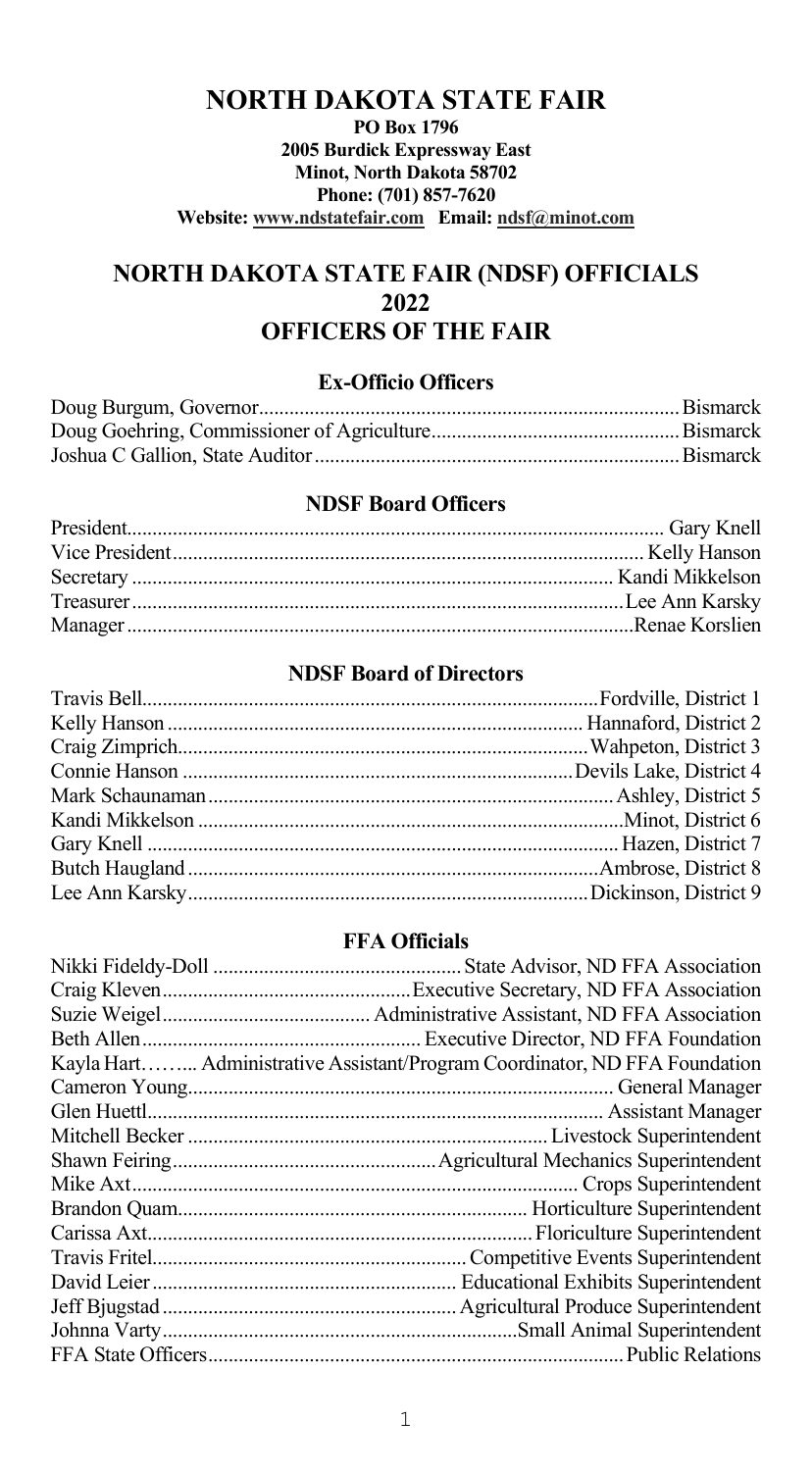# **FFA MISSION STATEMENT**

**FFA makes a positive difference in the lives of students by developing their potential for premier leadership, personal growth and career success through agricultural education.**

#### **ND FFA Association Web Site: www.ndffa.org**

# **SCHEDULE OF FFA EVENTS**

#### **Wednesday, July 6**

 All livestock, poultry, and rabbit exhibits stall/pen/cage reservation forms due to the NDSF. Online reservation preferred and is the best practice. www.ndstatefair.com

#### **Wednesday, July 20**

10:00 a.m. – 6:00 p.m. – Entry of Static Exhibits

#### **Thursday, July 21**

8:00 a.m. – 11:00 a.m. – **Final Entry of Horticulture Exhibits**

- 8:00 a.m. 12:00 p.m. **Final Entry of all non-Horticulture Static Exhibits**
- 8:00 a.m. Judging of Horticulture Exhibits Begins
- 1:00 p.m. Judging of Static Exhibits Begins

4 – 6:30 p.m. – Tractor Operator Practice (Industrial Lot-North Side (East of Co Rd)

4:45 p.m. – FFA Advisor Meal – Sponsored by NDSF (Upper Level 4-H Hall)

#### **Friday, July 22 Opening Day of the North Dakota State Fair**

- 8:00 a.m. Tractor Operator Contest (Industrial Lot-North Side (East of Co Rd)
- 8:00 a.m. 12:00 p.m. Tabulate Static Exhibits (FFA Hall/Office)
- 10:30 a.m. Tractor Operator Contest Competition Awards

(Industrial Lot-North Side (East of Co Rd)

- 5:00 p.m. 8:00 p.m. Check-In and Caging of FFA Poultry Poultry barn **Saturday, July 23**
	- 4:00 p.m. Entry deadline for FFA Beef & Sheep in Open Classes showing Sunday (Expo Office)

#### **Sunday, July 24**

- 8:00 a.m. FFA Poultry Show (exhibitors must be present) Poultry barn
- 1:00 p.m. Entry deadline for FFA Beef & Sheep in Open Classes showing Monday (Expo Office)

#### **Monday, July 25**

- 9:00 a.m. Late arrival deadline for FFA Steers and FFA Market Lambs exhibiting in Open classes
- 1:00 p.m. FFA Livestock & Static Livestock Superintendent Meeting (FFA Hall)
- 6:00 p.m. Release of FFA Poultry Release of First Vegetable Show

#### **Tuesday, July 26**

- 8:00 a.m. 11:00 a.m. Check-in and Penning of all FFA Sheep, Beef, Dairy, Goats & Swine – Expo Office
- 8:00 a.m. 11:00 a.m. Check-in & Penning of all FFA Rabbits Bunny Barn
- 11:00 a.m. Entry Deadline for Fruits and Vegetables (second show)
- 12:00 noon 4 p.m. Weigh in period for swine (on your own)
- 12:00 noon FFA/4-H Livestock Exhibitor Meeting-Expo Barn Arena
- 12:30 p.m. Weigh FFA/4-H Goats, Sheep & Beef
- 4:30 p.m. Swine weight cards must be submitted

#### 5:00-7:00 p.m. – 4-H/FFA Exhibitors Picnic – Commercial II Picnic Tent

#### **Wednesday, July 27**

- 8:00 a.m. FFA Rabbit Show (must present rabbits to judge) Bunny Barn
- 8:00 a.m. FFA Dairy Show Expo East Arena
- 1:00 p.m. FFA Dairy Goat Show Expo East Arena
- 2:00 p.m. FFA Sheep Show Expo Main Arena

#### **Thursday, July 28**

8:00 a.m. – FFA Swine Show – Expo Main Arena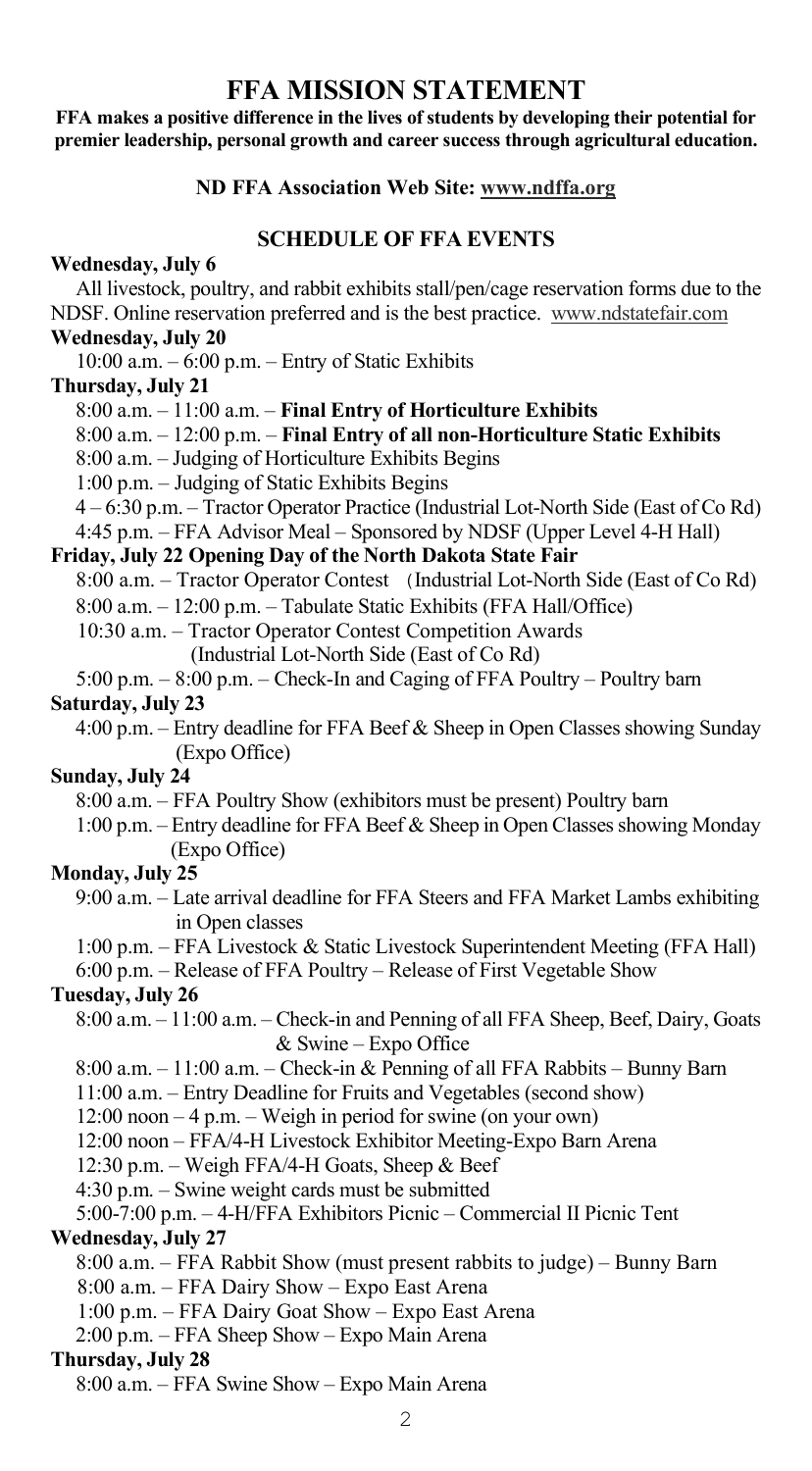#### **Friday, July 29**

 8:00 a.m. – FFA Meat Goat Show – Expo East Arena 10:30 a.m. – FFA Beef Show – Arena II

#### **Saturday, July 30**

8:00 a.m. – FFA Round Robin – Expo Main Arena

8:30 a.m. – FFA Awards – Expo Main Arena

3:00 – 6:00 p.m. – Staggered Release of Rabbits and Livestock

6:00 – 9:00 p.m. – Static Exhibit Release\*\*

\*\* paid gate admission is required on Saturday & NDSF Letter for Gate Entry **Sunday, July 31**

8:00 a.m. – 2:00 p.m. – Complete removal of all exhibits

#### **ENTRY OF STATIC, STATIC LIVESTOCK, & LIVESTOCK EXHIBITS**

**All exhibits** must be entered by the chapter advisor into FairEntry at www.fairentry.com and exhibit tags will be printed by the chapter advisor and attached to the exhibits prior to the annual deadline issued by the State FFA Office. All exhibits, except livestock, must display the printed exhibit tag from FairEntry. To enter the NDSF, use the northwest entrance, Gate F. Upon arrival to the NDSF, report to the Division Superintendent for placement of exhibits.

Location of exhibits is listed under each department/division entry information.

Poultry exhibitors' check-in with the FFA poultry superintendent by **8:00 p.m. on Friday.** Rabbit Exhibitors' check-in with the FFA Rabbit Superintendent by **11:00 a.m. Tuesday**. (See Schedule) FFA exhibit tags must be printed from FairEntry for each poultry and rabbit entry and placed on the cage.

All livestock and static livestock (poultry & rabbit) stall/pen/cage reservations must be submitted to the NDSF office by **July 6, preferably online. FFA, 4-H and Open Classes use the same stall/pen/cage reservation form.** No stalling or entry fees will be charged to animals entered in 4-H/FFA only. Forms are at www.ndstatefair.com click on "Exhibitors".

**Showmanship** for Beef, Dairy, Swine, Sheep, Dairy Goats and Meat Goats will precede all exhibit classes. Round Robin – **8:00 a.m. – Saturday, July 30.** (Expo Building)

#### **EXHIBITING IN OPEN CLASS**

#### **Livestock**

 FFA members who plan to exhibit in the Open Class Shows must submit official entry forms prior to **July 6**. Visit the NDSF website at: www.ndstatefair.com under "Exhibit" for entry details. Animals of all livestock species may be exhibited in one show only, (4-H or FFA) regardless of ownership by exhibitors who are members of both 4-H and FFA.

#### **Crops**

FFA members may exhibit in the Open Class Grain and Sheaf Show provided they prepare and submit an official open class entry form prior to the deadline: **July 6**. (A separate exhibit must be prepared for 4-H, FFA and Open Classes.)

#### **ADMISSION**

| (Special FFA rates are available at gates – must show FFA membership card) |  |
|----------------------------------------------------------------------------|--|
|                                                                            |  |
|                                                                            |  |
|                                                                            |  |
| (Season Passes may be traded for a wristband)                              |  |

**Write to: NDSF, PO Box 1796, Minot, ND 58702, or call (701) 857-7620**

or Email: competitive@ndstatefair.com

# **FFA GENERAL RULES**

1. ND FFA members (middle or high school) who are presently enrolled in the 2021-2022 (or are a graduate of) agricultural education/FFA program and have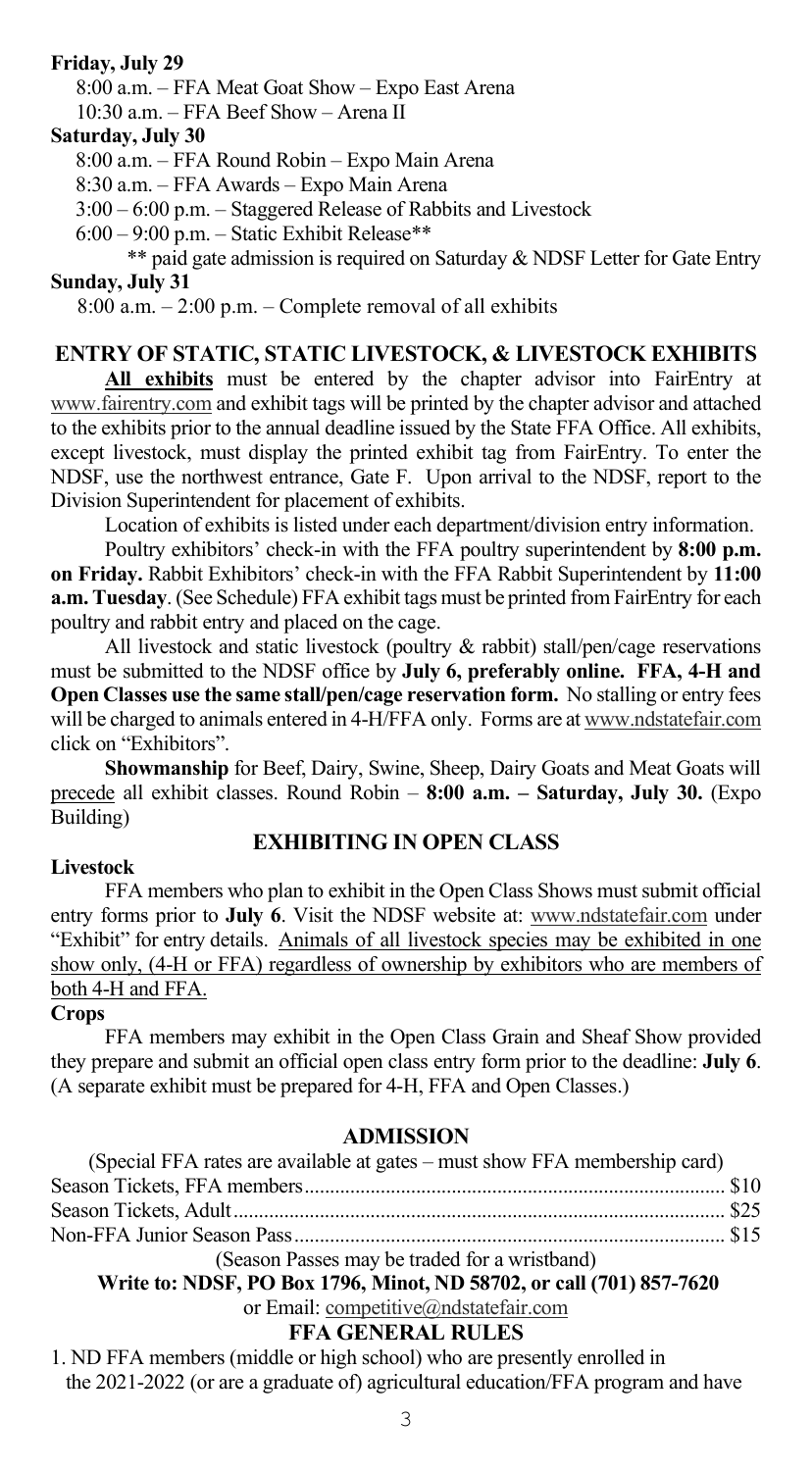paid FFA dues for the current year are eligible to exhibit in the FFA division and participate in the Tractor Operator Contest. (A student who will be enrolled in a class and become an FFA member in the fall of 2022 is not eligible to participate.). FFA members may retain active membership until the fourth National FFA Convention upon graduation from high school.

- 2. The FFA Code of Ethics will be followed. Use of alcohol, tobacco, vaping, e cigarettes, and/or illegal drugs will not be tolerated, and members are subject to disqualification and forfeiture of awards and premiums. All members must be properly chaperoned by advisors, parents, or school officials.
- 2. All exhibits must be properly certified by the chapter advisor and entered in FairEntry. Entries may be exhibited in one department only (4-H or FFA). Static Exhibits may only be shown once at the NDSF – exhibits may not be shown in 4-H one year and FFA or Open Division the next. Project class designation may be changed by the Division Superintendent. Appeals concerning class placement, awards or disqualifications must be made within 24 hours of the completion of judging. When large numbers of exhibits are entered in one class and a clear difference is evident, this class will be sub-divided. Only one item per class may be exhibited unless otherwise indicated.
- 3. FFA entries will be handled as a part of the NDSF and subject to the rules of the NDSF and in compliance with the general policies and regulations governing FFA activities and awards as stated in ND FFA Policy and Handbooks
- 4. Every precaution will be taken to safeguard exhibits, but the NDSF and ND FFA Association will not be responsible for damaged, stolen, or lost articles. The FFA Building in the NDSF Center is open 10:00 a.m. – 9:00 p.m. daily during the fair.
- 5. Each exhibit, except livestock, must be accompanied by a properly completed entry tag printed from FairEntry.
- 6. All exhibits must be housed in the facilities provided for FFA exhibits, unless permission is granted by the division superintendent prior to entering.
- 7. Removal of exhibits prior to the designated release time will result in forfeiture of premium awards to the chapter(s) involved.
- 8. Health requirements for each species of livestock must be followed as outlined in the Open Division booklet. All animals are subject to inspection by the NDSF Veterinarian upon arrival on the fairgrounds.
- 9. No fans or fan stands of any type will be allowed in aisles of the livestock barns.

#### **PREMIUMS AWARDED**

- 1. Premiums will be offered on all classes. As exhibits are judged, they will be placed in the "Blue", "Red", and "White" ribbon groups. Inferior quality exhibits will be disqualified and not displayed. "Stickers" will be used to indicate ribbon placing. Exhibitors who desire to receive ribbons may pick them up from the FFA office prior to leaving the fairgrounds.
- 2. The NDSF will distribute FFA premiums to the FFA Chapters in **September 2022**. FFA Chapters will receive one check and will distribute the premiums to each exhibitor, based upon the FairEntry report from the State FFA Office.
- 3. All premiums are based on funds appropriated by the state legislature. All other operational funds are derived from the NDSF's income. Adjustments to points/ and premiums maybe made, when necessary, as determined by the State FFA Office, NDSF Management, and the NDSF Board.
- 4. Cash Premiums: Static, Static Livestock (Poultry and Rabbit) premiums are \$.11 per point. Beef, dairy, goats, sheep, and swine are \$.16 cents per point for.
- 5. Entries are assigned a point value for the basis of awarding premiums. The points for each division/class are as follows: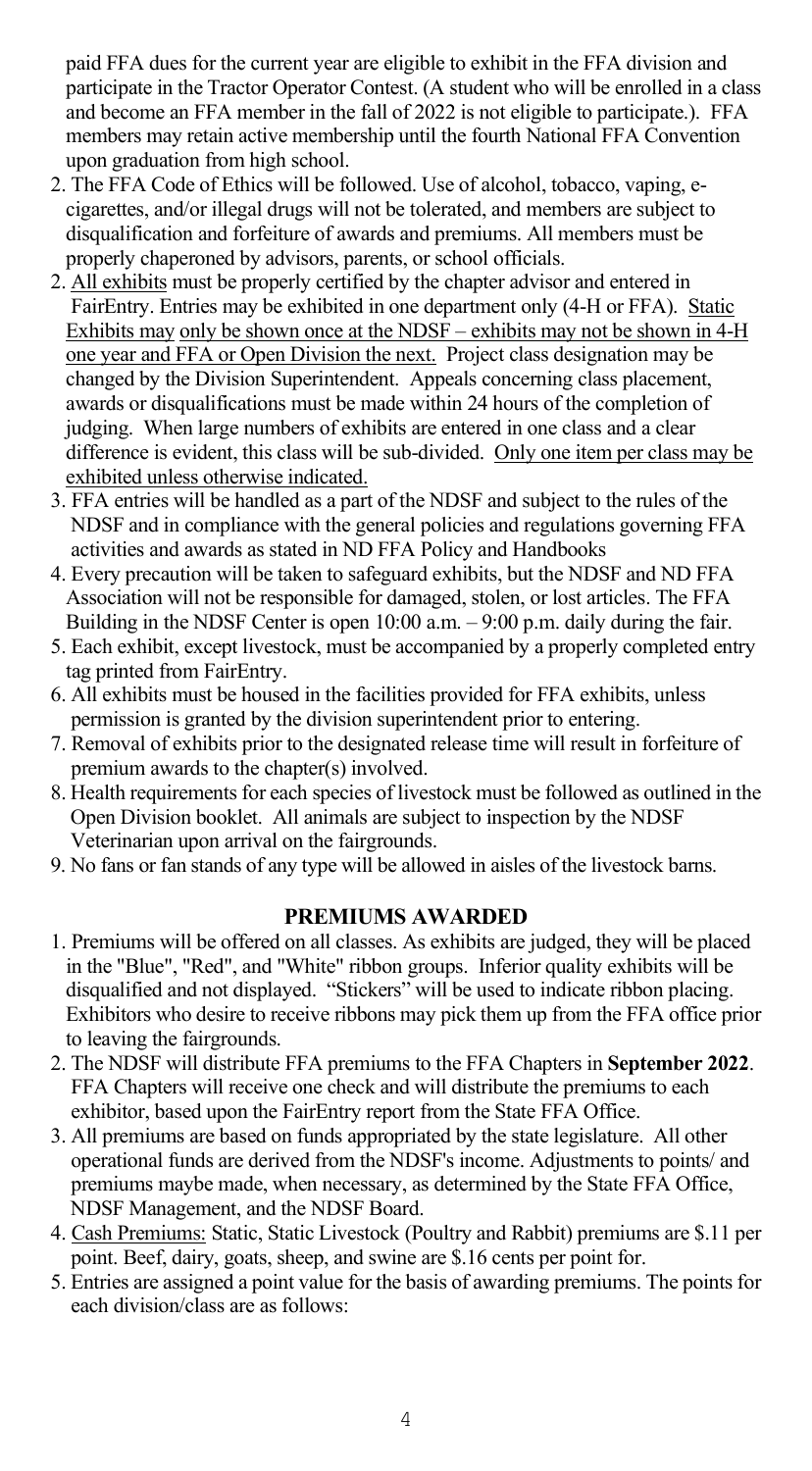# **Livestock Division:**

| Beef, Market Steers, Dairy     |  |
|--------------------------------|--|
|                                |  |
|                                |  |
|                                |  |
| Sheep, Goats & Swine           |  |
|                                |  |
|                                |  |
|                                |  |
| Poultry and Rabbits (All Lots) |  |
|                                |  |
|                                |  |
|                                |  |
|                                |  |

# **Agricultural Produce Division:**

| Wool, Eggs (dozen), Processed Meat |
|------------------------------------|
|                                    |
|                                    |
|                                    |

# Vegetables, Fruit Classes, Honey

#### **Field Crop Division:**

| Sheaves and Threshed Grains |  |
|-----------------------------|--|
|                             |  |
|                             |  |
|                             |  |
|                             |  |

#### **Horticulture & Floriculture Division:**

| Class numbers that end in 1, 2 or 3 |  |
|-------------------------------------|--|
|                                     |  |
| Red 20 points                       |  |
|                                     |  |
| Class numbers that end in 4 or 5    |  |
|                                     |  |
|                                     |  |
|                                     |  |
| Class numbers that end in 6 or 7    |  |
|                                     |  |
|                                     |  |
|                                     |  |
| Class numbers that end in 8 or 9    |  |
|                                     |  |
|                                     |  |
|                                     |  |
| Class numbers that end in 0         |  |
| Blue 150 points                     |  |
|                                     |  |
|                                     |  |
|                                     |  |

# **Ag Mechanics Division:**

| Jumbo Projects & Tractors $-60$ 's |  |
|------------------------------------|--|
|                                    |  |
|                                    |  |
|                                    |  |
| Extra Large - 50's                 |  |
|                                    |  |
|                                    |  |
|                                    |  |
| Large $-40$ 's                     |  |
|                                    |  |
|                                    |  |
|                                    |  |
| Medium $-30$ 's                    |  |
|                                    |  |
|                                    |  |
|                                    |  |
| Small $-20$ 's                     |  |
|                                    |  |
|                                    |  |
|                                    |  |
|                                    |  |

#### **Educational Exhibits and Displays Division:**

| Class numbers ending in $0$ or $1$ |  |
|------------------------------------|--|
|                                    |  |
| Red  20 Points                     |  |
|                                    |  |
| Class numbers ending in 2 or 3     |  |
|                                    |  |
|                                    |  |
|                                    |  |
| Class numbers ending in 4, 5 or 6  |  |
|                                    |  |
|                                    |  |
|                                    |  |
|                                    |  |
| Class numbers ending in 7          |  |
|                                    |  |
|                                    |  |
|                                    |  |
| Class numbers ending in 8 or 9     |  |
|                                    |  |
|                                    |  |
|                                    |  |
| Class SFJ, SFI & SFS               |  |
|                                    |  |
|                                    |  |
|                                    |  |
|                                    |  |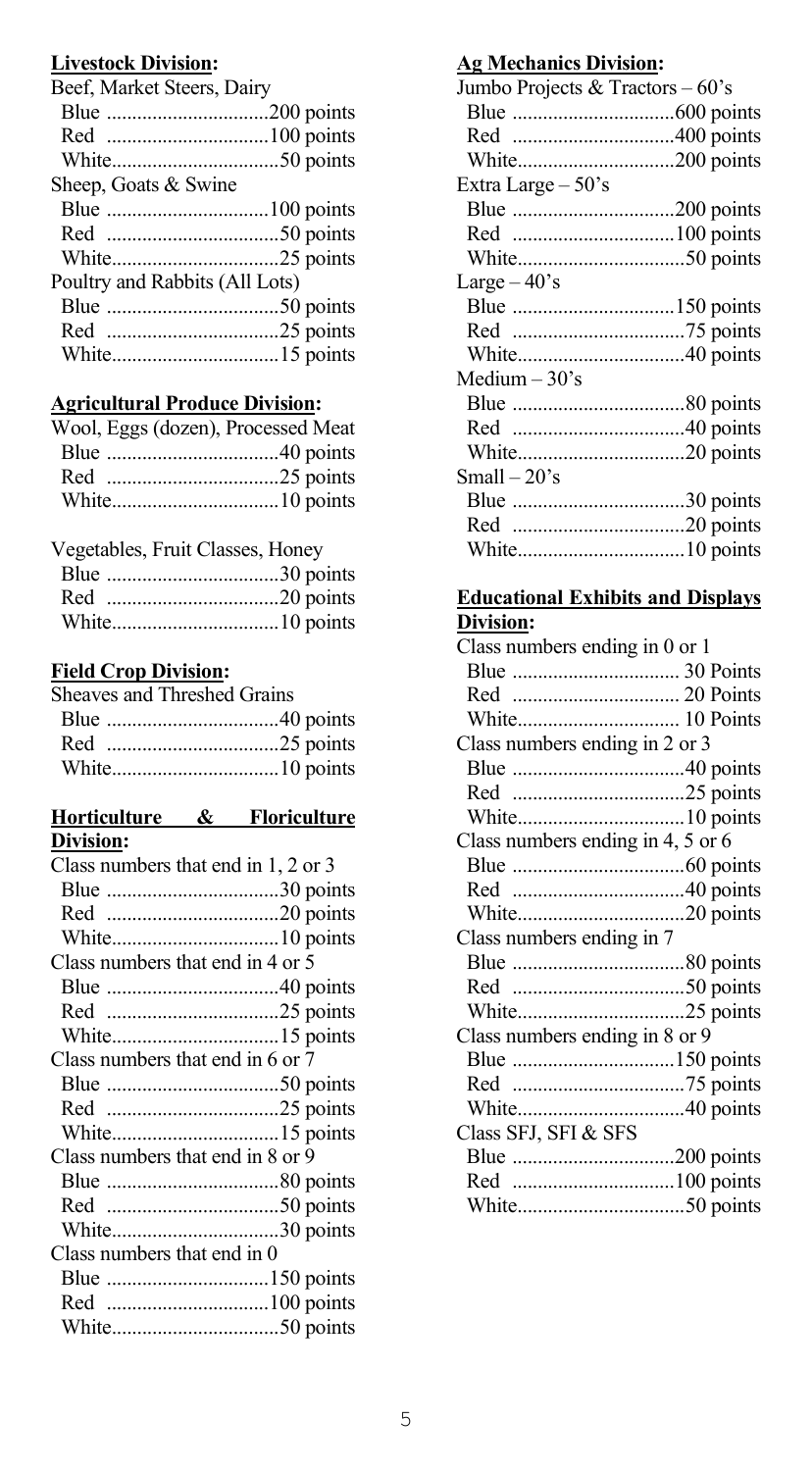**Showmanship**<br>40 points for Blue Ribbon 10 points for White Ribbon

40 points for Blue Ribbon Grand Champion – Additional Blue points premium<br>25 points for Red Ribbon Reserve Champion – Additional Red points premium Reserve Champion – Additional Red points premium

#### **FFA SWEEPSTAKES**

A traveling trophy and permanent plaque sponsored by the NDSF will be awarded to the chapter with the most points earned. Chapters earning over 5,000 total points will be eligible for the NDSF Sweepstakes drawings. Five prizes of \$200 will be drawn at the ND CTE Professional Development Conference in August. Eligibility is based upon points earned in the white, red, blue, reserve, and grand champion categories.

# **CAMPING AT THE NDSF**

Camping space at the NDSF is available on a **reservation only** basis for a nominal fee. All FFA campers must be accompanied by their advisor, parent, or legal guardian. Early completion of NDSF camping registration at www.ndstatefair.com is highly recommended.

#### **4-H/FFA EXHIBITORS PICNIC**

- 1. The picnic is open to all NDSF 4-H/FFA exhibitors, parents, and advisors.<br>2. The picnic will be held at the NDSF on **Tuesday. July 26** from 5:00 7:00
- The picnic will be held at the NDSF on **Tuesday, July 26** from  $5:00 7:00$  p.m. in the Commercial II Picnic Tent.

# **DOGS AT THE NDSF**

Only livestock, poultry, rabbit, and horse exhibitors are allowed to have dogs on the fairgrounds in camping areas and assigned barns. Under no circumstances are dogs allowed outside of the designated areas.

#### **STATIC EXHIBIT RELEASE**

Static Exhibits will be released between  $6:00 - 9:00$  pm on Saturday, July 30. The NDSF gate admission fees apply to everyone and only vehicles with credentials (NDSF FFA Advisor Letter is Required) can access the fairgrounds. The complete removal of all exhibits is Sunday, July 31 from  $8:00$  a.m.  $- 2:00$  p.m.

#### **SPECIAL PREMIUMS AND/OR AWARDS**

The following awards are presented to chapters and individuals for outstanding performance in the various exhibit areas and competitive events. Chapter awards will be based on white, red, blue, reserve, and grand champion points earned.

# **BASIC TRACTOR OPERATOR CONTEST**

A trophy will be presented to the winner.Judging is based on the student's ability to operate a tractor safely and a written exam on tractor operation, safety, and daily maintenance. For members in grades  $7 - 10$  in the previous school year.

# **ADVANCED TRACTOR OPERATOR CONTEST**

A trophy will be presented to the winner. Judging is based on the student's ability to operate a tractor safely and a written exam on tractor operation, safety, and daily maintenance. For members in grades 11 - 12 in the previous school year.

# **TOP THREE WHEAT AND DURUM**

A premium will be paid by the **ND Wheat Commission** for the top three FFA Hard Red Spring Wheat and the top two FFA Durum Grain Samples at the Fair.  $1<sup>st</sup> - $40$   $2<sup>nd</sup> - $30$   $3<sup>rd</sup> - $25$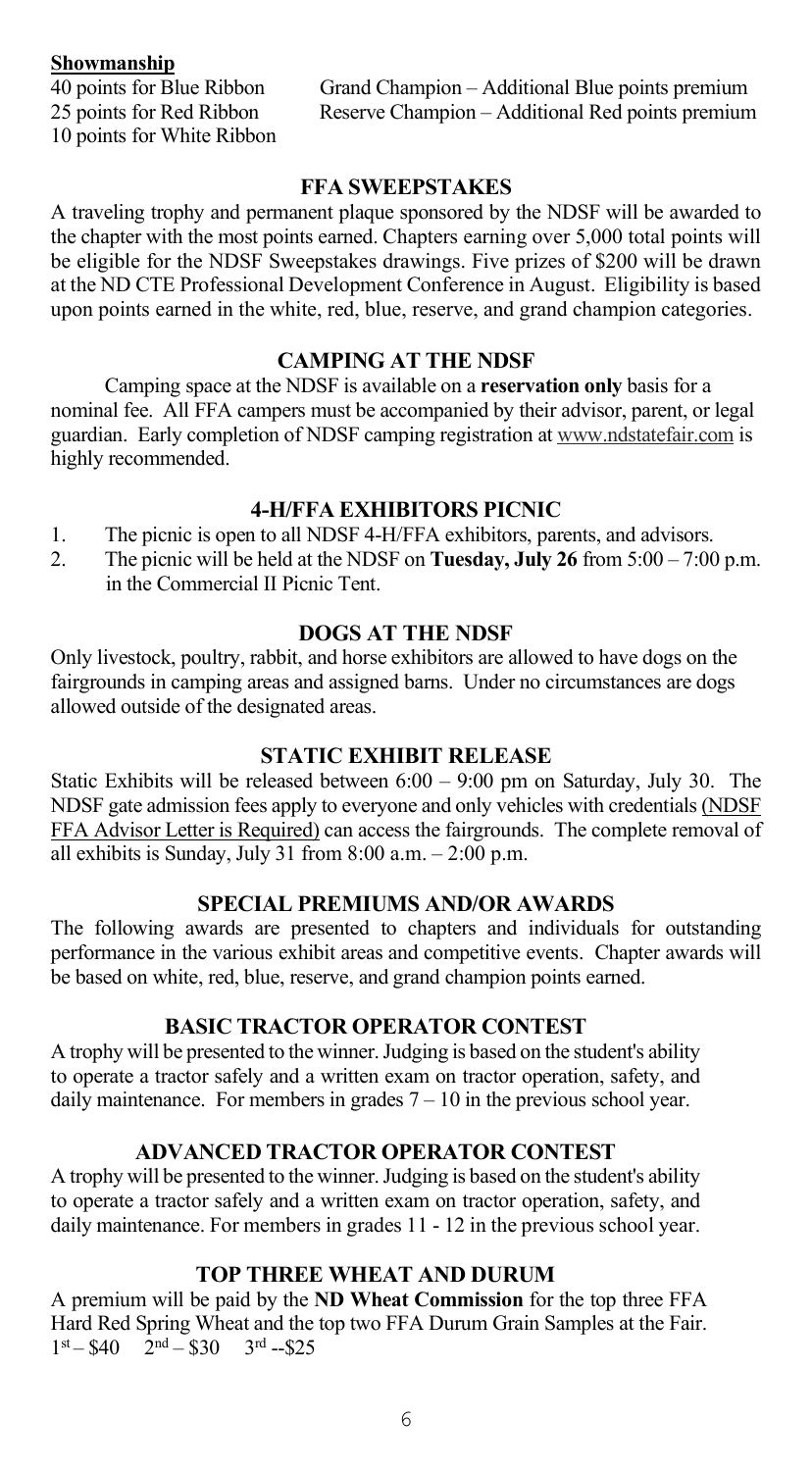A premium will be paid by the **ND Wheat Commission** for the top three FFA Hard Red Spring Wheat and the top two FFA Durum Sheaves shown at the Fair.  $1<sup>st</sup> - $40$   $2<sup>nd</sup> - $30$   $3<sup>rd</sup> - $25$ 

#### **ROUND ROBIN GRAND CHAMPION SHOWMANSHIP**

A trophy, a \$100.00 cash award, and a traveling trophy will be presented to the overall grand champion showman.

# **ROUND ROBIN RESERVE CHAMPION SHOWMANSHIP**

A trophy will be presented to the overall reserve champion showman.

#### **GRAND CHAMPION FFA SHEEP SHOWMANSHIP**

A trophy will be presented to the winner. Judging is based on such factors as appearance of the showman, control of the animal, poise and calmness and skill.

#### **GRAND CHAMPION FFA DAIRY SHOWMANSHIP**

A trophy will be presented to the winner. Judging is based on such factors as appearance of the showman, control of the animal, poise and calmness and skill.

# **GRAND CHAMPION FFA SWINE SHOWMANSHIP**

A trophy will be presented to the winner. Judging is based on such factors as appearance of the showman, control of the animal, poise and calmness and skill.

#### **GRAND CHAMPION FFA BEEF SHOWMANSHIP**

A trophy will be presented to the winner. Judging is based on such factors as appearance of the showman, control of the animal, poise and calmness and skill.

#### **GRAND CHAMPION FFA DAIRY GOAT SHOWMANSHIP**

A trophy will be presented to the winner. Judging is based on such factors as appearance of the showman, control of the animal, poise and calmness and skill.

# **GRAND CHAMPION FFA MEAT GOAT SHOWMANSHIP**

A trophy will be presented to the winner. Judging is based on such factors as appearance of the showman, control of the animal, poise and calmness and skill.

### **GRAND CHAMPION FFA POULTRY SHOWMANSHIP**

A trophy will be presented to the winner. Judging is based on such factors as appearance of the showman, control of the animal, poise and calmness and skill.

# **GRAND CHAMPION FFA RABBIT SHOWMANSHIP**

A trophy will be presented to the winner. Judging is based on such factors as appearance of the showman, control of the animal, poise and calmness and skill.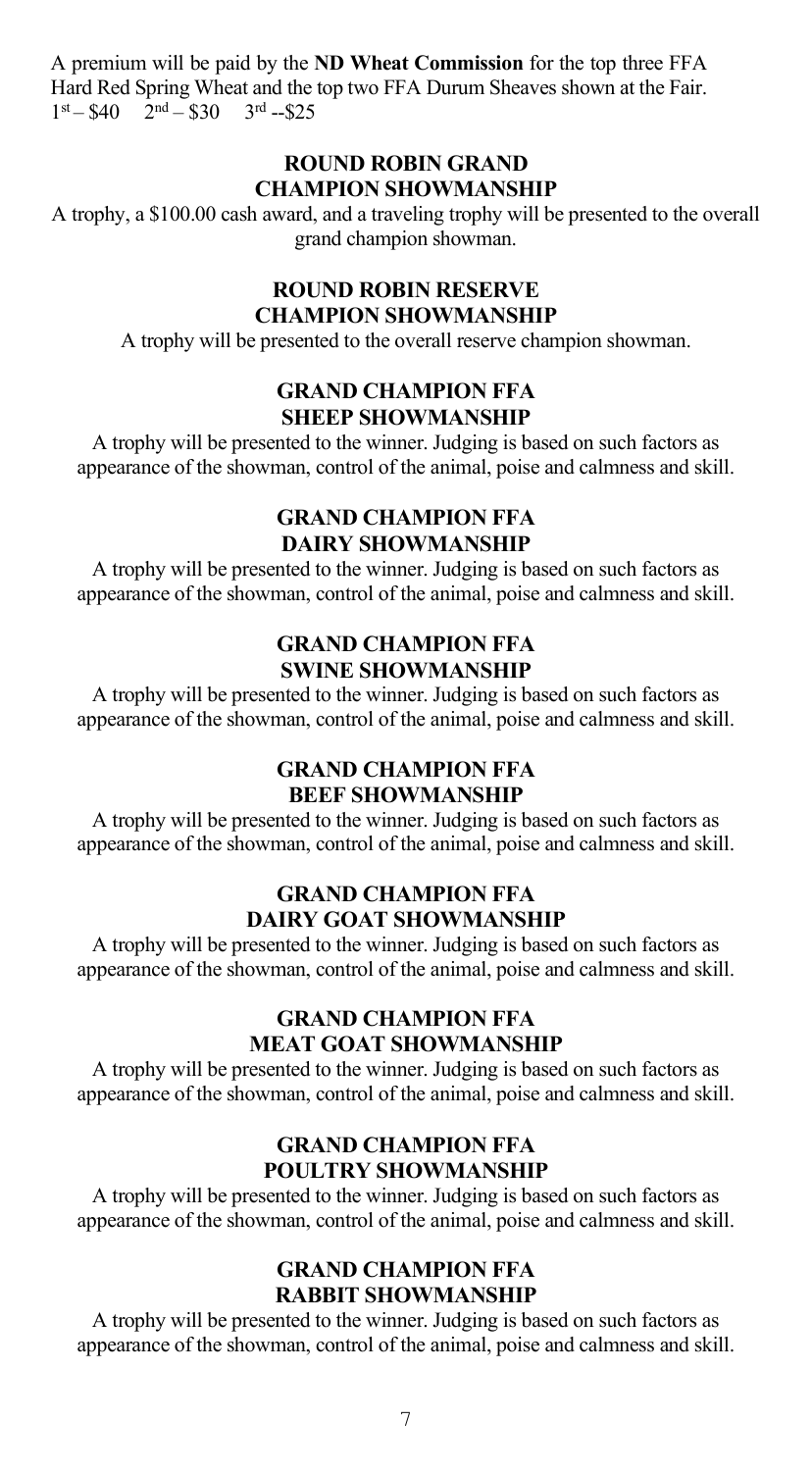#### **CHAMPION FFA BEEF HERDSMAN**

A prize will be presented to the top FFA Member.Judging is based on such factors as daily cooperation, promptness, and efficiency in showing animals, cleanliness of alleys and stalls and care and grooming of the animals.

# **CHAMPION FFA SWINE HERDSMAN**

A prize will be presented to the top FFA Member.Judging is based on such factors as daily cooperation, promptness, and efficiency in showing animals, cleanliness of alleys and stalls and care and grooming of the animals.

#### **CHAMPION FFA DAIRY HERDSMAN**

A prize will be presented to the top FFA Member.Judging is based on such factors as daily cooperation, promptness, and efficiency in showing animals, cleanliness of alleys and stalls and care and grooming of the animals.

#### **CHAMPION FFA SHEEP HERDSMAN**

A prize will be presented to the top FFA Member.Judging is based on such factors as daily cooperation, promptness, and efficiency in showing animals, cleanliness of alleys and stalls and care and grooming of the animals.

#### **CHAMPION FFA GOAT HERDSMAN**

A prize will be presented to the top FFA Member. Judging is based on such factors as daily cooperation, promptness, and efficiency in showing animals, cleanliness of alleys and stalls and care and grooming of the animals.

# **CHAMPION FFA**

### **POULTRY HERDSMAN**

A prize will be presented to the top FFA Member. Judging is based on such factors as daily cooperation, promptness, and efficiency in showing animals, cleanliness of alleys and stalls and care and grooming of the animals.

# **CHAMPION FFA RABBIT HERDSMAN**

A prize will be presented to the top FFA Member. Judging is based on such factors as daily cooperation, promptness, and efficiency in showing animals, cleanliness of alleys and stalls and care and grooming of the animals.

# **HEALTH REQUIREMENTS FOR LIVESTOCK**

A change in cattle identification requirements due to the animal disease traceability rule (9CFR Part 86) went into effect March 10, 2013. All cattle used for exhibition, moved across state lines regardless of age or sexual status must be individually identified. All animals moved across state lines not going to an approved market or to slaughter need a certificate of Veterinary Inspection as well. **(For complete health requirements and health requirements for out-of-state** 

**livestock, see the open class premium book.)** Brand Inspection is required on all cattle, horses or mules leaving the state.

 All animals will be inspected by the NDSF's veterinarian. Animals showing evidence of infectious skin/eye/foot lesions will be dismissed from the fair immediately**. Decisions made by the NDSF Veterinarian are final.**

 **Cattle, Sheep, Swine, and Goats** – Exhibitors are encouraged to have their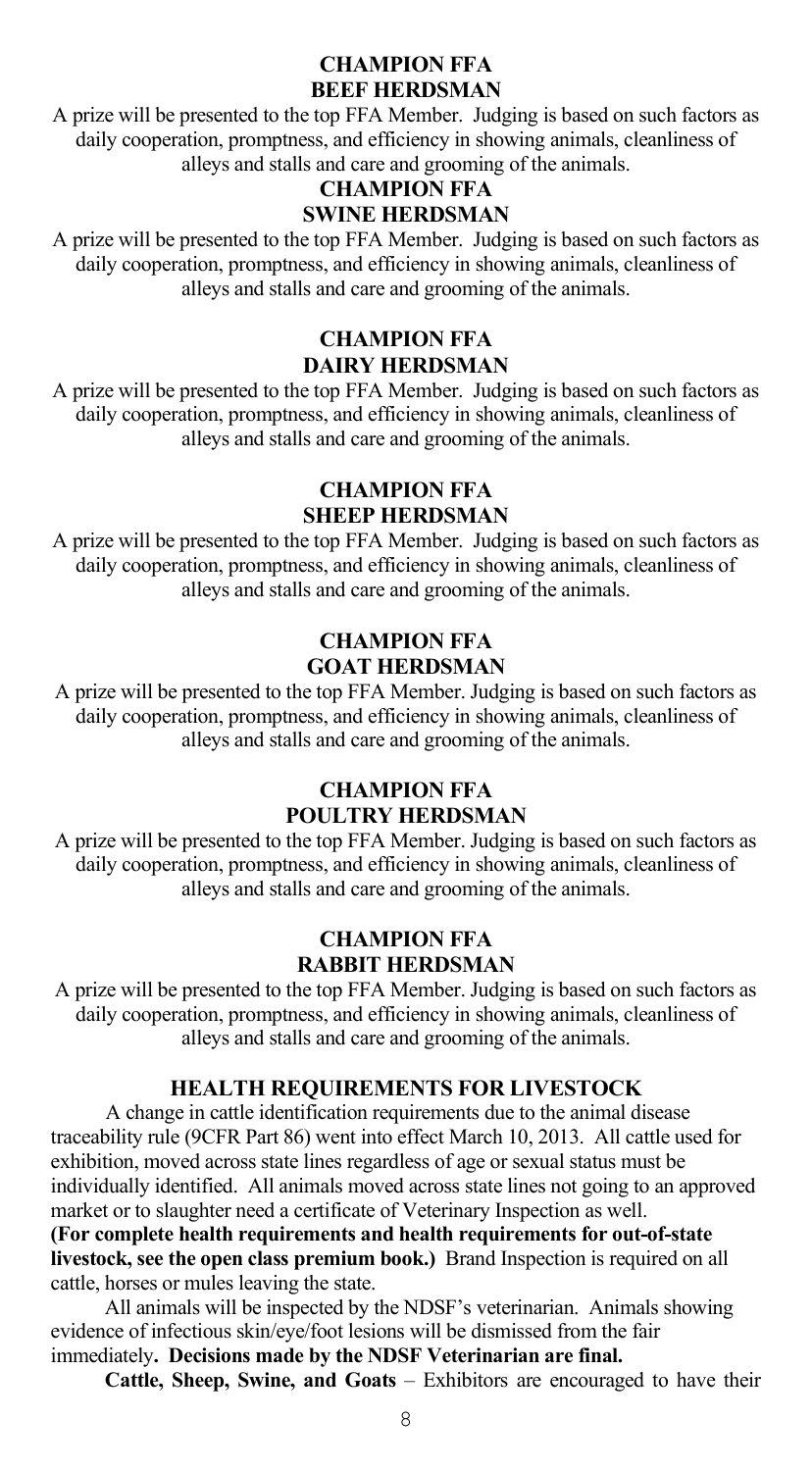animals inspected by a veterinarian prior to arriving to the NDSF. No health certificate is required. The NDSF veterinarian may inspect animals during or prior to entry into the barn.

**Poultry & Rabbits** – No health certificate required.

#### **ANIMAL WELFARE STATEMENT**

All animal owners are responsible for the welfare of their animals. Exhibitors are expected to provide adequate feed, water, bedding and housing for the comfort of their animals. It is the responsibility of the exhibitor to plan for appropriate care if they are unable to be present.

ND FFA expects humane treatment of animals and abuse will not be tolerated. The comfort and safety of the animal must be addressed throughout the show. Nonstressed animals will perform better for the handler. Exhibitors are expected to handle their animals in a gentle and calm manner and not create undue excitement in the vicinity of other livestock or persons.

#### **DRUG SCREEN POLICY**

Grand and reserve champion market beef, swine, lamb, and goats may be subjected to a drug screen immediately following completion of judging. This drug screen may include tests for detection of the following:  $\overline{1}$ ) steroids, 2) tranquilizers,  $\overline{3}$ ) antibiotics, 4) diuretics, and 5) sulfa. If a test should come back positive the penalty will be: 1) Disqualification of animal, all animals will move up one place, 2) Forfeiture of premiums, 3) Exhibitor banned from exhibiting any species the following year.

If for some reason an exhibitor has an animal that has been administered antibiotics within 45 days of the show, the exhibitor must present a veterinarian's signed statement or signed statement of the person that administered the medication to the show superintendent prior to judging of the class. This statement must include: 1) reason for treatment, 2) antibiotics used plus dosage and frequency, and 3) date of last treatment.

#### **EXHIBITOR ENTRY REQUIREMENT**

Entry constitutes agreement with all general rules, livestock exhibitor guidelines and the International Association of Fairs and Expositions (IAFE) National Code of Show Ring Ethics as printed below.

#### **IAFE NATIONAL CODE OF SHOW RING ETHICS**

Exhibitors of animals at livestock shows shall at all times deport themselves with honesty and good sportsmanship. Their conduct in this competitive environment shall always reflect the highest standards of honor and dignity to promote the advancement of agricultural education. This code applies to junior as well as open class exhibitors who compete in structured classes of competition. This code applies to all livestock offered in any event at a livestock show.

All youth leaders working with junior exhibitors are under an affirmative responsibility to do more than avoid improper conduct or questionable acts. Their moral values must be so certain and positive that those younger and more pliable will be influenced by their fine example. Owners, exhibitors, fitters, trainers, and absolutely responsible persons who violate the code of ethics will forfeit premiums, awards, and auction proceeds and shall be prohibited from future exhibition in accordance with the rules adopted by the respective fairs and livestock shows. Exhibitors who violate this code of ethics demean the integrity of all livestock exhibitors and should be prohibited from competition at all livestock shows in the United States and Canada.

The following is a list of guidelines for exhibitors and livestock in competitive events.

1. All exhibitors must present, upon request of fair and livestock show officials, proof of ownership, length of ownership and age of all animals entered. Misrepresentation of ownership or any fact relating thereto is prohibited.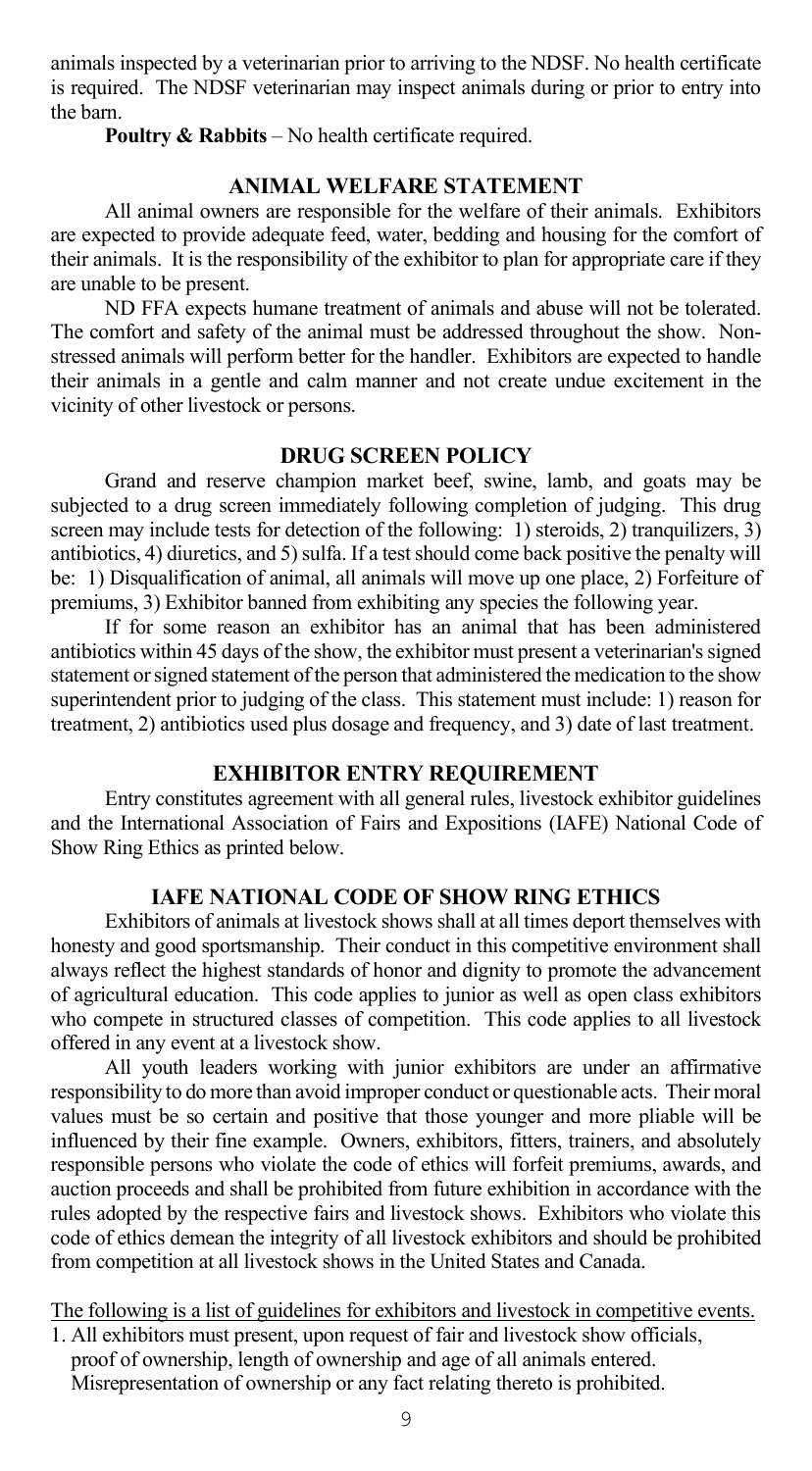- 2. Owners, exhibitors, fitters, trainers, or absolutely responsible persons shall provide animal health certificates from licensed veterinarians upon request by fair or livestock show officials.
- 3. Junior exhibitors are expected to care for and groom their animals while at fair or livestock shows.
- 4. Animals shall be presented to show events where they will enter the food chain free of drugs. The act of entering an animal in a livestock show is the giving of consent

by the owner, exhibitor, fitter, trainer and/or absolutely responsible person for the show management to obtain any specimens of urine, saliva, blood, or other substances from the animal to be used in testing. Animals not entered in an event which culminates with the animal entering the food chain shall not be administered drugs other than in accordance with applicable federal, state, and provincial statutes, regulations, and rules. Livestock shall not be exhibited if the drugs administered in accordance with federal, state, and provincial statutes, regulations and rules affect the animal's performance or appearance at the event.

If the laboratory report on the chemical analysis of saliva, urine, blood, or other sample taken from livestock indicated the presence of forbidden drugs or medication, this shall be prima facie evidence such substance has been administered to the animal either internally or externally. It is presumed that the sample tested by the approved laboratory to which it was sent is the one taken from the animal in question, it's integrity is preserved and all procedures of said collection and preservation, transfer to the laboratory and analysis of the sample are correct and accurate and the report received from the laboratory pertains to the sample taken from the animal in question and correctly reflects the condition of the animal at the time the sample was taken, with the burden on the owner, exhibitor, fitter, trainer or absolutely responsible person to prove otherwise.

At any time after an animal arrives on the fair or livestock premises, all treatments involving the use of drugs and/or medications shall be administered by a licensed veterinarian.

- 5. Any surgical procedure or injection of any foreign substance or drug or the external application of any substance (irritant, counterirritant, or similar substance) which could affect the animals' performance or alter its' natural contour, confirmation, or appearance, except for surgical procedures performed by a duly licensed veterinarian for the sole purpose of protecting the health of the animal, is prohibited.
- 6. The use of showing and/or handling practices or devices such as striking animals to cause swelling, using electrical contrivance or other similar practices are not acceptable and are prohibited.
- 7. Direct criticism or interference with the judge, fair or livestock show management, other exhibitors, breed representatives, or show officials before, during or after the competitive event is prohibited. In the furtherance of their official duty, all judges, fair and livestock show management, or other show officials shall be treated with courtesy, cooperation and respect and no person shall direct abusive or threatening conduct toward them.
- 8. No owner, exhibitor, fitter, trainer, or absolutely responsible person shall conspire with another person or persons to intentionally violate this code of ethics or knowingly contribute or cooperate with another person or persons either by affirmative action or inaction to violate this code of ethics. Violation of this rule shall subject such individual to disciplinary action.
- 9. The application of this code of ethics provides for absolute responsibility for an animal's condition by an owner, exhibitor, fitter, trainer, or participant whether or not he or she was instrumental in or had actual knowledge of the treatment of the animal in contravention of this code of ethics.
- 10. The act of entering an animal is the giving of consent by the owner, exhibitor, fitter, trainer or absolutely responsible person to have any disciplinary action taken by the fair or livestock show against such individuals published in any publication of the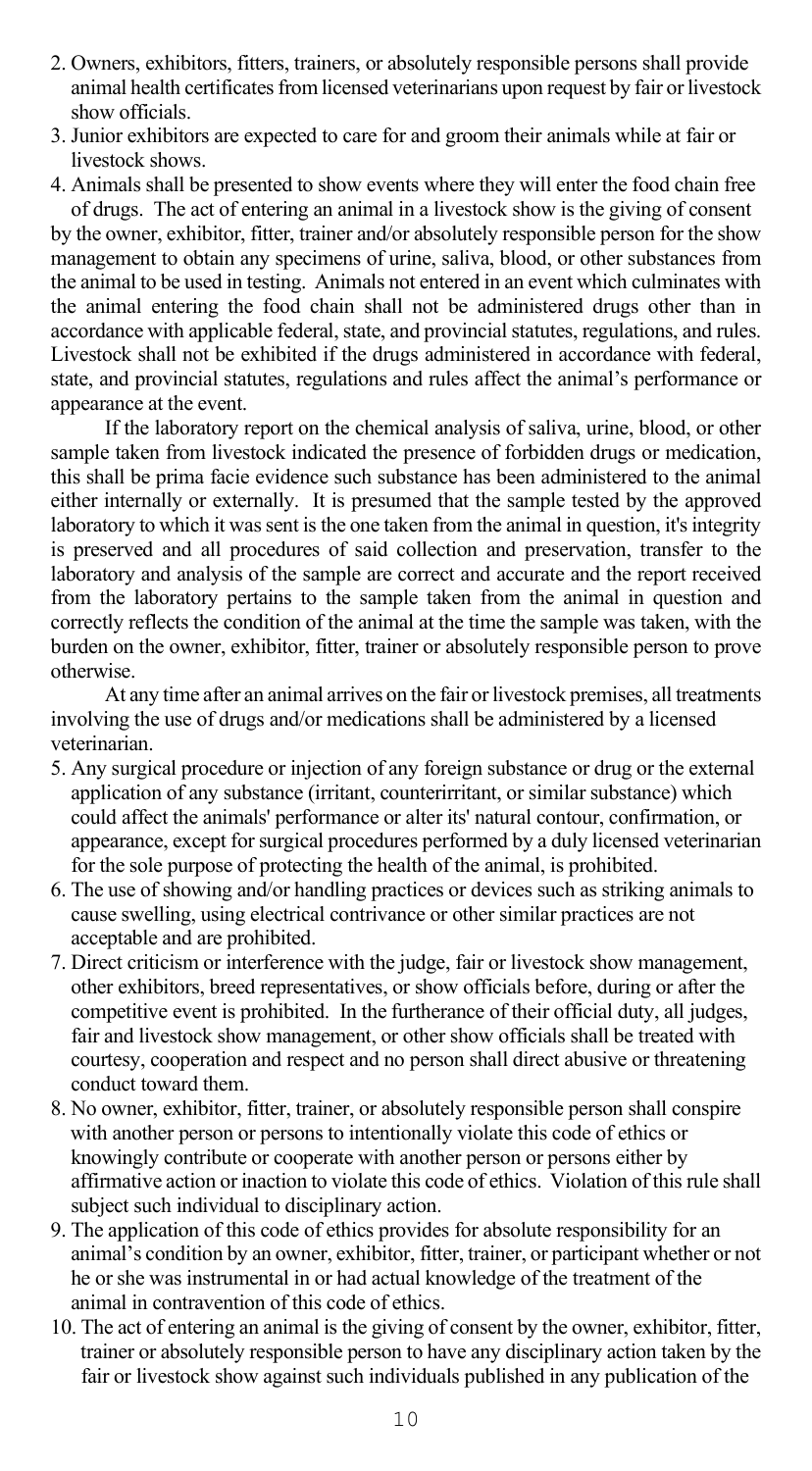IAFE, including Fairs and Expositions and any special notices to members.

11. The act of entering an animal in a fair or livestock show is the giving of verification by the owner, exhibitor, fitter, trainer, or absolutely responsible person that he or she has read the IAFE National Code of Show Ring Ethics and understands the consequences and penalties provided for actions prohibited by the code. It is further a consent that any action which contravenes these rules may be released to appropriate law enforcement authorities with jurisdiction over such infractions.

# **GENERAL LIVESTOCK & STATIC LIVESTOCK RULES**

- 1. Exhibitors must submit stall/pen/cage reservations by **July 6**. Forms are located at www.ndstatefair.com**.** Late entries shall have no stall guarantees. Exhibitors must check-in with division superintendents upon arrival on the fairgrounds. Exhibits must be entered in FairEntry.
- 2. Exhibitors are encouraged to have their animals inspected by a veterinarian prior to arriving to the NDSF. The NDSF veterinarian may inspect animals during or prior to entry into the barn.
- 3. Due to limited space in the West Lot, livestock trailers will be required to park off grounds. Tow vehicles can park in West Lot with appropriate pass. Vehicle passes must be purchased in advance of the NDSF, and will not be available for purchase at the gate. Livestock vehicles will be allowed on the grounds between 8 p.m. and 10 a.m. with appropriate pass. No admittance between 10 a.m. and 8 p.m. except for unloading or loading of livestock.
- 4. Exhibitors must furnish all feed at their own expense. Each individual must make arrangements to care for animals exhibited. There must be enough people in charge to take care of exhibits.
- 5. All livestock exhibits must be in place and stay through the appropriate scheduled time found in the schedule of activities unless arrangements are otherwise made and approved by the fair management. An individual exhibitors' release time is based on the distance they live from Minot and the shows they participate in:

 Open class sheep and beef, entered on Friday and not showing 4-H or FFA – release at 6 pm Monday.

 Open class sheep and beef and showing for 4-H/FFA, release at 6:00 p.m. the day of their last show.

Open class swine & dairy, all livestock showing in 4-H or FFA, arriving after 1:00 p.m. Sunday (by 11:00 a.m. Tuesday) – release Saturday on the following schedule:

Those who live within 50 miles would release at 6:00 p.m. Saturday Those who live 51-100 miles away release at 5:00 p.m. Saturday Those who live 101-150 miles away release at 4:00 p.m. Saturday Those who live more than 150 miles away release at 3:00 p.m. Saturday

- 6. Premiums will not be awarded on any inferior or unworthy animals. Any animal exhibited must be approved and entered into FairEntry by the chapter advisor.
- 7. All animals must be presented for judging. 4-H and FFA beef will be stalled in the Expo Barn unless they are also entered in an open show, in which case they will be stalled with their breed. Exhibitors with multiple entries are responsible to make their own arrangements for additional handlers when necessary.
- 8. Make all livestock entries in accordance with the breed, division, and classes listed in the premium book. If you have a recognized breed not listed, a class may be made. **Livestock must be owned by and entered in the name of the individual, the individual's immediate family or the individual's immediate family's ranch name**. **Copies of registration papers must be presented at check-in with Division Superintendents. Exhibitors not providing documentation must show animals in a 'crossbred', 'commercial' or 'grade' class.**
- 9. All animals must be shown by the exhibitor unless permission is granted by the division superintendent prior to showing. Additional animals in final drives or classes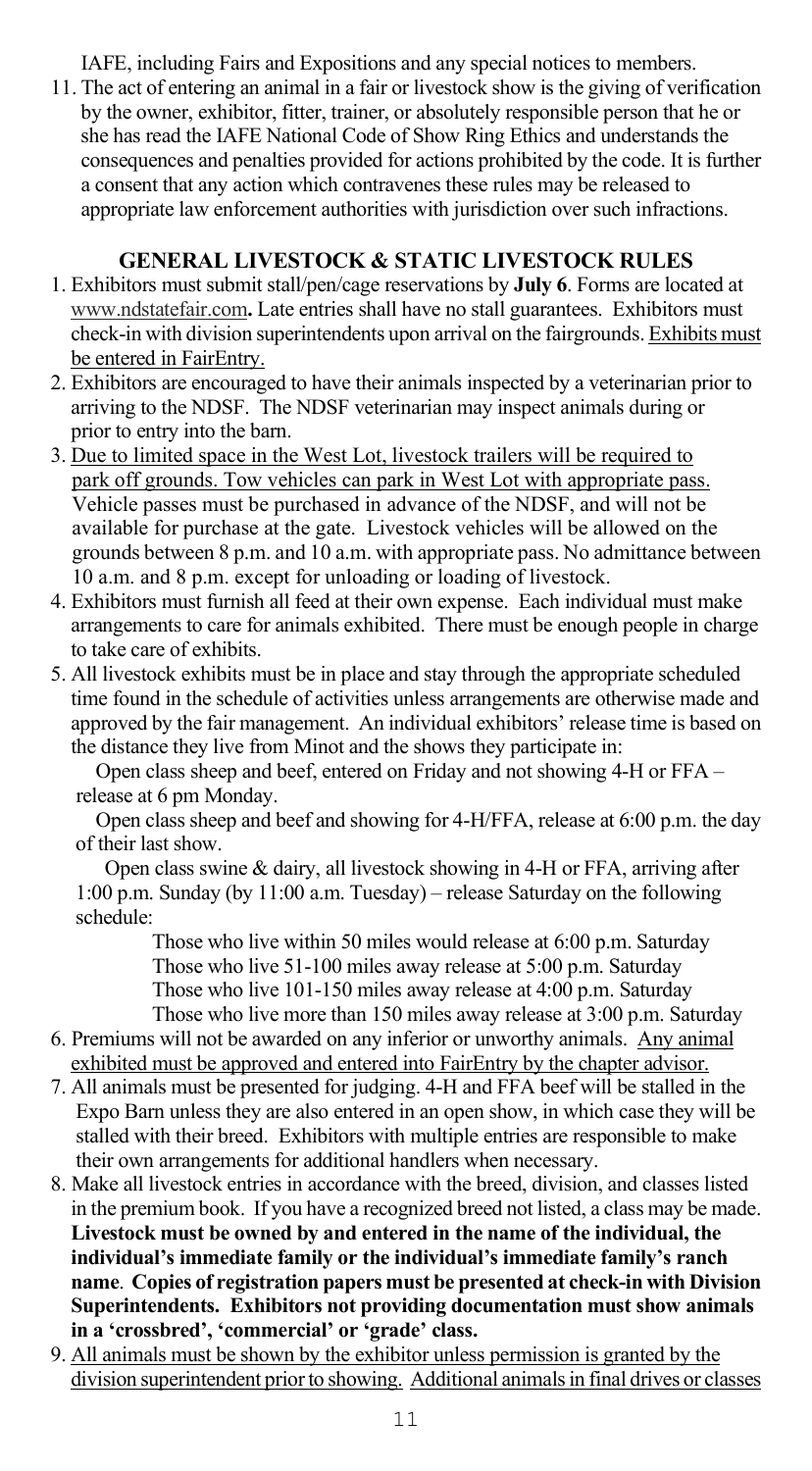may be shown by another FFA member exhibiting an animal project at the NDSF, with prior approval given by the superintendent of that show. This member must also follow the exhibitor dress code. Individuals showing without ownership must present a copy of their SAE agreement from their SAE record book at entry and are limited to a total of 4 animals (2 male, 2 female) per species. The SAE agreement must show evidence of an on-going SAE program (SAE for the duration of the NDSF only is not acceptable). Members already showing their own animals are not allowed to exhibit additional animals owned by another breeder under an SAE agreement.

- 10. Hay and straw may be purchased at the NDSF. Beef stalled in the Expo Barn must use wood chip or sand bedding provided by the NDSF for 4-H and FFA Exhibitors. No straw will be allowed in beef stalls.
- 11. Classes maybe split upon the discretion of the division superintendent.
- 12. Livestock tie-out is at 6:30 p.m. Livestock must be back in the barns by 8:00 a.m.
- 13. The FFA Livestock Committee has the authority to disqualify animals that are not properly cared for, miss show times, miss weigh-in times, and do not follow barn, show and FFA rules.
- 14. All FFA livestock exhibitors are expected to display an FFA livestock exhibitor's stall card and ribbons won in their pen/stall until release times are reached.
- 15. All FFA livestock exhibitors must wear an FFA exhibitor's number while showing their livestock during the FFA Livestock Shows and Showmanship Contests. If no number is worn, exhibitor will drop one ribbon placing.
- 16. FFA livestock and dairy exhibitor's dress code is a collared white shirt or collared FFA shirt, dark blue or black jeans/slacks. **No** t-shirts, sweatshirts, hoodies, hats, or caps. Proper/safe shoes are recommended. Exhibitors will be dropped one ribbon placing for dress code violations.
- 17. The Livestock Office in the Expo Building will be open from 7:30 a.m. to 6:00 p.m. daily.

#### **FFA STATE ROUND ROBIN SHOWMANSHIP CONTEST**

- 1. A Grand and Reserve Champion Showman will be selected from the individuals in the Round Robin. The Grand Champion Overall Round Robin Showman receives a Baby Bison award and \$100.00 from the ND FFA Foundation.
- 2. Two individuals from Lot 61 will be selected to represent each livestock division in the Round Robin on **Saturday at 8:00 a.m.** All competing individuals will show all divisions of livestock present in the Round Robin Showmanship.
- 3. FFA livestock exhibitors who have graduated from high school are eligible to participate in the FFA Showmanship for each division and the Round Robin until the **first** National FFA Convention following graduation from high school.
- 4. An individual is ineligible to participate if they have previously won the Grand Champion Round Robin Showmanship Award.
- 5. Those individuals not meeting age/graduation eligibility or have previously won the Grand Champion Round Robin Showmanship Award are eligible to participate in Lot 62 showmanship but are not eligible for Round Robin Showmanship.
- 6. Exhibitors must follow the FFA Exhibitor's Dress Code and is a part of the scoring.
- 7. The contest will consist of a preliminary contest in each qualified division of the livestock show. This includes beef, dairy, sheep, swine, dairy goat, and meat goat. The animal shown in showmanship classes and the round robin must be the same animal shown by the exhibitor winning their respective FFA division/class.
- 8. Each individual will be judged on the correct fitting job and the overall preparation and appearance of their animal in the Preliminary Contest and the Round Robin.
- 9. Each contestant will start with a different species (not their own) and will rotate as directed by the ring steward. Contestants will show both animals of each species for a total of four minutes. This procedure will be followed until each contestant has shown all species of livestock and returned to their own animal for the final rotation.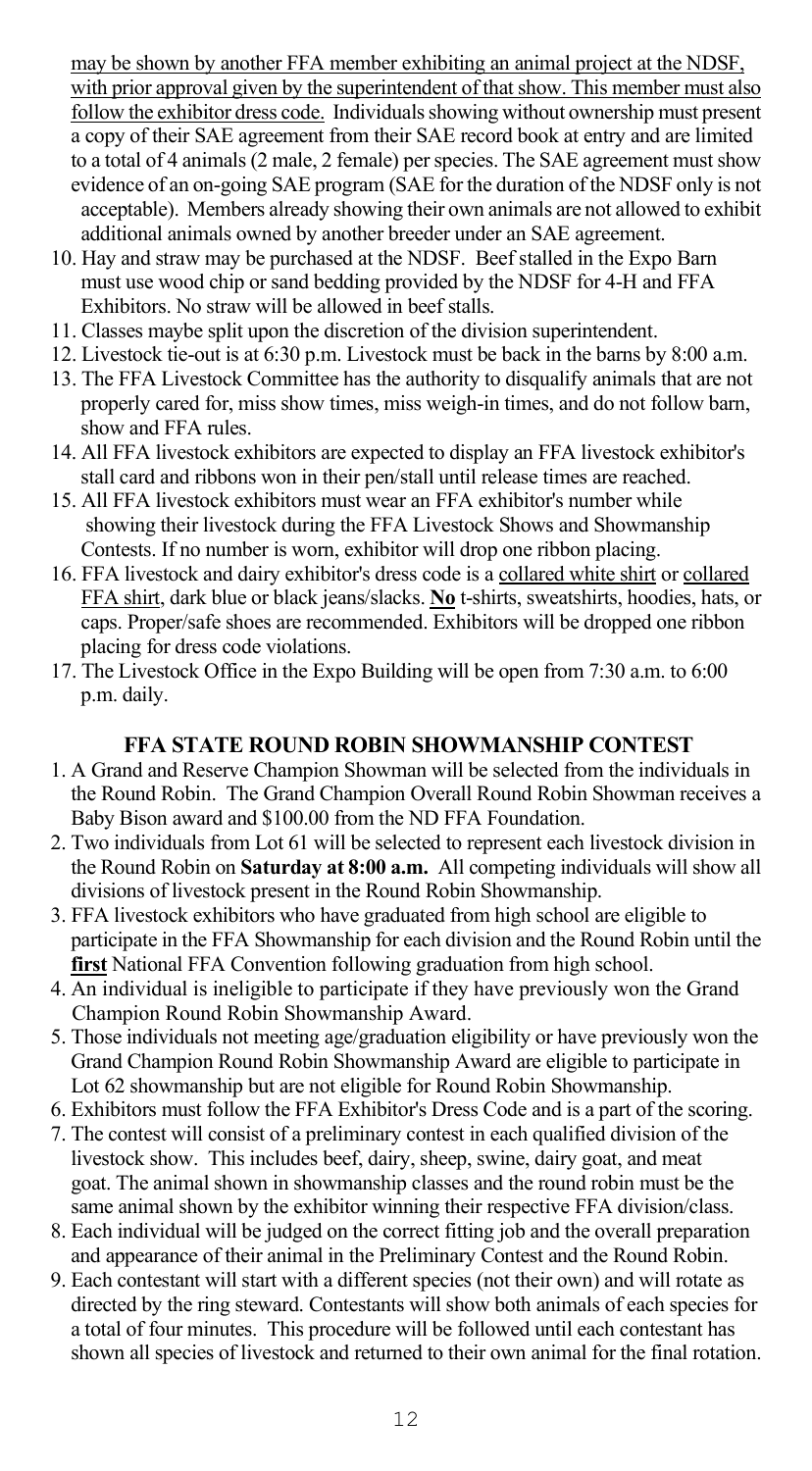#### **LIVESTOCK DEPARTMENT DIVISION BE** – **BEEF**

See Health Requirements for Livestock – Exhibits in Livestock Expo Building.

- 1. Beef cattle will be divided into sub-classes according to breed as listed in the open class book. Show order will be posted by the superintendent.
- 2. A member may make two entries per class per breed. All bulls 12 months and older must be shown with a nose ring. Members must submit stall/pen/cage reservations by **July 6**.
- 3. Members showing beef as a part of their placement SAE (without ownership) may show 4 animals (2 male/2 female). **Members must present a copy of their SAE agreement at registration** – see general livestock rules.
- 4. Breeding classes may be split by age (if entries merit) or combined (if less than three entries) upon superintendent discretion.
- 5. GC & RC Champions maybe awarded for: Heifer, Bull, Cow/Calf for overall breeds. Market Steer, Market Heifer, Overall Market Beef.

# **BREEDING BEEF**

#### CLASS

- 11 Junior heifer calf, born 2022.
- 12 Senior heifer calf, calved on or between September 1 and December 31, 2021.
- Summer yearling heifer, calved on or between May 1 and August 31, 2021.
- 16 Junior yearling heifer, calved on or between January 1 and April 30, 2021.<br>18 Senior vearling heifer/two-year-old heifer without calf horn in 2020
- Senior yearling heifer/two-year-old heifer without calf, born in 2020.
- 19 Grand Champion and Reserve Champion heifers will be selected in each subclass provided they are of blue-ribbon quality.
- 20 Registered Bull Calf, calved after January 1, 2022.<br>21 Registered Junior Yearling bull, calved on or bet
- Registered Junior Yearling bull, calved on or between January 1, 2021 and December 31, 2021.
- 22 Registered Senior Yearling bull, calved on or between January 1, 2020 and December 31, 2020.
- 31 Cow/calf pair, 2022 calf, any age cow

# **MARKET BEEF**

The market beef will be shown on the basis of weights only, no breed designation will be used. Show management will determine the class by weight distribution. Market beef will be divided into groups of no more than 10 head.

#### CLASS

- 51 Market Heifers (sub classes determined by weight)
- 52 Market Steers (sub classes determined by weight)

### **BEEF SHOWMANSHIP**

An Overall Beef Showman will be selected from all individuals exhibiting beef that are interested in participating.

- 61 Showmanship (breeding or market, male or female, shown by exhibitor from any breed). Showmanship will be the first class of the Beef show.
- 62 Showmanship for all exhibitors not eligible for Round Robin. Members more than one NDSF after high school graduation or previous Round Robin Showmanship winners.

# **DIVISION DC** – **DAIRY CATTLE**

See Health Requirements for Livestock – Exhibits in Dairy Barn.

- 1. Each member may exhibit up to two entries per class per breed as listed in the open class book.
- 2. Members showing dairy cattle as a part of their placement SAE (without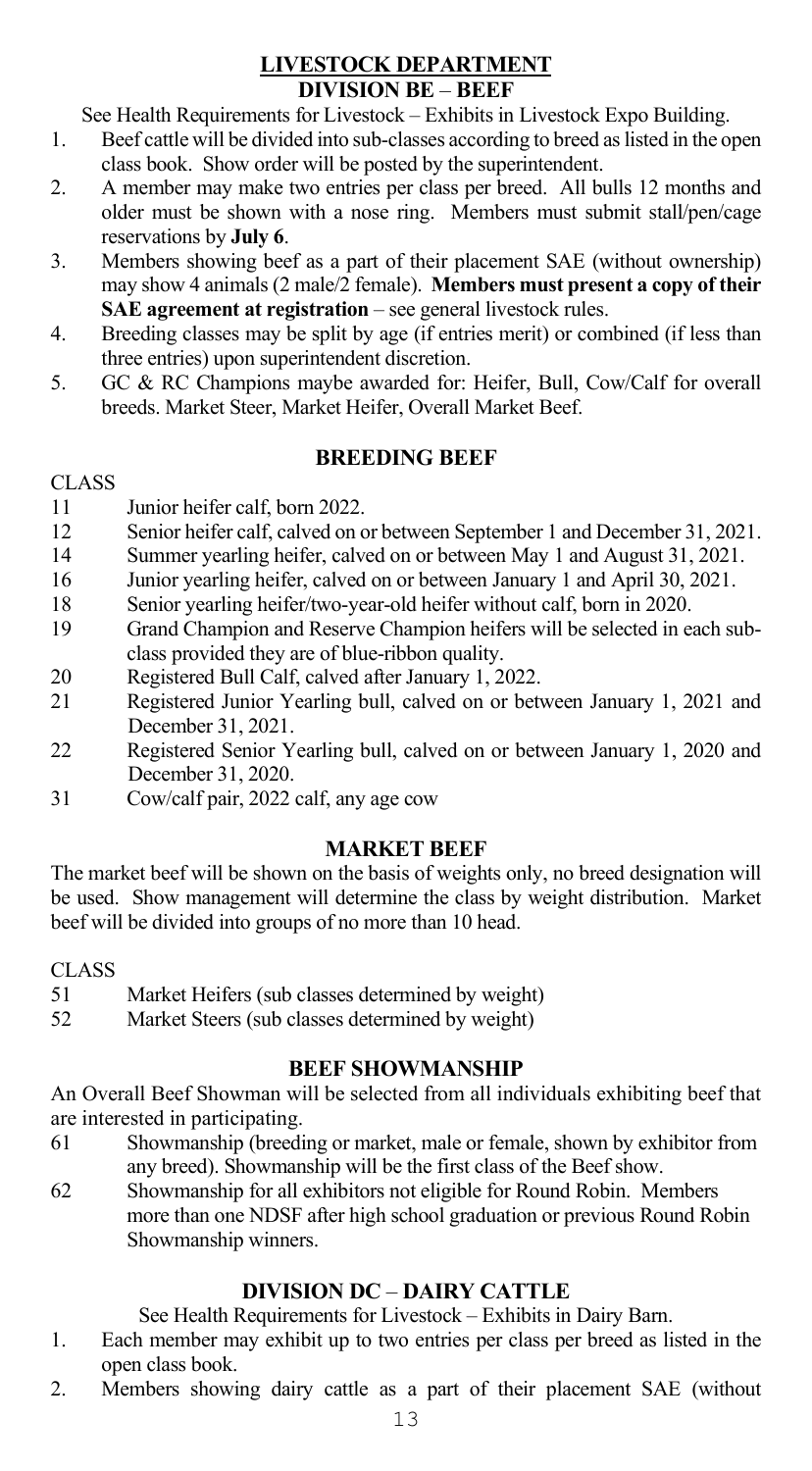ownership) may show 4 animals (2 male/2 female). **Members must present a copy of their SAE agreement at registration** – see general livestock rules. Members must submit stall/pen/cage reservations by **July 6**.

- 3. Animals of any of the dairy breeds will be accepted in the following classes.
- 4. Breeding classes may be split by age (if entries merit) or combined (if less than three entries) upon superintendent discretion.<br>5. The Purebred Dairy Cattle Association (PDC)
- The Purebred Dairy Cattle Association (PDCA) Showmanship Guidelines will be utilized for proper showmanship procedures.<br>6. GC & RC Champions maybe awarded for: Cows
- GC & RC Champions maybe awarded for: Cows (Classes 16-19), Female for each breed and overall breeds.

# **DAIRY CLASSES**

#### CLASS

- 11 Spring heifer calf, born after March 1, 2022
- 12 Fall/Winter heifer calf, born September 1, 2021 through February 2022<br>13 Spring/Summer yearling heifer, born March through August 2021
- 13 Spring/Summer yearling heifer, born March through August 2021
- 15 Fall/Winter yearling heifer, born September 1, 2020 through February 2021
- Grand Champion and Reserve Champion heifer (Classes 11-15)
- 16 Two-year old, born September 2018 through August 2020
- 17 Two-year in milk, born September 1, 2018 and August 2020
- 18 Lactating cows, 3 years old and older, born before September 1, 2019
- 19 Dry cows, 3 years old and older, born before August 1, 2019 Grand Champion and Reserve Champion cow (classes 16-19) FFA Grand and Reserve Champion female will be selected from each breed provided they are of blue-ribbon quality.

#### **DAIRY SHOWMANSHIP**

- 61 Showmanship (one animal, male or female, from any breed shown by exhibitor). Showmanship will be the first class of the Dairy Show.
- 62 Showmanship for all exhibitors not eligible for Round Robin. Members more than one NDSF after high school graduation or previous Round Robin Showmanship winners.

#### **DIVISION SW – SWINE**

See Health Requirements for Livestock – Exhibits in Livestock Expo Building.

- 1. Each member may exhibit up to two entries per class per breed as listed in the open class book.
- 2. Members showing swine as a part of their placement SAE (without ownership) may show 4 animals (2 male/2 female). **Members must present a copy of their SAE agreement at registration –** see general livestock rules. Members must submit stall/pen/cage reservations by **July 6**.
- 3. Each show will be increasing its minimum weight for market hogs to be eligible to compete in the market show. Market hogs will be shown as finished. If a pig falls below the minimum weight of 220 lbs. it automatically will be placed in the premier market hog class and will not be eligible for consideration for champion or reserve overall market hog selection. If a pig weighs above 300 lbs., it will be placed in an overweight class and will not be eligible to return for consideration for champion or reserve champion overall.
- 4. The swine show will operate under a declare-your-weight process for market animals as well as crossbred breeding gilts. This means each exhibitor will be responsible for weighing his or her own hogs during the weigh-in period on **Tuesday, July 26**. The weigh-in period will run from 12:00 – 4:00 p.m. Weight cards will be available Tuesday morning for exhibitors to pick up to record their pig's weight and other required information. The cards will be in triplicate form. The first copy must be submitted to 4-H or FFA, the second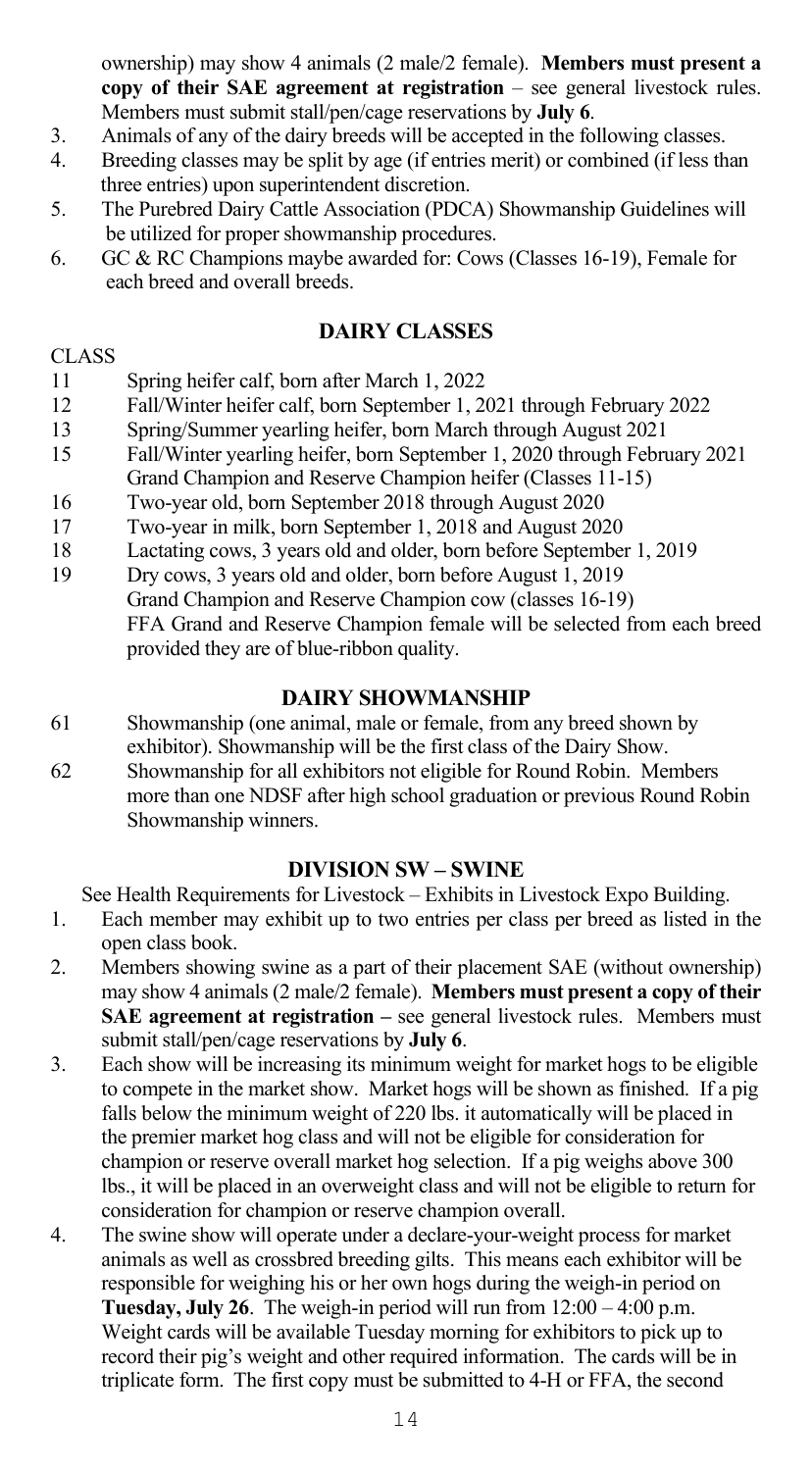copy will be turned into the open class superintendent, and the third copy will be for the exhibitor's records. Required information will be the exhibitor's name, exhibitor's number, pig tag number, whether the animal is a barrow or gilt and market or breeding gilt, and pig weight. On the 4-H/FFA card place a circle around which show the animal will be shown in. Use the other card and circle if it will be shown in the open and junior show. All weight cards must be submitted to the appropriate superintendents by 4:30 p.m. on **Tuesday, July 26**. If weight cards are not turned in by the 4:30 p.m. deadline, those animals will not be eligible to show in their respective shows. Along with the declare your weight, a weigh back is required for each of the shows.

- 5. The top two animals in each class will be weighed immediately following their class to determine if they are eligible to return for the overall drive. If a pig does not weigh within the allotted plus/minus 15 lb. weight allowance, it will be dropped to a red ribbon placing and will not be eligible for champion/reserve market hog competition. The next pig in the lineup will move up in class and be called to the scale for a weight check. Following the weigh-in time period and declaration of weight, the management will determine the division of the classes according to the weight distribution and number of animals, with no more than 15 in a group. Class weight breakdowns will be posted.
- 6. Animals of any of the recognized hog breeds will be accepted in the following classes:
- 7. Breeding classes may be split by age (if entries merit) or combined upon superintendent discretion. Commercial breeding classes maybe split by age or weight upon superintendent discretion.
- 8. GC & RC Champions maybe awarded for: Breeding: Female and Male for each breed, Overall Female. Market: Premier Gilt, Premier Barrow, Overall Premier. Market Gilt, Market Barrow, Market Hog

#### **BREEDING SWINE**

#### CLASS

- 11 Purebred Female, farrowed after January 1, 2022
- 12 Purebred Female, farrowed between July through December 2021
- 13 Purebred Female, farrowed between January through June 2021.<br>14 Crossbred Female, maximum weight 385 pounds and follows
- 14 Crossbred Female, maximum weight 385 pounds and follows market hog weigh rules.

# **MARKET SWINE**

#### CLASS 50 Premier gilts (160 lbs. minimum to 219 lbs. maximum weight) classes will be divided by weight based on number shown.

- 51 Premier barrows(160 lbs. minimum to 219 lbs. maximum weight) classes will be divided by weight based on number shown.
- 55 Market gilts (220 lbs. and up) classes will be divided by weight.
- 56 Purebred Market Barrows (Registration Papers Required)
- Market barrows (220 lbs. and up) classes will be divided by weight.

# **SWINE SHOWMANSHIP**

- 61 Showmanship (female breeding and market animals' show together in this class, one hog from any breed shown by exhibitor). Showmanship will be the first class of the Swine Show.
- 62 Showmanship for all exhibitors not eligible for Round Robin. Members more than one NDSF after high school graduation or previous Round Robin Showmanship winners.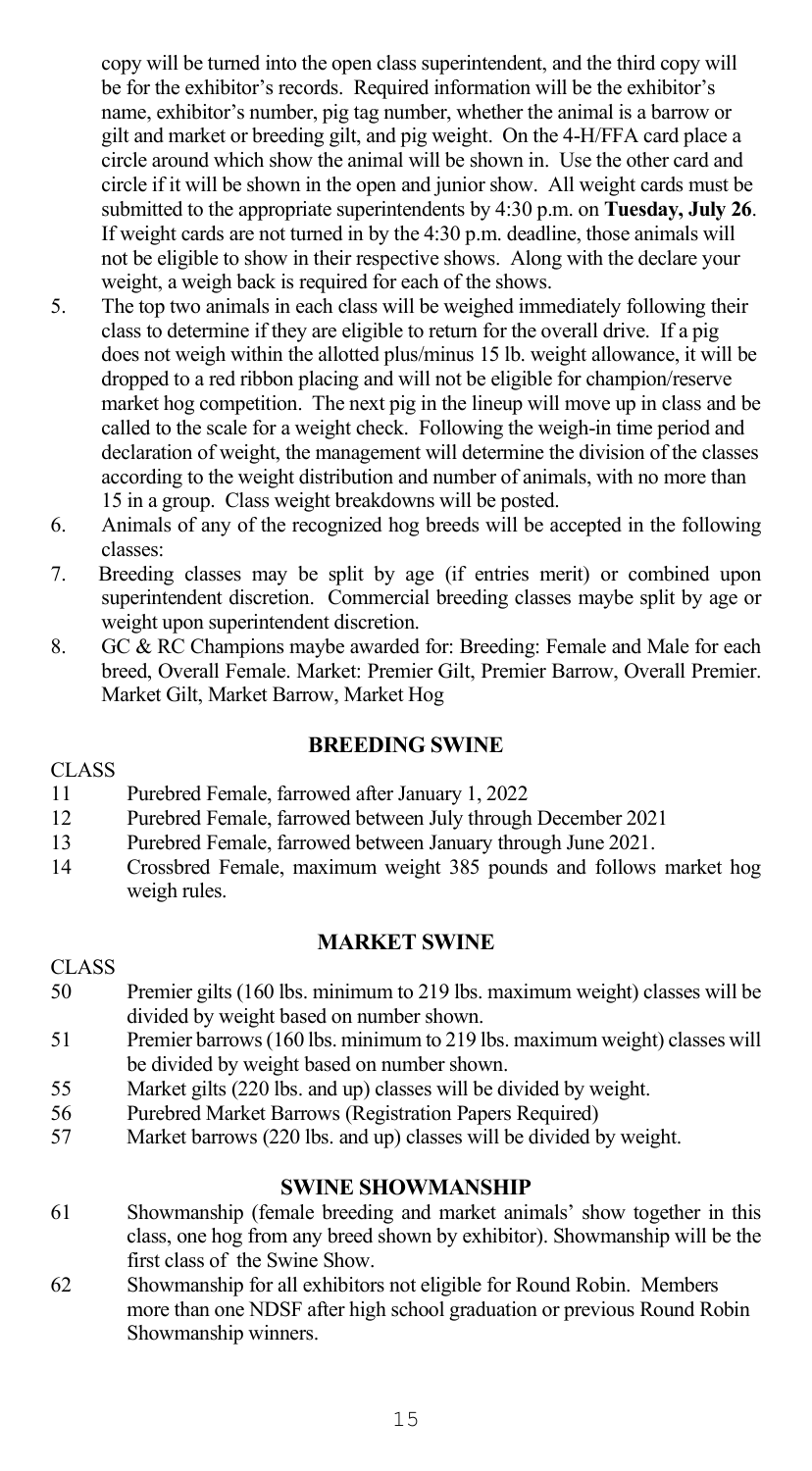# **DIVISION SH – SHEEP**

See Health Requirements for Livestock – Exhibits in Livestock Expo Building.

- 1. Each member may exhibit up to two entries per class per breed as listed in the open class book.
- 2. Members showing sheep as a part of their placement SAE (without ownership) may show 4 animals (2 male/2 female). **Members must present a copy of their SAE agreement at registration** - see general livestock rules. Members must submit stall/pen/cage reservations by **July 6**.
- 3. A show order will be posted by the superintendent.<br>4 Sheep breeding classes for registered animals with
- Sheep breeding classes for registered animals with papers will be subdivided by breed. You must show papers at check-in. A champion and reserve champion ewe and a champion and reserve champion ram for each breed may be selected.
- 5. Crossbreds, grade animals of all breeds and registered animals without papers will be shown as commercial.
- 6. Breeding classes may be split by age (if entries merit) or combined (if less than three entries) upon superintendent discretion. Commercial breeding classes maybe split by age or weight upon superintendent discretion.
- 7. GC & RC Champions maybe awarded for: Ewe Overall Breeds, Ram Overall Breeds, Market Ewe Lamb, Market Wether Lamb, Overall Market Lamb

# **BREEDING SHEEP**

#### **CLASS**

- 11 Ewe, spring lamb, born after January 1, 2022.<br>12 Ewe, fall lamb, born between Sentember 1 and
- Ewe, fall lamb, born between September 1 and December 2021.
- 13 Ewe, yearling, born between September 1, 2020 and August 2021.
- Grand champion and reserve champion ewe for each breed may be selected provided they are of blue-ribbon quality.
- 21 Ram, spring lamb, born after January 1, 2022.
- 22 Ram, fall lamb, born between September 1 and December 2021.<br>23 Ram vearling ram born September 2020 through August 2021
- 23 Ram, yearling ram, born September 2020 through August 2021.

### **MARKET SHEEP**

The market sheep will be shown on the basis of weight. Classes will be divided by weight based on the number shown.

#### **CLASS**

- 51 Market ewe lamb (subclasses determined by weight)<br>52 Market wether lamb (subclasses determined by weight)
- Market wether lamb (subclasses determined by weight)

# **SHEEP SHOWMANSHIP**

- 61 Showmanship (one sheep, market or breeding from any breed shown by the exhibitor). Showmanship will be the first class of the Sheep Show.
- 62 Showmanship for all exhibitors not eligible for Round Robin. Members more than one NDSF after high school graduation or previous Round Robin Showmanship winners.

# **DIVISION G – GOATS**

See Health Requirements for Livestock – Exhibits in Livestock Expo Building.

- 1. Each member may exhibit up to two entries per class per breed and a total of 6 animals.
- 2. Members showing goats as a part of their placement SAE (without ownership) may show 4 animals (2 male/2 female). **Members must present a copy of their SAE agreement at registration** – see general livestock rules. Members must submit stall/pen/cage reservations by **July 6**.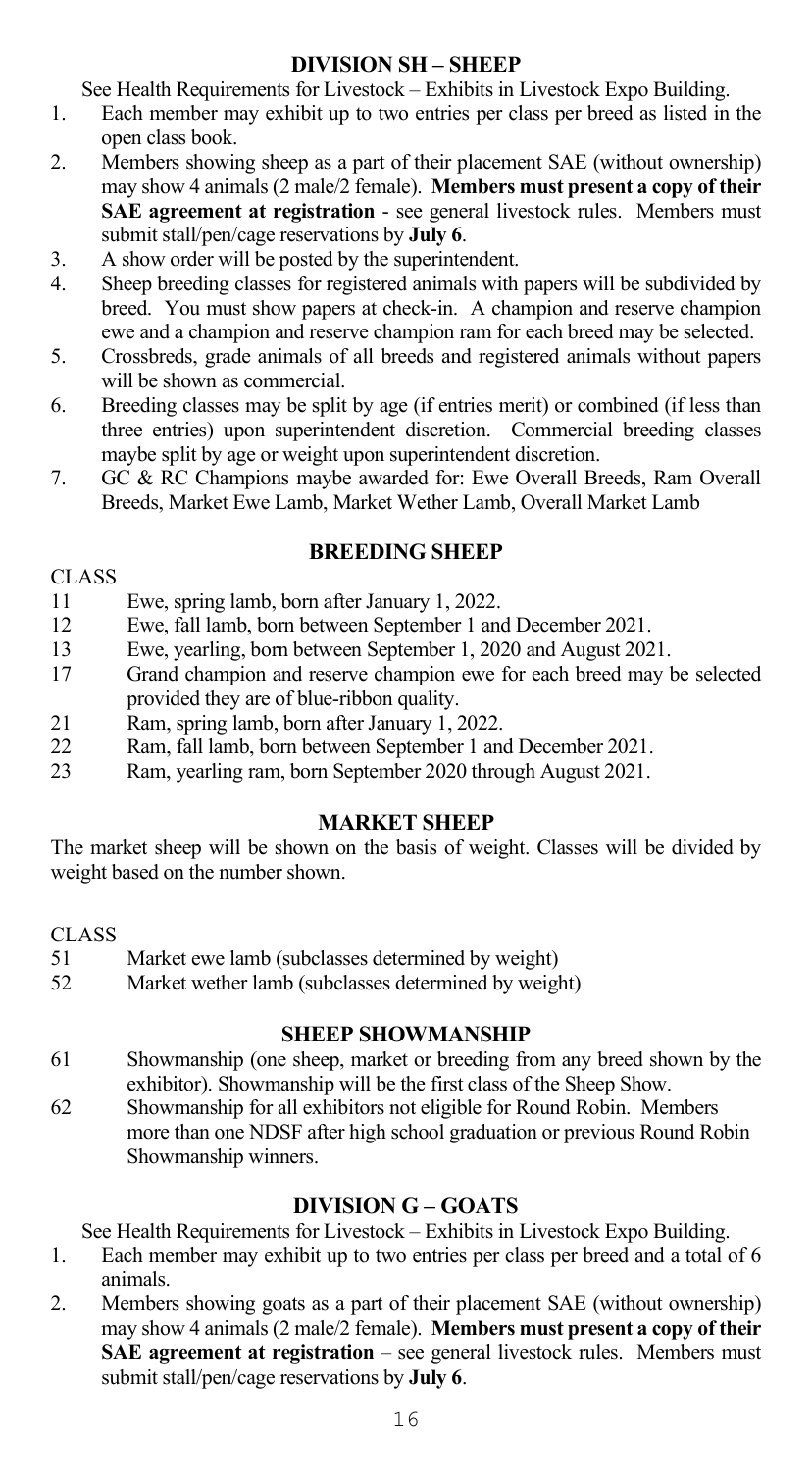- 3. Show order will be posted by the superintendent. Grade and Purebred will show in the same classes.
- 4. Breeding classes may be split by age (if entries merit) or combined (if less than three entries) upon superintendent discretion. Commercial breeding classes maybe split by age or weight upon superintendent discretion.
- 5. Animals of any of the recognized breeds will be accepted in the following classes:

# **MEAT OR HAIR GOAT BREEDS**

GC & RC Champions maybe awarded for: Doe Overall Meat and Hair Breeds, Buck Overall Meat and Hair Breeds.

#### CLASS

- 10 Goat not considered meat or dairy (pygmy, hair, etc.)
- 11 Doe born on or after March 1, 2022<br>12 Doe born January through February
- 12 Doe born January through February 2022
- 13 Doe born August through December 2021
- 14 Yearling Doe born August 2020 through July 2021
- 15 Two-year-old Doe
- 16 Doe more than 2 years old
- 17 Buck born on or after March 1, 2022
- 18 Buck born January through February 2022
- 19 Buck born August through December 2021

#### **MARKET GOATS**

The market goats will be shown on the basis of weights only, no breed designation will be used. Show management will determine the classes by weight distribution. Market goats will be divided into groups of no more than 10 head. GC  $\& RC$  Champions maybe awarded for: Overall Market Goat

#### CLASS

20 Wether or doe, any breed, or crossbred, less than a year old with milk teeth.

# **MEAT GOAT SHOWMANSHIP**

- 61 Showmanship One Goat shown by the exhibitor (Meat, Hair, or Market). Showmanship will be the first class of the Meat Goat Show.
- 62 Showmanship for all exhibitors not eligible for Round Robin. Members more than one NDSF after high school graduation or previous Round Robin Showmanship winners.

# **DAIRY GOATS**

No horns are allowed on Dairy Goats. Lots 31 – 34 are classes for goats less than 24 months of age and never have freshened. GC & RC Champions maybe awarded for: Doe and Buck for each Breed, Doe Overall Dairy Goat, Buck Overall Dairy Goat.

- Doe born on or after March 1, 2022
- 32 Doe born January through February 2022
- 33 Doe born August through December 2021
- 34 Yearling Doe born August 2020 through July 2021
- Milker, under 2 years old
- 36 Milker, 2 years old<br>37 Milker, 3 & 4 years
- Milker, 3 & 4 years old
- 38 Milker, 5 years and older<br>39 Dry Doe more than 2 year
- Dry Doe more than 2 years old
- 40 Buck up to one year in age, born either Aug 2021 or later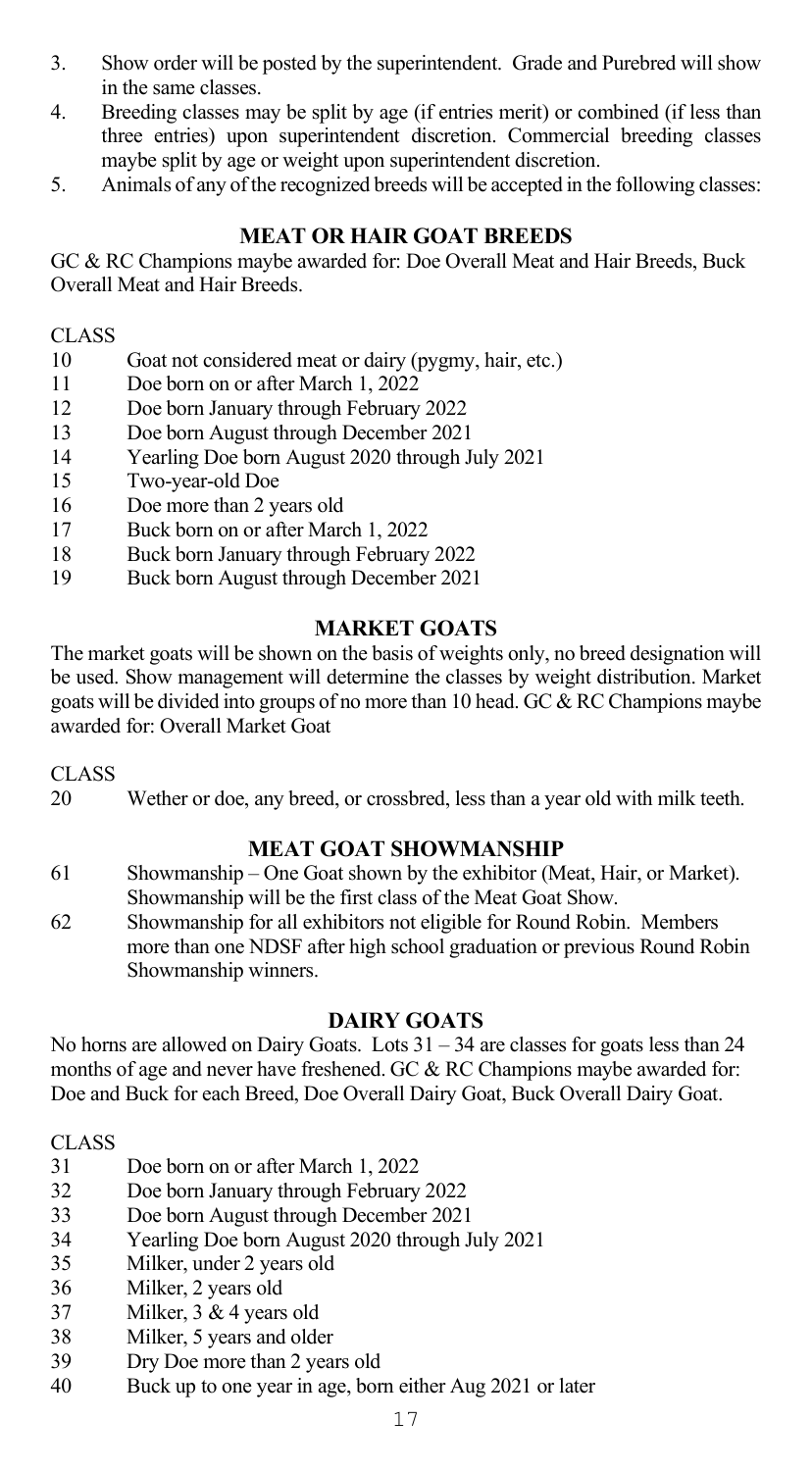# **DAIRY GOAT SHOWMANSHIP**

- 61 Showmanship One Dairy Goat shown by the exhibitor. Showmanship will be the first class of the Dairy Goat Show.
- 62 Showmanship for all exhibitors not eligible for Round Robin. Members more than one NDSF after high school graduation or previous Round Robin Showmanship winners.

# **POULTRY – STATIC LIVESTOCK**

See Health Requirements for Livestock – Exhibits in Dairy/Poultry Barn.

- 1. Poultry Exhibits must be healthy. No certificate required. All entries are subject to inspection by the NDSF Veterinarian and are to be free of parasites and disease. Any poultry exhibit that does not appear healthy will be removed.
- 2. The NDSF will provide show cages for exhibiting poultry. Members must submit stall/pen/cage reservations by **July 6**.
- 3. Exhibitors are responsible for the care of the poultry: however, the NDSF will provide feed, water, and bedding. Exhibitors must provide their own water and feed cups. Exhibitors must provide care for their animals exhibited from entry until release.
- 4. All poultry exhibits must be entered and caged with the FFA Poultry Superintendent between 5:00 and 8:00 p.m. on **Friday, July 22. FairEntry exhibit tags must be printed for each exhibit** – please bring completed tags with exhibits. An exhibitor may show up to two entries per class per breed. Exhibitors must be present during poultry judging as animals will be brought to the table for judging. Exhibitors must show their own birds or make their own arrangements for other handlers/assistance. FFA poultry will be judged starting at **8:00 a.m**. on **Sunday, July 24**.
- 5. Poultry will be divided into sub-classes by breed. See the open class premium book for a list of breeds. Poultry release time **is Monday, July 25 at 6:00 p.m**.
- 6. Cock /Cockerel, Hen/Pullet lots may be combined if less than 5 entries are entered per breed.
- 7. All entries must be made in the name of the exhibitor and must be bona fide property of the exhibitor. Members showing poultry as a part of their SAE (without ownership) may show 4 exhibits and must present **a copy of their SAE agreement at registration**. – see general livestock rules.
- 8. Birds entered as singles will not be allowed to enter as pairs, trios, pens, etc. Market animals may not be shown in breeding classes.
- 9. Division superintendents will exercise all reasonable care of the exhibits at the NDSF and will not be responsible for loss by any causes. Exhibitors must furnish their own padlocks for cages if they want them locked. Exhibitors who choose to lock their own cages will be responsible for feeding and watering.
- 10. Entries should be as mature as possible. **Note for Identification:** Duck males have hoarse high-pitched voices and Geese males have larger better developed heads.
- 11. Birds may be exhibited in one 4-H or FFA show only. Regardless of ownership by exhibitors who are both 4-H and FFA members. Birds shown in 4-H or FFA may also enter the open show, but separate entries must be made in the open shows by **July 6.**
- 12. GC & RC Champions maybe awarded for: Each Breed, Trio/Pen in each Breed/Production/Market Class, Breeding Pairs and Other Poultry Classes.

### **POULTRY DIVISIONS**

Classes will be registered by **Breed Divisions** shown below. Use the appropriate breed division letters and the correct class number on each entry tag – see the breeds listed in the Open class Exhibitor Handbook.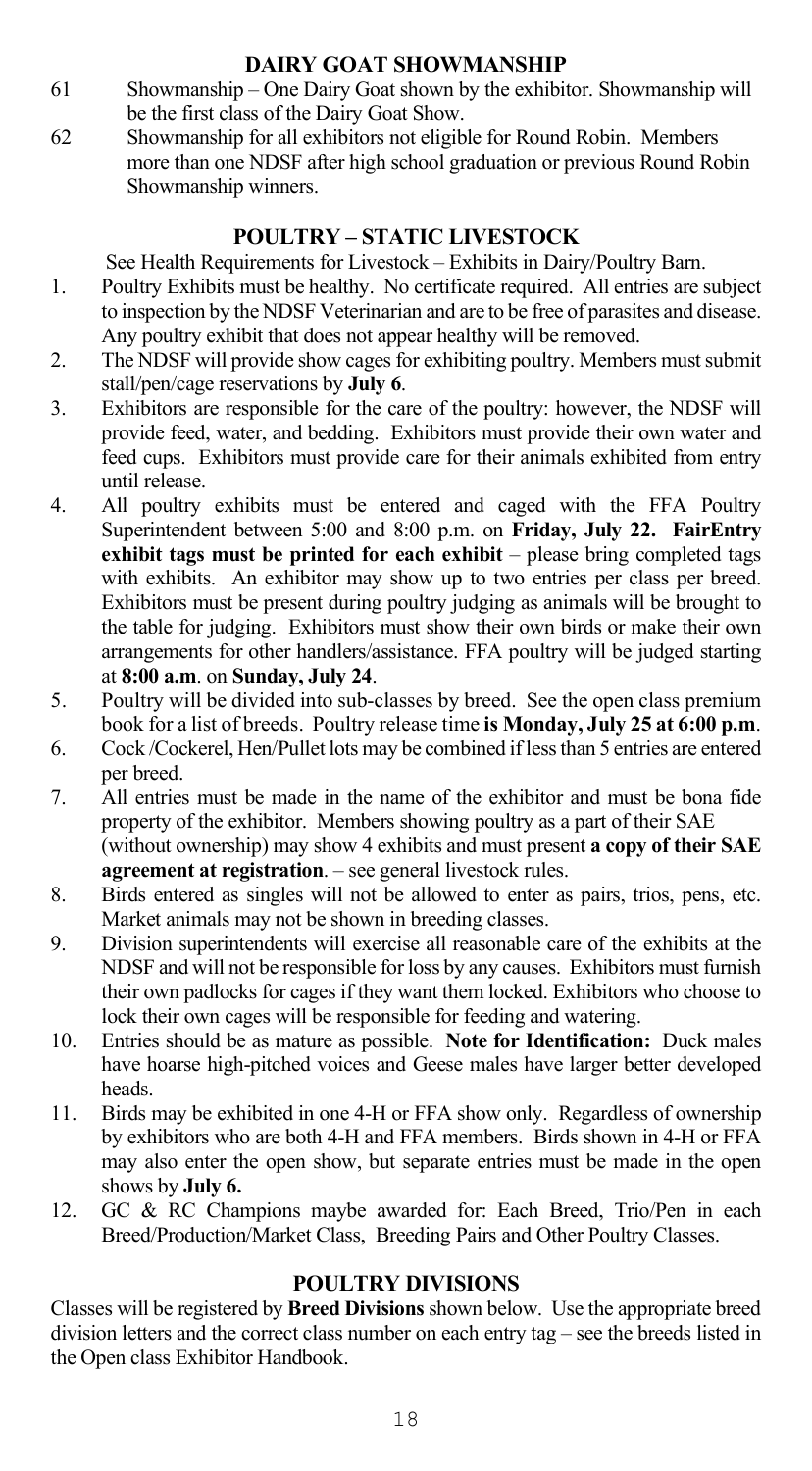#### **Large Fowl Breed Divisions Bantam Breed Divisions**

- 
- 
- 
- 
- 
- **POF** All Other Standard Breeds

- **POA** American **POG** Modern Games<br> **POB** Asiatic **POH** Old English Ga
	- **POH** Old English Games
- **POC** English **POI** Single Comb Clean Legged<br> **POD** Mediterranean **POJ** Rose Comb Clean Legged
- **POD** Mediterranean **POJ** Rose Comb Clean Legged<br> **POE** Continental **POK** All Other Combs Clean L
	- **POK** All Other Combs Clean Legged<br>**POL** Feather Legged
	-

#### **Breeding Chicken Classes**

- 11 One Cockerel<br>12 One Pullet
- **One Pullet**
- 21 One Cock, more than 1 year old
- 22 One Hen, more than 1 year old
- 31 Young Trio (one cockerel, 2 pullets)<br>32 Old Trio (one cock. 2 hens)
- Old Trio (one cock, 2 hens)

### **Chickens – Egg Production Pen Classes**

- 41 3 Pullets under 14 months of age<br>42 3 Hens over 14 months of age
- $3$  Hens over 14 months of age

### **Market Chicken Pen Classes**

- 51 3 lightweights under 5 lbs. each<br>52 3 heavyweights over 5 lbs. each
- 3 heavyweights over 5 lbs. each

### **Chicken – Breeding Bantams**

- 16 Cockerel<br>17 Pullet
- Pullet
- 26 Cock, more than 1 year old
- 27 Hen, more than 1 year old
- 36 Trio of young birds one male, two females<br>37 Trio of birds, more than 1 year old one mal
- Trio of birds, more than 1 year old one male, two females

### **Turkeys**

- 61 Male
- 62 Female<br>63 Breedin
- Breeding pair
- 64 Market, one bird under 1 year old

# **Geese**

| 71 | Male                                                |
|----|-----------------------------------------------------|
| 72 | Female                                              |
| 73 | Breeding pair, male and female more than 1 year old |
| 74 | Market, one bird under 1 year old                   |

### **Ducks**

- 81 Male
- 82 Female
- 83 Breeding pair, male and female more than 1 year old
- 84 Market, one bird under 1 year old

### **Hobby** (pets, pigeons, other domestic fowl)

- 91 Male
- 92 Female

# **POULTRY SHOWMANSHIP**

101 Poultry Showmanship - 1 bird presented to the judge. Follow livestock dress code. Contact a NDSU Extension Service County Office for information on poultry showmanship.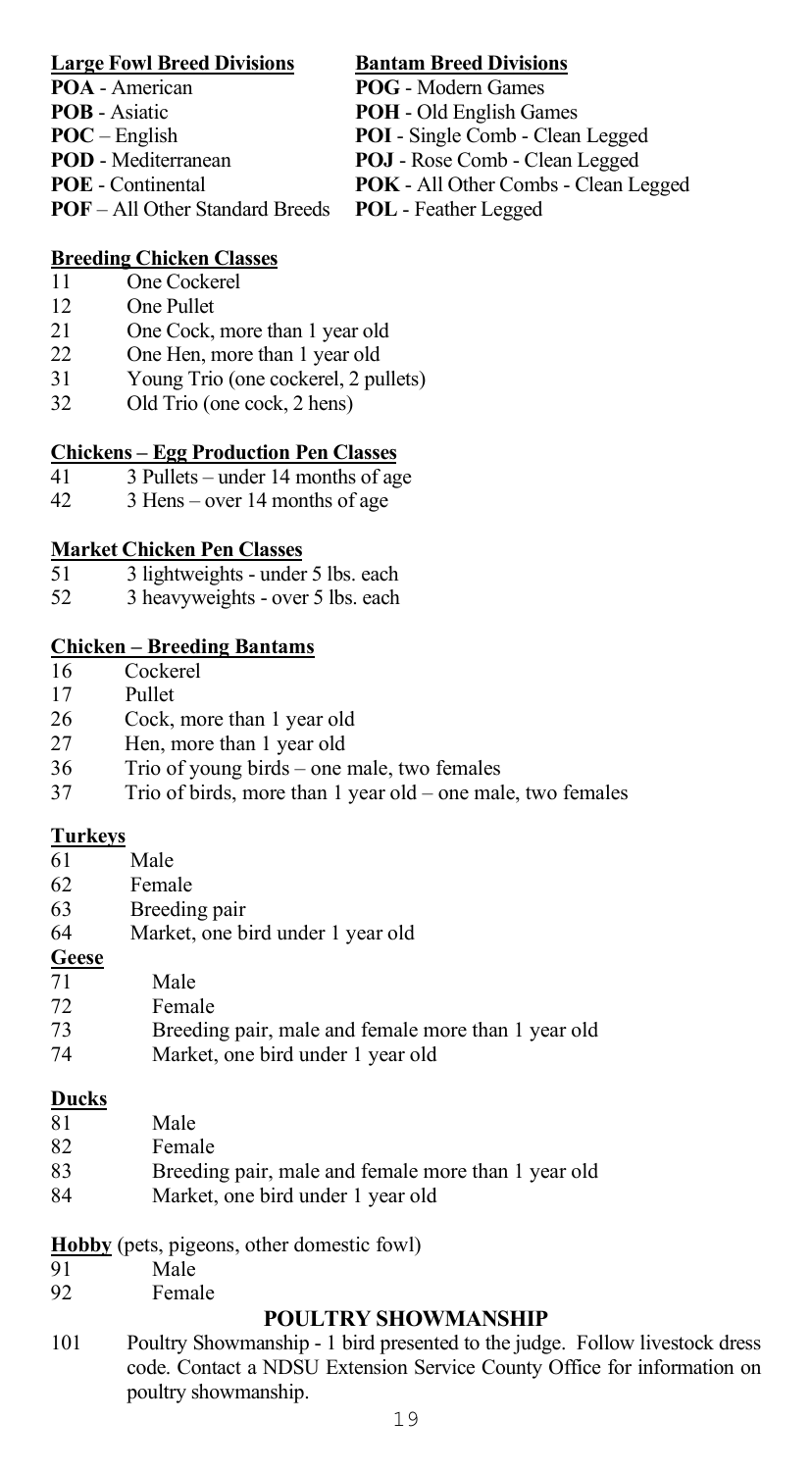### **DIVISION RA – RABBITS – STATIC LIVESTOCK**

See Health Requirements for Livestock – Exhibits in Bunny Barn.

- 1. Rabbit classes will be separated and shown by breed. **See the breed list for Breed Class Code in the open class Exhibitor Handbook.** Use the open class codes for consistency with other divisions. All rabbits are subject to inspection by the NDSF veterinarian and are to be free of parasites and disease.
- 2. Members must submit stall/pen/cage reservations by **July 6**. A member may exhibit two entries per classin each breed. If the entry is a part of an SAE (without ownership), a copy of the SAE agreement must be presented upon entry. See general Livestock rules.
- 3. The fair will provide show cages for rabbits. Exhibitors must provide their own feed. Wood chip litter will be provided. Exhibitors must furnish their own locks for their cages if they want them locked.
- 4. All rabbit exhibits must be registered with the FFA Rabbit Superintendent **Tuesday, July 26** from **8:00 – 11:00 a.m. FairEntry exhibit tags must be printed for each exhibit** – please bring printed tags with your exhibits. Exhibitors must present their rabbits to the Judges starting at **8:00 a.m**. on **Wednesday, July 27.** Exhibitors must be present during rabbit judging as animals will be brought to the table for judging. Exhibitors must show their own rabbits or make their own arrangements for other handlers/assistance. All breeds recognized by ARBA will be judged on their standards. **Release time for rabbits is Saturday, July 30 on a sliding schedule – see general livestock rules.**  Exhibitors are responsible for the care and cleaning of their own rabbits daily while on display. Division superintendents will exercise all reasonable care of the exhibits at the fair and will not be responsible for loss by any cause. Exhibitors must furnish their own padlocks for cages if they need to be locked.
- 5. Rabbits may be exhibited in one 4-H or FFA show only regardless of ownership by exhibitors who are both 4-H & FFA members. Rabbits shown in FFA may also enter the ARBA or Open Shows. Stall/pen/cage reservation must be made by **July 6.**
- 6. Rabbits entered as singles will not be allowed to enter in pen classes. Rabbits entered as breeding classes may not be entered in market classes.
- 7. GC & RC Champions maybe awarded for: Overall Buck, Doe, Market Rabbit, Market Pen or Pair.

#### **Code Class 6 Breeds**

- 6A American 6B American Chinchilla 6C Beveran 6D Californian 6E Champagnes D'Argent<br>6F Checkered Giant Checkered Giant 6G Cinnamon<br>6H Crème D'/ Crème D'Argent
- 6I English Lop
- 6J Flemish Giant
- 6K French Lop<br>6L Giant Chine
- Giant Chinchilla
- 6M Giant Angora
- Hotot
- 6O New Zealand
- 6P Palomino
- 6Q Satin
- 6R Silver Fox
- 6S Any other breed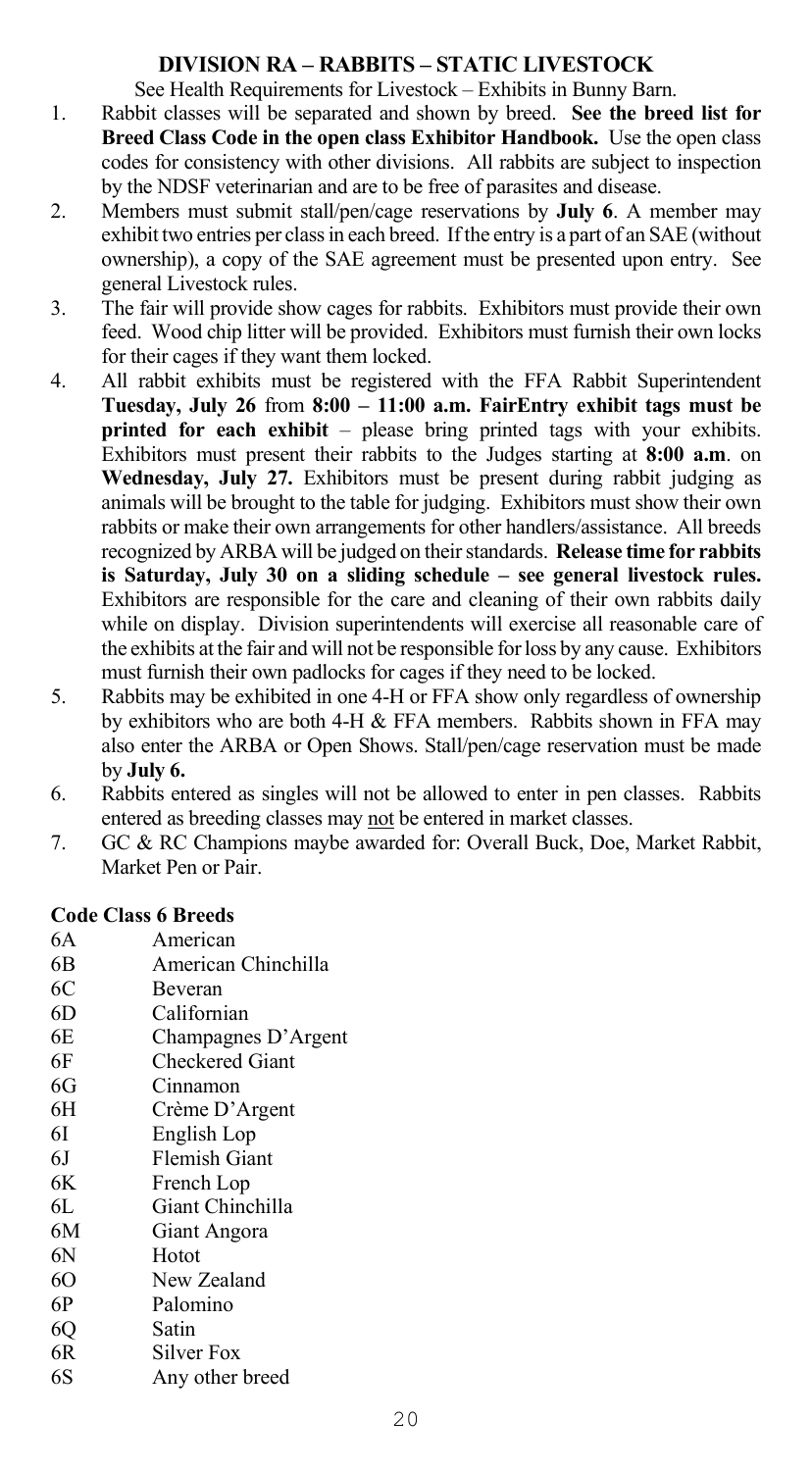|     | <b>Code Class 4 Breeds</b>               |
|-----|------------------------------------------|
| 4A  | American Fuzzy Lop                       |
| 4B  | American Sable                           |
| 4C  | Belgian Hare                             |
| 4D  | Britiannia Petite                        |
| 4E  | Dutch                                    |
| 4F  | Dwarf Hotot                              |
| 4G  | English Angora                           |
| 4Η  | <b>English Spot</b>                      |
| 41  | Florida Whites                           |
| 4J  | French Angora                            |
| 4K  | Harlequin                                |
| 4L  | Havana                                   |
| 4Μ  | Himalayan                                |
| 4N  | <b>Holland Lop</b>                       |
| 40  | Jersey Wooly                             |
| 4P  | Lilac                                    |
| 40  | Mini Lop                                 |
| 4R  | Mini Rex                                 |
| 4S  | Netherland Dwarfs                        |
| 4T  | Polish                                   |
| 4U  | Rex                                      |
| 4V  | Rhinelander                              |
| 4W  | Satin Angora                             |
| 4X  | <b>Silver Martin</b>                     |
| 4Y  | Silvers                                  |
| 4Z  | Standard Chinchilla                      |
| 4AA | Tans                                     |
| 4BB | Thrianta                                 |
| 4CC | Mini Satin                               |
| 4DD | Lionhead                                 |
|     | <b>Breeding Rabbits - Class 6 Breeds</b> |
| 11  | Junior buck, 3 to 5 months               |
| 12  | Intermediate buck, 6 to 8 months         |
| 13  | Senior buck, more than 8 months          |
| 21  | Junior doe, 3 to 5 months                |
| 22  | Intermediate doe, 6 to 8 months          |
| 23  | Senior doe, more than 8 months           |
|     | <b>Breeding Rabbits - Class 4 Breeds</b> |
|     |                                          |

- 14 Junior buck, under 6 months
- 15 Senior buck, 6 months and older
- 24 Junior doe, under 6 months<br>25 Senior doe, 6 months and of
- Senior doe, 6 months and older

# **Market Rabbits Classes**<br>51 Individual small

- $\frac{51}{52}$  Individual small fryer ( $2\frac{1}{2}$  4 lbs. up to 65 days)<br>52 Pen of 3 small fryers ( $2\frac{1}{2}$  4 lbs. up to 65 days)
- 52 Pen of 3 small fryers  $(2\frac{1}{2} 4 \text{ lbs. up to 65 days})$ <br>53 One large fryer  $(4 5\frac{1}{2} \text{ lbs.})$
- 53 One large fryer  $(4 5\frac{1}{2}$  lbs.)<br>54 Pen of 3 large fryers  $(4 5\frac{1}{2})$
- 54 Pen of  $\overline{3}$  large fryers (4 5<sup>1</sup>/<sub>2</sub> lbs.)<br>55 One roaster (over 5<sup>1</sup>/<sub>2</sub> lbs. under
- 55 One roaster (over  $5\frac{1}{2}$  lbs. under 8 months)<br>56 1 Stewer (over  $5\frac{1}{2}$  lbs. over 8 months)
- 56 1 Stewer (over 5½ lbs. over 8 months)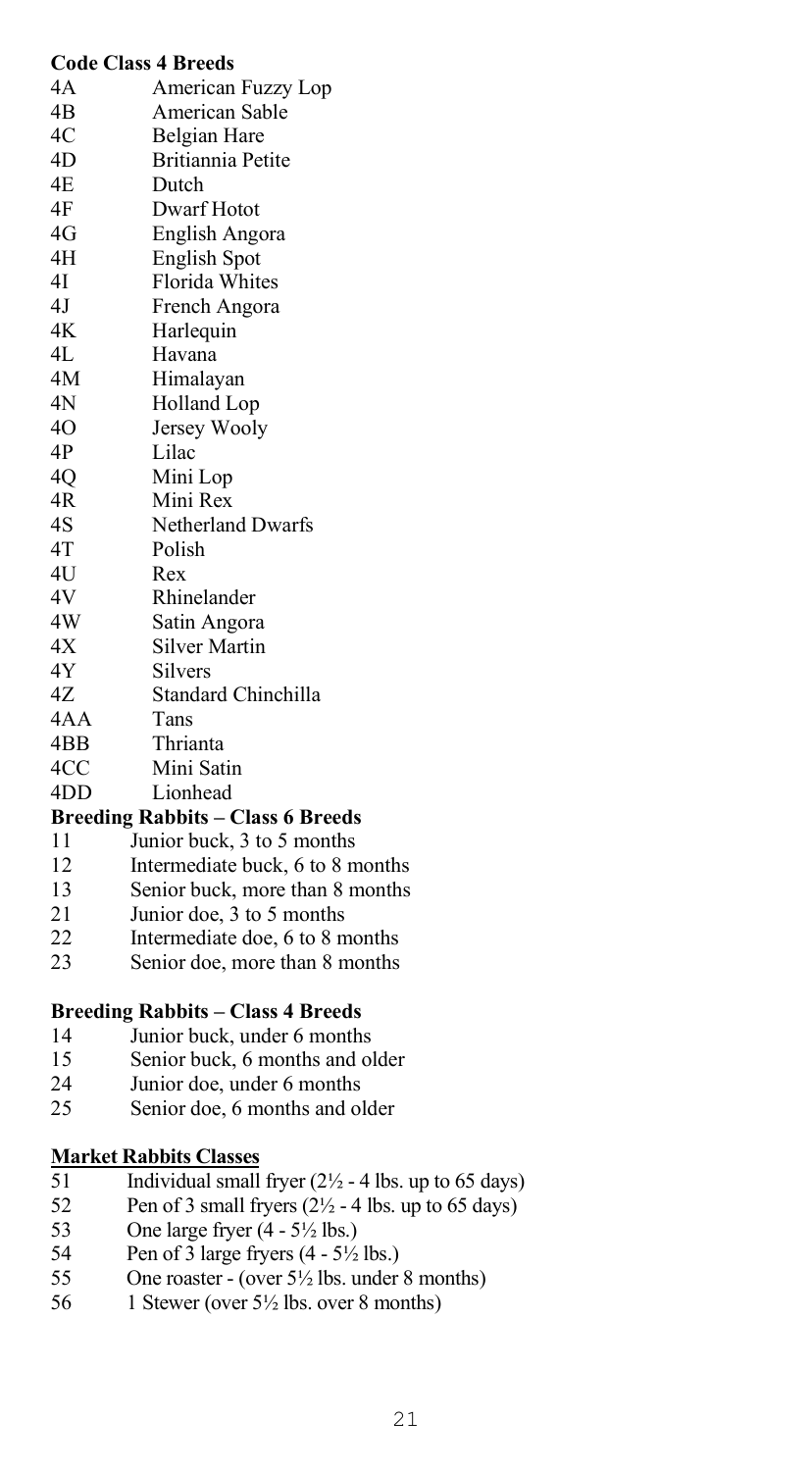#### **RABBIT SHOWMANSHIP**

61 Rabbit Showmanship – One rabbit presented to the judge. Follow livestock dress code. Contact a NDSU Extension Service County Office for information on rabbit showmanship.

#### **FIELD CROP DEPARTMENT**

Crops and Produce exhibits are located in FFA Hall.

## **DIVISION GS – GRAIN SHEAVES**

- 1. All grain sheaves must be prepared from the **2021 or 2022** crop.
- Members can exhibit one item per class.
- 3. **Entry Description Required**: Enter the variety. Enter the crop and variety for the miscellaneous/other classes.

**To make a small grain sheaf** - Select uniform high-quality plants and cut them off close to the roots so as to get the full length of the straw. Spread the grain plants out in a sheltered area and allow to dry for one day. Strip off all leaves, taking care not to break the straw in handling. Form a core of 30 to 40 stems, and then place the other stems around the core to form a sheaf with a seven – nine-inch circumference (around) at a point halfway between the heads and the butt. Sheaves measuring under seven inches circumference will be disqualified. Tie the bundle firmly in at least three places, using cord which will not cut the straw. Form the crown (head) in a rounded shape by moving the core up and down. Cut off the butt squarely. Tie ribbon around the sheaf (covering the cord) and hang the sheaf with heads down until exhibited.

**To make a forage/hay sheaf**/**bundle** – Select the leafiest type to be found in the field and cut close to the ground. Do not strip a single leaf or branch from the stem as forage should retain its color and leaves. In making up show bundles, select those individual stems that have retained the most and best leaves with their color. Make bundles from four to six inches in diameter (across) or 9 - 12 inches in circumference (around) at a point halfway up the stem. Tie securely in three or four places. Sheaves/bundles measuring under nine inches in circumference will be disqualified. For forage judged on seed production, select stalks showing maximum seed development. Do not present samples which are excessively dry.

**Field corn, Sunflower** – corn sheaves must contain six stalks tied in four places. Sunflower sheaves must contain six stalks with leaves stripped and again tied in four places. (remove roots)

Crambe/Canola - displayed with lower leaves stripped, seven - nine-inch circumference, tie in three places.

**Safflower** – sheaves must contain at least 12 stalks with lower leaves stripped. Tie in three places.

**Field Beans, Soybeans, Field Peas –** Leaves should remain on the stem and the bundle should be 10 to 12 inches in circumference. Tie the bundle in three places.

**Flax –** Strip lower leaves only

# **DIVISION GS – GRAIN SHEAVES**

| <b>CLASS</b> |                       |                          |
|--------------|-----------------------|--------------------------|
| 11           | Hard Red Spring Wheat | 18 Field Corn (6 stalks) |
| 12           | Winter Wheat          | 19 Field Beans           |
| 13           | Durum Wheat           | 20 Canola                |
| 14           | Flax                  | 21 Field Peas            |
| 15           | Barley                | 22 Soybeans              |
| 16           | Oats                  | 23 Other Crops           |
| 17           | Rve                   |                          |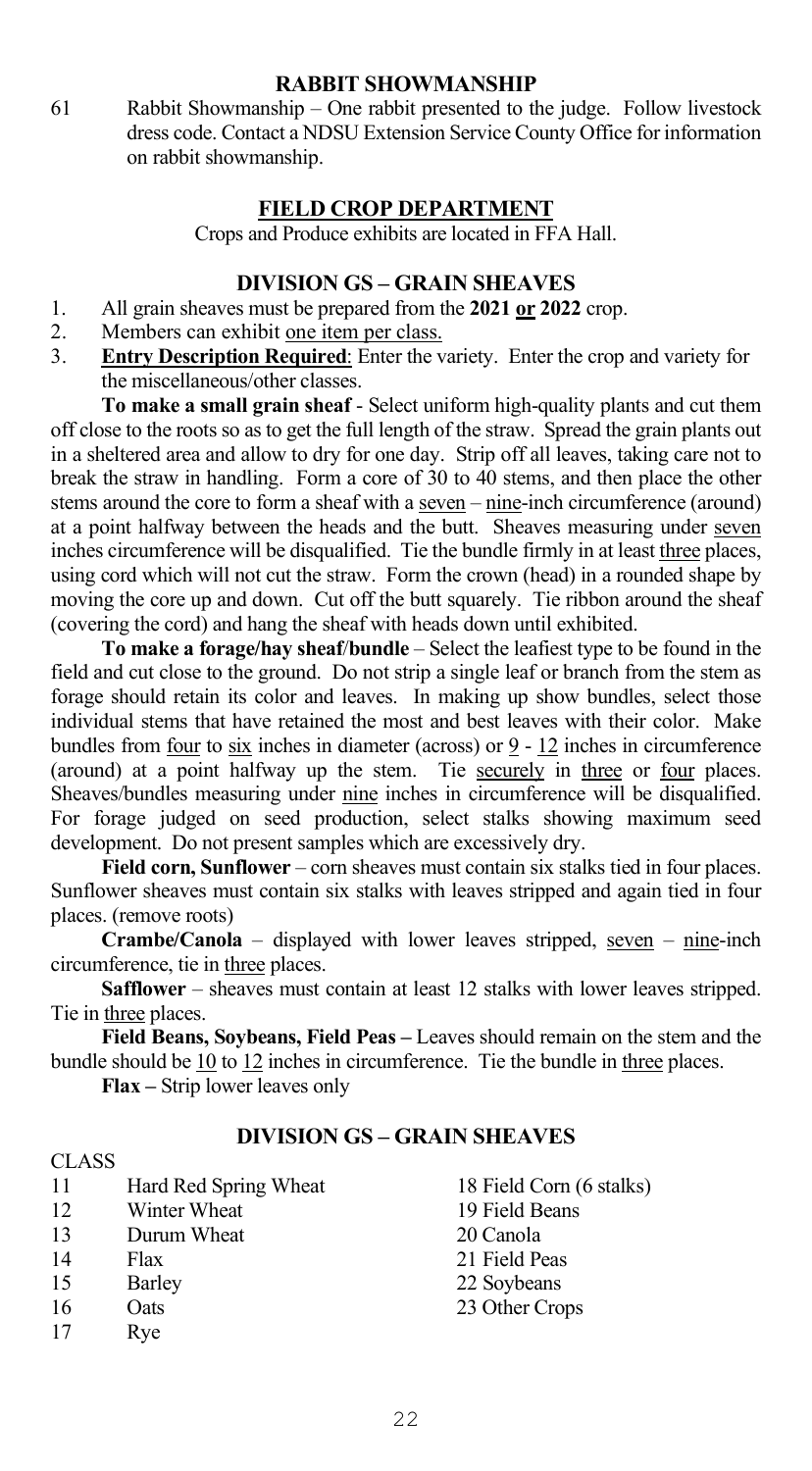The following forage sheaves will be judged for forage/hay production:

- 31 Alfalfa<br>32 Sweet c
- Sweet clover
- 33 Brome grass
- 34 Other grasses
- 35 Sudan grass
- Miscellaneous Forage Production

The following sheaves will be judged for seed production:

- 41 Alfalfa for seed<br>42 Sweet clover for
- Sweet clover for seed
- 43 Grasses for seed
- 44 Sunflower (6 stalks-leaves stripped)
- 45 Miscellaneous seed production

# **Entry Description: Enter the Crop and Variety**

# **DIVISION TG – THRESHED GRAIN AND GRASSES**

- 1. All grain exhibits must be grown in **2021 or 2022** and be prepared by the exhibitor.
- 2. Members can exhibit one item per class.
- 3. Members are eligible to exhibit grain produced as part of their SAE program. First year members and other members who did not produce grain as a part of their SAE program may prepare and exhibit one grain sample in each crop area.
- 4. **Entry Description Required:** Enter the variety. Enter the crop and variety for the miscellaneous/other classes.
- 5. Entry size: one quart
- 6. Zip lock bags are preferred for display. Acceptable bags for display must be new, clean, and clear (no design on bag).
- 7. All samples will be discarded the Monday following the NDSF.

# **DIVISION TG – THRESHED GRAIN**

## CLASS

- 11 Hard Red Spring Wheat
- 12 Hard Red Winter Wheat<br>13 Durum Wheat
- 13 Durum Wheat<br>14 Flax
- 14 Flax<br>15 Malt
- **Malting Barley**
- 16 Feed Barley (includes 2-row)<br>17 Oats
- Oats
- 18 Rye<br>19 Soyl
- 19 Soybean<br>20 Field Pea
- 20 Field Peas<br>21 Pinto Bean
- Pinto Beans
- 22 White Beans, or MSC (colored) edible field beans<br>23 Black Turtle Beans
- **Black Turtle Beans**
- 24 MSC Legumes (Alfalfa, Sweet clover, Lentils, Lupines, etc.)<br>25 Grasses
- **Grasses**
- 26 Millet<br>27 Shellee
- Shelled Corn
- 28 Sunflower (Confectionery varieties)<br>29 Sunflower (Oil varieties)
- Sunflower (Oil varieties)
- 30 Canola<br>31 Crambe
- **Crambe**
- 32 Miscellaneous (5 or more entries constitute a separate sub-class)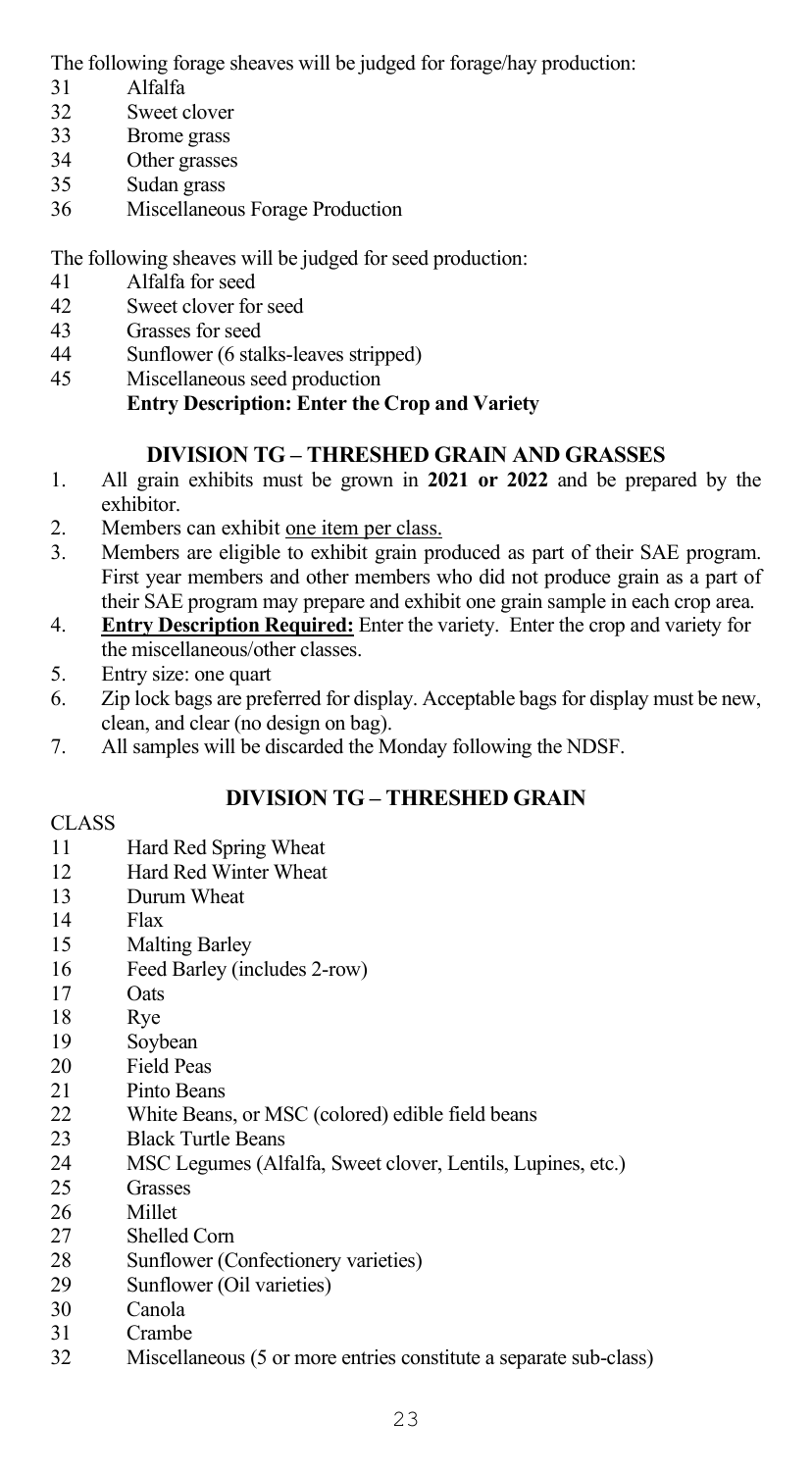# **AG PRODUCE DEPARTMENT**

Products, Grain, Vegetables, and Fruit exhibits are in FFA Hall.

# **DIVISION AP** – **AGRICULTURAL PRODUCTS**

- 1. Members can exhibit one item per class.
- 2. **Entry Description Required:** Enter brief descriptive information.

#### CLASS<sub>1</sub>

- 11 Honey (1 pint)
- 13 Wool (1 fleece-wool or mutton breeds) rams
- 14 Wool (1 fleece-wool or mutton breeds) ewe<br>15 Fogs (brown shelled)
- Eggs (brown shelled)
- 16 Eggs (white shelled)<br>17 Eggs (other)
- Eggs (other)

**Honey** – Evaluated on the following criteria: body, density, flavor and aroma, color, clarity, freedom from impurities and with suitable container of correct volume. Attach entry tag with a string tied around the neck of the pint jar.

**Eggs** – Evaluated on size, shape, color, uniformity, shell density and appearance**. Eggs should be brushed or wiped clean with cloth and all stains removed.** Do not wash eggs. Display eggs with pointed end down and rounded end up. Exhibit 1 dozen eggs in a common egg case.

**Preparation of Fleece** – Spread out the fleece on a clean table or floor, skin side down, taking care not to pull or open fleece as it is handled. The fleece will look like a pelt or hide. At this stage, before rolling or tying, remove all heavy tags, stained wool, and obvious foreign matter. Rolling the fleece takes four easy steps: (1) Begin at one side and loosely fold 8" to 10" of the edge toward the center of the fleece. (2) Do the same on the other side, but fold toward the center two times - until the twice folded portion lies on top of the first fold. (3) Fold in the head wool. (4) Roll the entire fleece from the breech toward the shoulder and long side wool. Fleece is now ready to be tied. Using paper fleece twine, wrap it in two directions and tie as you would a package. Do not use baler twine, or colored rope/string as the dye may seep into the fleece, rendering it worthless. There should be no loose ends hanging from the fleece. It should be loose enough to make judging easy yet compact enough to prevent it from falling apart when handled. Exhibit the fleece in a large brown/black/white 30-gallon plastic bag can liner.

#### **DIVISION VE & FR – VEGETABLES AND FRUIT**

There is a "First Show" and a "Second Show". FFA Members may exhibit in either or both of the two shows. The First Show entries must be registered by **1:00 p.m**., **Thursday, July 21**. Second Show entries are due by **11:00 a.m.**, **Tuesday, July 26**. Release of First Show will be between 6:00 and 9:00 p.m. on Monday. Exhibits not removed at this time may be donated to a local food pantry.

- 1. Members are eligible to show **two** exhibits of vegetables and fruit in each class, **but only one per show. Entry Description Required:** "**First Show" or "Second Show" must be identified. Enter the variety name, or other descriptions if known.**
- 2. Fruit and vegetables will be judged on the following criteria: uniformity, maturity, correct number and preparation, full size, good color and shape, firm, free of damage by insects, disease, or mechanical injury.
- **Apple:** Stems removed.

**Beans**: Yellow wax or green, Exhibit 12 pods with calyx. (Stem).

**Beets**: May wash, trim tops  $1 - 1-\frac{1}{2}$  long, leave tap root. Exhibit 6 beets.

**Broccoli**: Over 3" head diameter, with stock 6" long. Exhibit one head. Remove all leaves.

**Cabbage**: Do not peel excessively. Two layers of sound green outer leaves should be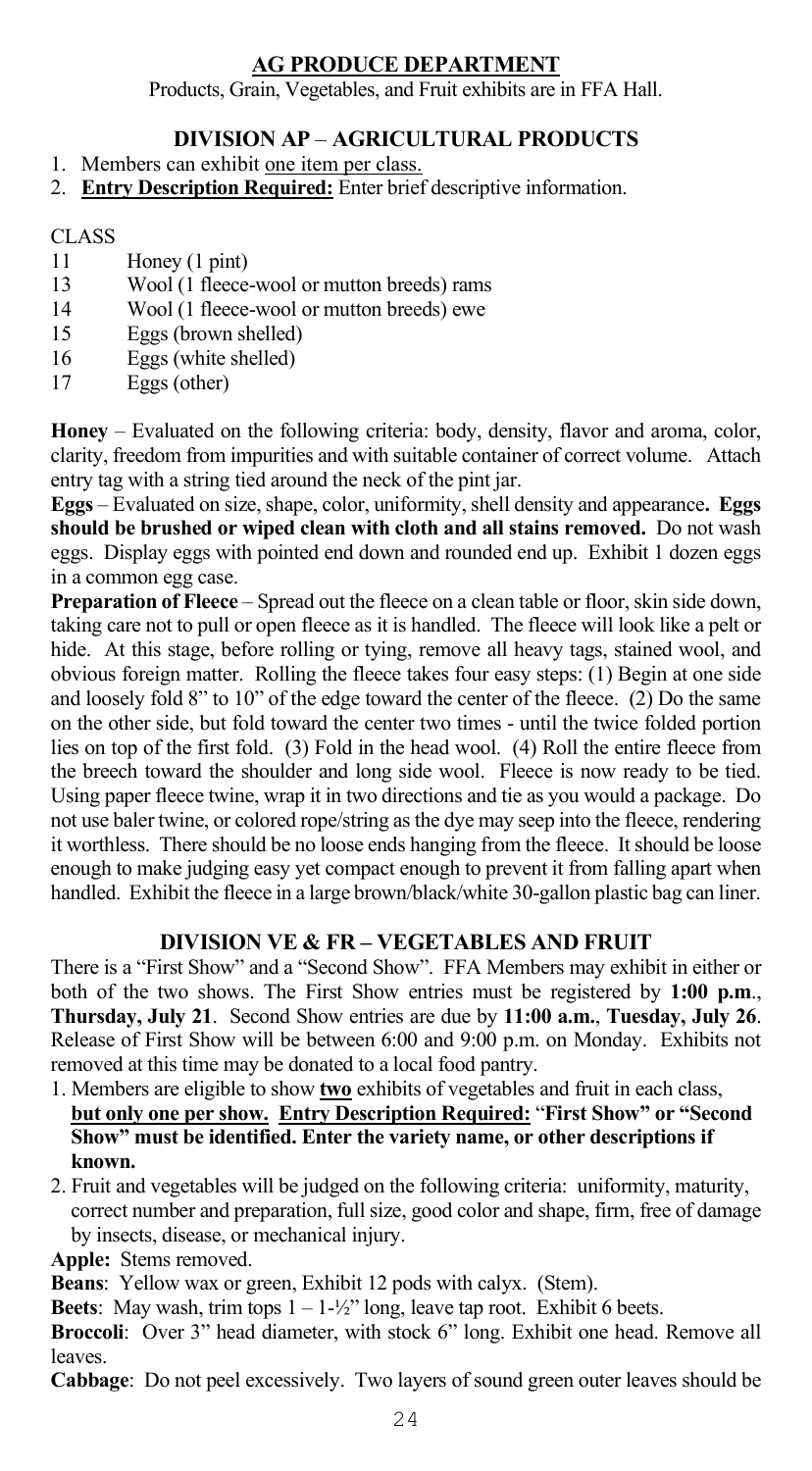left on. Trim root smooth with the base of the leaves. Exhibit one head. (Loose leaves should be removed).

**Carrots**: Top  $1 - 1\frac{1}{2}$ " long, may wash and leave tap root. Exhibit 6 carrots.

**Cauliflower**: Trim leaves even with top, remove older leaves, cut stem below last remaining leaf. Exhibit 1 head.

**Celery**: Trim leaves uniformly, cut root even with stalk. Exhibit 1 plant.

**Cucumbers**: Wipe clean, leave ½" stem. Exhibit 6 pickling cucumbers. Three slicing cucumbers.

**Dill**: Trim to a 4" stem, exhibit 6 tied seed-bearing heads.

**Egg Plant**: Clean with soft cloth. Exhibit 1 eggplant. Keep 1" stem.

Garlic: 1" stem, trim root to 1" of bulb. Exhibit 6 garlic.

**Herbs**: Exhibit 3 Plants with washed roots. Wrap roots in wet paper towel, cover in plastic.

**Kohlrabi**: Use entire plant, strip off leaves. Exhibit 3. Cut root to 1".

**Lettuce (head)**: Use entire plant, trim older outer leaves, leave root, wrap root in wet paper towel and cover with plastic. Exhibit 1 plant.

**Lettuce (leaf)**: Exhibit 3 plants. Discard old leaves. Wrap root in wet paper towel and cover with plastic.

**Melons**: Muskmelon stems removed. Exhibit 1 melon.

**Onions (red, yellow, or white)**: Remove only one layer of skin, do not wash, leave 1 to  $1-\frac{1}{2}$ " stem; however, do not injure bulb, trim roots to  $\frac{3}{4}$ ". Exhibit 6 onions or plants. **Onions (green)**: Trim tops to 3" long, remove outer covering on white bulb, overall length of  $6 - 8$ ", trim root to  $\frac{3}{4}$ " from bulb. Exhibit 1 bunch (6 onions per bunch tied in the middle).

**Parsnips**: Cut tops  $1 - 1-\frac{1}{2}$ , leave tap root. Exhibit 3 parsnips.

**Peas**: Exhibit 12 pods with calyx (stem).

**Peppers (Bell)**: Leave  $\frac{1}{2}$  - 1" stem. Can be green or red. Exhibit 3 peppers.

**Peppers (Hot)**: Leave ½" stem. Exhibit 6 peppers. Can be Chili's, Jalapeno's, etc.

**Potatoes (red, white, or russet)**: Brush or wipe off with soft cloth, can be washed but do not scrub. Exhibit 6 potatoes.

**Pumpkin**: Exhibit 1 mature pumpkin, leave 1 – 1½" stem

**Radishes (globe or icicle)**: Leave ½" top growth and tap root. Exhibit 6 radishes.

**Rhubarb**: Trim so 2" of leaf blade remains attached to stalks, do not remove ends. Exhibit 1 bunch (Tie 6 stalks at each end and at center)

**Rutabaga**: Cut tops to 1 to 1½", leave tap root. Exhibit 3 rutabaga.

**Spinach**: Plants with washed roots – 3 plants – wrap roots in wet paper towel, cover in plastic.

**Squash**: Clean with soft cloth, leave 1" stem. Summer – Zucchini type – less than 8" exhibit 3, over 8" exhibit 1. Winter - Buttercup type - mature, exhibit 1.

**Sweet corn**: Do not remove husks, trim silk to within 1 inch of top of husk, shank 1 to 2 inches long. Exhibit 3 ears.

**Swiss Chard**: Use entire plant, trim older outer leaves, leave root, wrap root in a wet paper towel and cover with plastic. Exhibit 3 plants.

**Tomatoes**: Remove stems. Exhibit 6 large fruits or 12 cherry type. Green or ripe **Turnips**: Cut tops to  $1 - 1\frac{1}{2}$ , leave tap root. Exhibit 3 turnips.

**Watermelons**: 1 – 1½" stem. Exhibit 1 melon.

**All Fruit Classes**: Exhibit 1 pint of small fruit and 12 fruits of large cherries and large fruit. (Remove stems from all fruit except strawberries.)

# **NO CANNED OR PRESERVED PRODUCTS DIVISION VE – VEGETABLES**

- Beans, yellow wax (12 pods)
- 12 Beans, green (12 pods)<br>13 Beets (6 beets)
- Beets ( $6$  beets)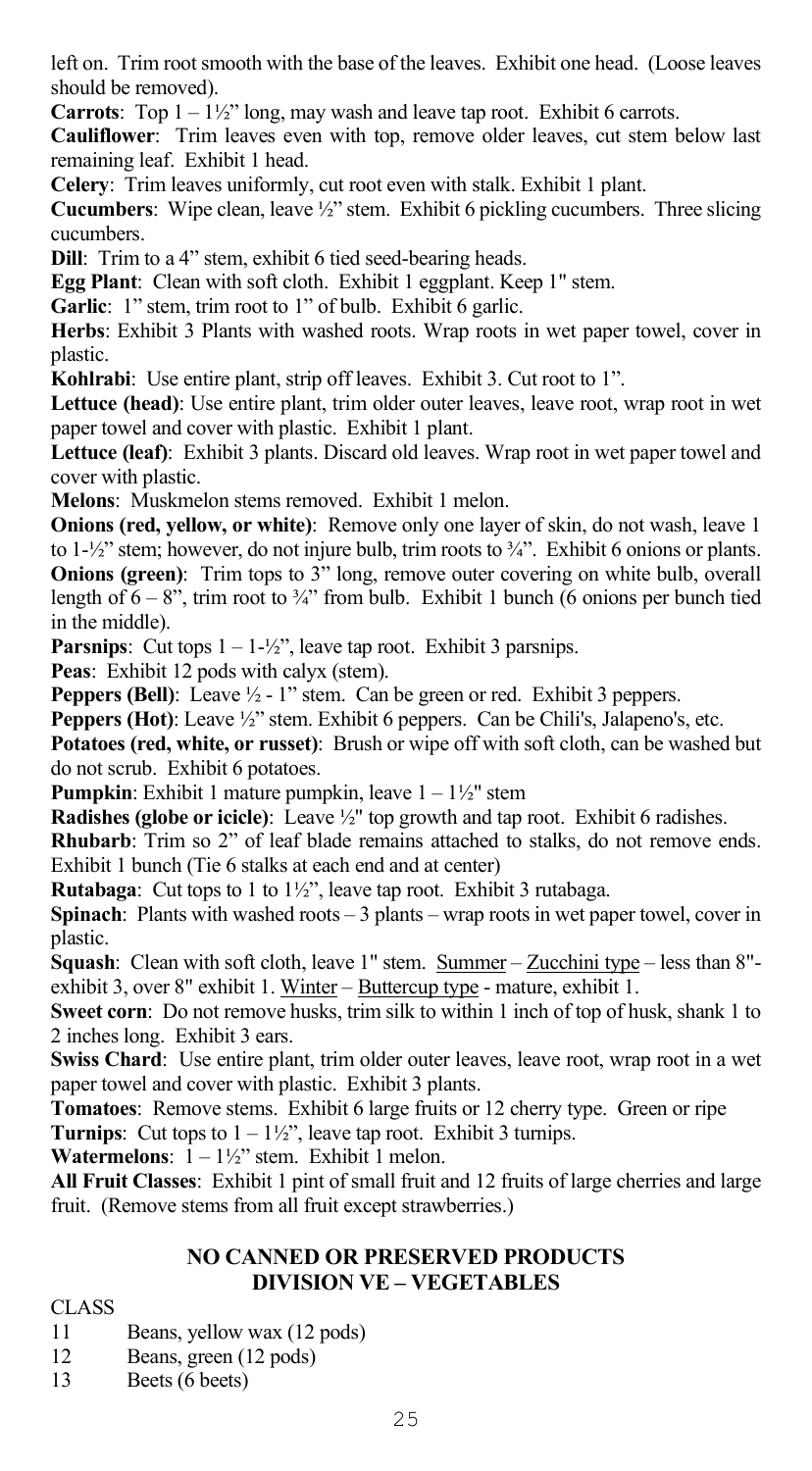| 14       | Broccoli (1 head)                                  |
|----------|----------------------------------------------------|
| 15       | Cabbage (1 head)                                   |
| 16       | $Carrots - (6 carrots)$                            |
| 17       | Cauliflower (1 head)                               |
| 18       | Celery (1 plant)                                   |
| 19       | Cucumbers (6 pickling)                             |
| 20       | Cucumbers (3 slicers)                              |
| 21       | Dill (6 heads)                                     |
| 22       | Egg Plant (1 specimen)                             |
| 23       | Garlic (6 bulbs)                                   |
| 24       | Sweet Corn (3 ears)                                |
| 25       | Melons (1 melon) (musk or honeydew)                |
| 26       | Potatoes Red (6)                                   |
| 27       | Potatoes White (6)                                 |
| 28       | Potatoes Russets (6)                               |
| 29       | Potatoes Yukon Gold (6)                            |
| 30       | Kohlrabi (3 bulbs)                                 |
| 31       | Lettuce – head (1 head)                            |
| 32       | Lettuce - leaf (3 plants)                          |
| 33       | Lettuce--Romaine                                   |
| 34       | Onions - (green table bulb) (6 onions)             |
| 35       | Onions - White (6 onions)                          |
| 36       | Onions - Yellow (6 onions)                         |
| 37       | Onions – Red (6 onions)                            |
| 38       | Parsnips (3 roots)                                 |
| 39       | Peas - Green Pods (12 pods)                        |
| 40       | Peas - Edible Pods (12 pods)                       |
| 41       | Peppers – Bell (3 bell peppers)                    |
| 42       | Peppers - Hot (6 peppers)                          |
| 43       | Pumpkin (1)                                        |
| 44       | Radish - Red (6 radishes)                          |
| 45       | Radish - White (6 radishes)                        |
| 46       | Rutabaga (3 roots)                                 |
| 47       | Rhubarb (6 stalks)                                 |
| 48       | Spinach (3 plants)                                 |
| 49       | Squash – summer (3)                                |
| 50       | $Squash - winter(1)$                               |
| 51       |                                                    |
| 52       | Swiss Chard (3 plants)                             |
|          | Tomatoes (6 large)                                 |
| 53       | Tomatoes (12 cherry)                               |
| 54<br>55 | Turnips (3 roots)<br>Watermelon – mature $(1)$     |
| 56       |                                                    |
| 57       | Herbs (3 plants)                                   |
|          | Any other variety (same quantity as similar size v |

#### 57 Any other variety **(same quantity as similar size vegetables above) Variety name and quantity must be entered in the entry description.**

# **DIVISION FR – FRUIT**

- 11 June berries (1 pint)<br>12 Gooseberries (1 pint)
- 12 Gooseberries (1 pint)<br>13 Raspberries (1 pint)
- 13 Raspberries (1 pint)<br>14 Strawberries (1 pint)
- 14 Strawberries (1 pint)<br>15 Crabapples (12 craba
- Crabapples (12 crabapples)
- 16 Apples (6 fruits)<br>17 Plums (12 fruits)
- $Plums$  (12 fruits)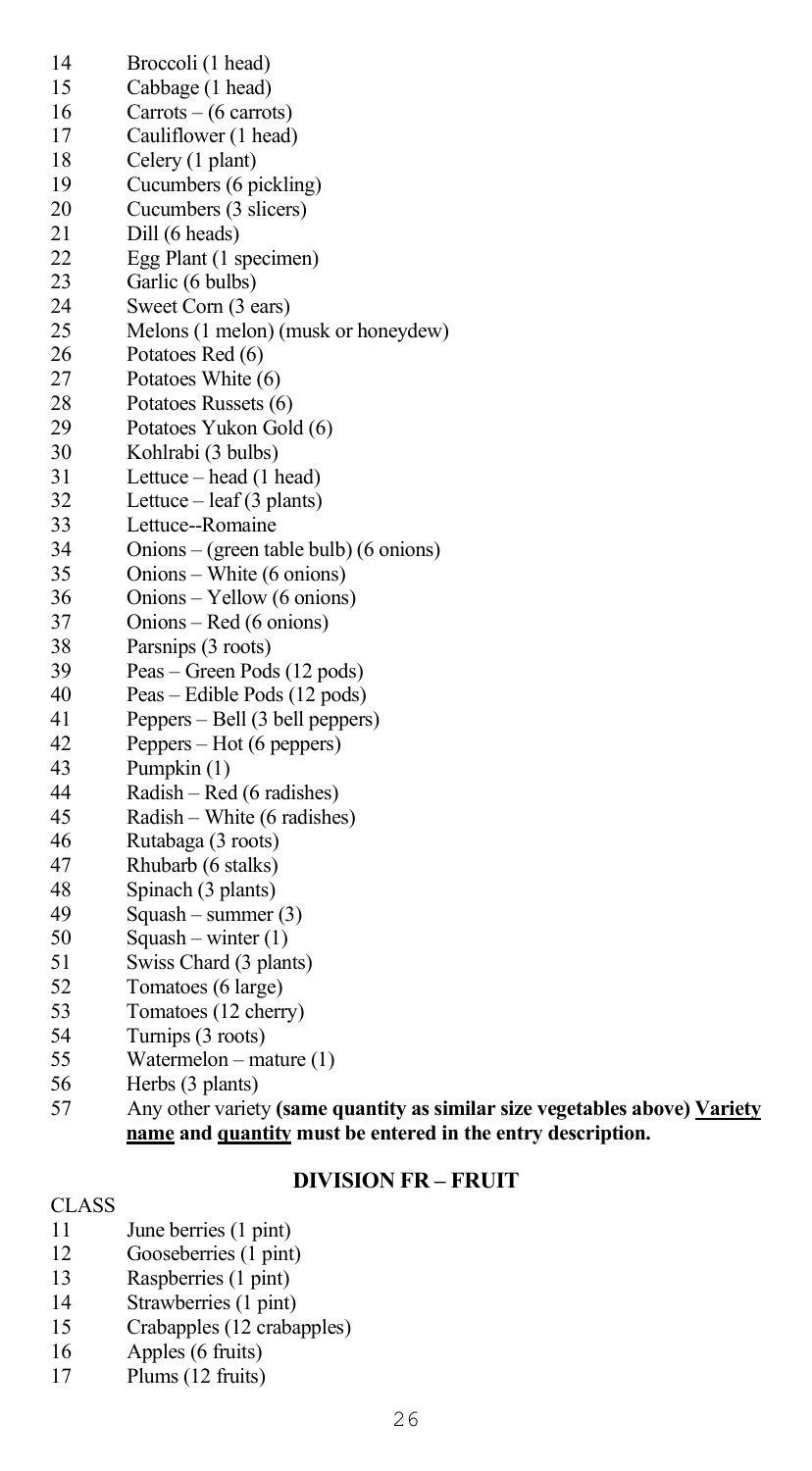- 18 Cherries all varieties (1 pint)
- 19 Choke Cherries (1 pint)<br>20 Pears (6 fruits)
- 20 Pears (6 fruits)<br>21 Any other varie
- 21 Any other variety **(same quantity as similar size vegetables above) Variety name and quantity must be entered in the entry description.**

# **DIVISION PM – PROCESSED MEATS**

Exhibits are in Theater (refrigerated items in the coolers), attached to FFA Hall.

- 1. Members can exhibit one item per class.
- 2. **Entry Description Required:** Enter brief descriptive information.<br>3. All entries must be fully cooked (internal temperature of at least)
- All entries must be fully cooked (internal temperature of at least 155 degrees F or 165 degrees F for Poultry, Wild Game Birds and Waterfowl) and ready to eat.
- 4. Products are to be prepared utilizing the standards of the USDA and the North Dakota Department of Agriculture quality standards.
- 5. Products must be refrigerated at all times and must be transported frozen or packed on ice.
- 6. Products will not be returned to the contestant at the conclusion of the show.<br>
7. All samples are to be displayed on a plastic plate in a clear, zip-top hag.
- All samples are to be displayed on a plastic plate in a clear, zip-top bag. Minimum display size shall be:
	- a. 5 ounces of jerked meat product.
	- b. 6 Meat Sticks (minimum 6" in length, maximum 25 mm casing diameter)
- c. 6 ounces Summer Sausage (2-5" diameter casings)<br>8. A list of primary ingredients, herbs, spices, and other add
- 8. A list of primary ingredients, herbs, spices, and other additions **must be attached** to each sample.

- Beef Jerky Natural
- 12 Beef Jerky Ground Meat<br>13 Other Meat Jerky Natural
- Other Meat Jerky Natural (Including domesticated species of wildlife.)
- 14 Other Meat Jerky Ground Meat (Including domesticated
- species of wildlife.)
- 15 Jerked Fish & Poultry<br>16 Wild Game Jerky Na
- Wild Game Jerky Natural (All wild species: Deer, Elk, Antelope, Moose, All Game Birds, etc.)
- 17 Wild Game Jerky Ground Meat (All wild species: Deer, Elk, Antelope, Moose, All Game Birds, etc.)
- 21 Beef Snack Sticks<br>22 Other Meat Snack
- 22 Other Meat Snack Sticks (Including domesticated species of wildlife.)<br>23 Meat & Cheese Sticks
- Meat & Cheese Sticks
- 24 Poultry Snack Sticks<br>25 Wild Game Snack St
- 25 Wild Game Snack Sticks (All Species, Deer, Elk, Antelope, Moose, All Game Birds, etc.)
- 31 Beef Summer Sausage
- 32 Other Meat Summer Sausage (Including domesticated species of wildlife.)<br>33 Meat & Cheese Summer Sausage
- Meat & Cheese Summer Sausage
- 34 Poultry Summer Sausage<br>35 Wild Game Summer Saus
- 35 Wild Game Summer Sausage (All Species: Deer, Elk, Antelope, Moose, All Game Birds, etc.)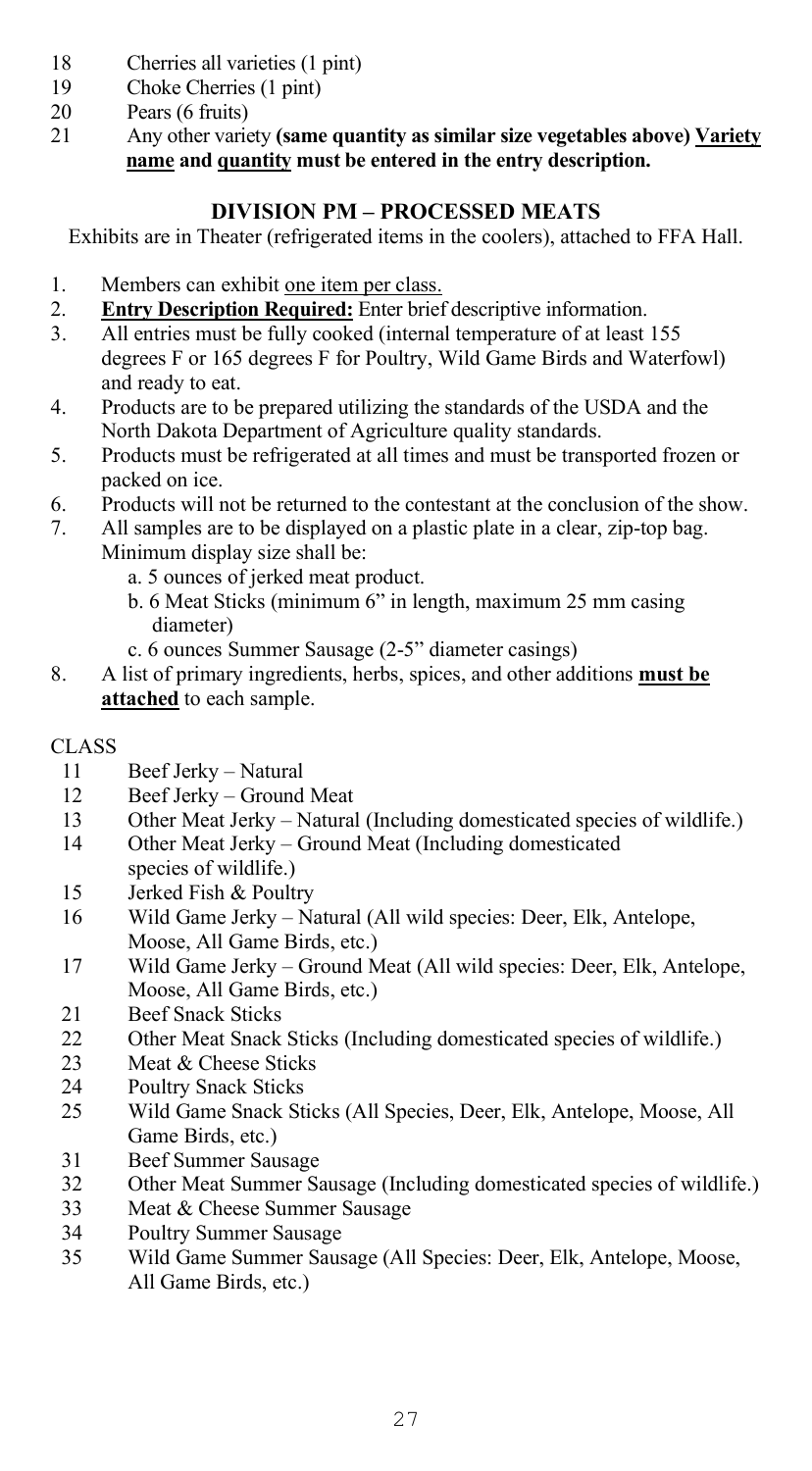# **HORTICULTURE DEPARTMENT**

Exhibits are in the Lower Concourse NDSF Atrium.

# **DIVISION HO** – **HORTICULTURAL PROJECTS & POTTED PLANTS**

- 1. A member may exhibit more than one significantly different project or plant in the same class. This excludes plants of the same species. Ex: Red Geraniums and White Geraniums are not significantly unlike, but Variegated Peperomia and Watermelon Peperomia are different species. All members are eligible to participate in all classes. Remove all stickers/ribbons from previous shows.
- 2. Chapter's will be limited to exhibiting 15 plants per member. Total plant numbers will be checked before final results will be calculated.
- 3. Tags placed on plants need to have an FFA member name  $\&$  common plant name.
- 4. **Inspectors will evaluate plants before they are judged and placed on display.**  All plants will go through a quality check point before placement on tables for judging and display. The plants that do not meet the quality standards will not be allowed to remain in the NDSF Atrium and must be taken home or disposed of.
- 5. **Exhibits must be properly prepared and must meet the following criteria:** 
	- a. Plants must be in the ownership of the member exhibiting the plants for the three months prior to the NDSF.
	- b. Pot size minimum is 3½".
	- c. One parent plant per pot.
	- d. Plants must be well rooted in a container appropriate for the size of the plant and able to stand freely.
	- e. Plants must not be root-bound or pot-bound.
	- f. Plants must be clean of dead foliage, flowers, and stems.
	- g. Plants must be free of weeds, diseases, insects, and insect damage.
- h. The plant exhibit is judged on the quality of the plant and display.<br>6. Project class designation may be changed by the Division Chairnerson.
- Project class designation may be changed by the Division Chairperson. Appeals concerning class placement, awards or disqualifications must be made within 24 hours upon completion of judging.
- 7. All plants must arrive by **11:00 a.m.** on **Thursday, July 21**
- Each class may be assigned a Grand Champion and Reserve Champion ribbon upon the discretion of the Horticulture Superintendent.

# CLASS – **POTTED PLANTS**

- Small Indoor Flowering (Kalanchoe, African Violet, etc. in <5.5" pot)
- 12 Small Outdoor Flowering (Geranium, Begonia, etc. in <5.5" pot)<br>14 Medium Indoor Flowering (Kalanchoe, African Violet etc. in 5.5"
- 14 Medium Indoor Flowering (Kalanchoe, African Violet etc. in 5.5" or > pot)<br>15 Medium Outdoor Flowering (Geranium, Begonia, etc. in 5.5" or > pot)
- Medium Outdoor Flowering (Geranium, Begonia, etc. in 5.5" or > pot)

# CLASS – **PATIO/DECK PLANTER**

- Single Variety Patio Pot > 8" inch pot
- 24 Planter Foliage or Flowering minimum 3 species & less than 115 sq. in.
- 25 Planter Succulent minimum 3 species & less than 115 sq. in.<br>26 Iarge Planter minimum 4 species & more than 115 sq. in.
- Large Planter minimum 4 species  $&$  more than 115 sq. in.

### CLASS – **CACTUS & SUCCULENTS (POTTED)**

- 31 Small Cactus  $(<5.5" \text{ pot} < 12"$  vegetative total height)<br>32 Small Succulents (ex. Jade) ( $<5.5" \text{ pot}$ )
- $\sum_{r=1}^{\infty}$  Small Succulents (ex. Jade) (<5.5" pot)
- 33 Christmas/Easter/Thanksgiving Cactus (<5.5" pot)
- 34 Large Cactus (5.5" pot or greater with 12" vegetative total height)
- 35 Large Succulents (5.5" pot or greater)<br>36 Grafted Cactus
- Grafted Cactus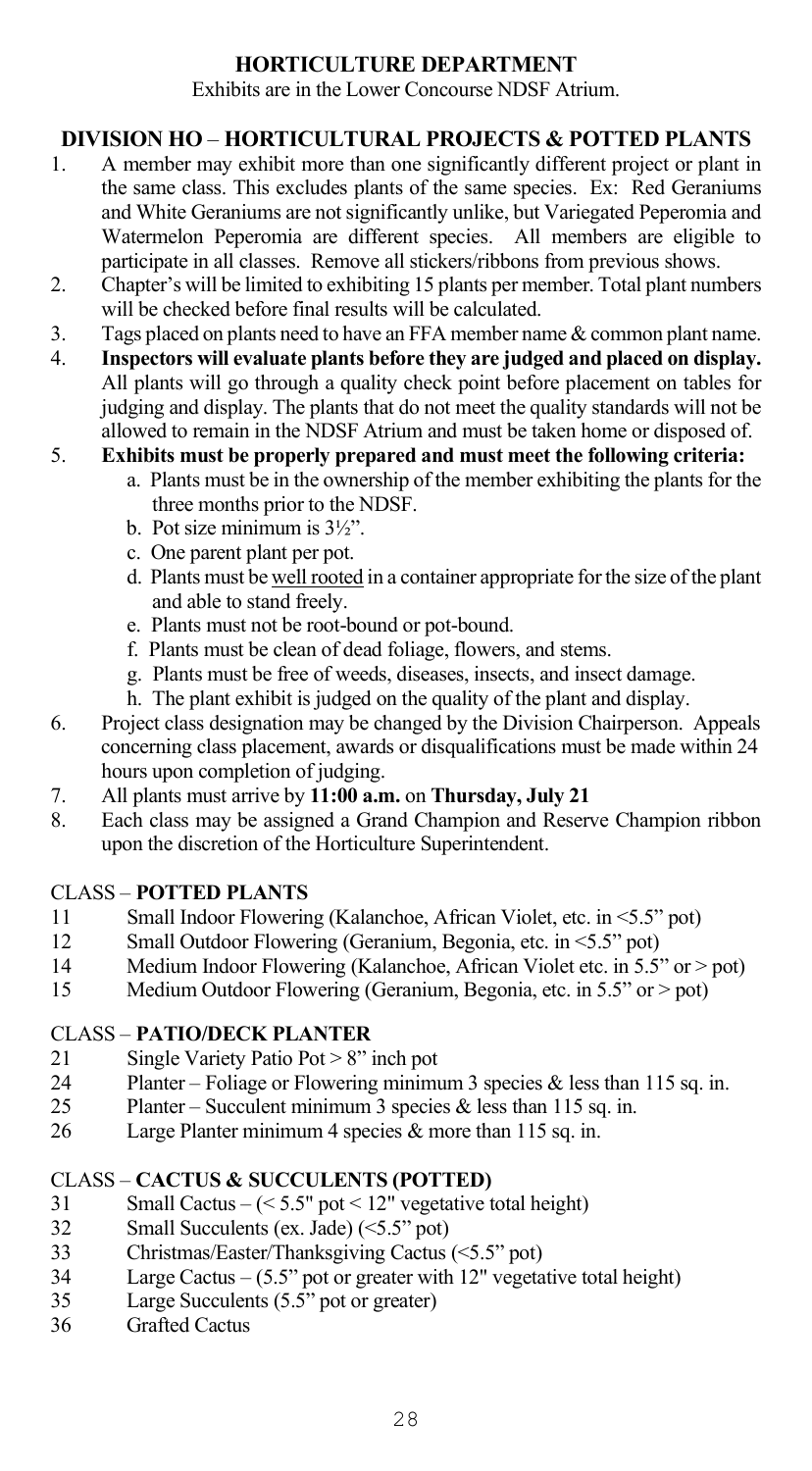# CLASS – **FOLIAGE PLANTS (POTTED)**

- 41 Small Foliage Plants (< 5.55" pot)<br>44 Medium Foliage Plants (5.5-8" pot
- Medium Foliage Plants (5.5-8<sup> $\hat{h}$ </sup> pot  $\< 12$ " vegetative growth)
- 45 Large Foliage  $(5.5" 12"$  pot  $\& 12" 24"$  vegetative growth)
- 46 Jumbo Foliage ( $> 12$ " pot  $\&$   $> 24$ " vegetative growth)

# CLASS – **LIVE ARRANGEMENTS**

- 56 Terrariums (> 100 sq.in.)<br>57 Mini Gardens (> 144 sq.in
- Mini Gardens (> 144 sq.in.) (ex. Fairy Gardens, minimum of 4 species, must include decorations).<br>58 Bonsai
- **Bonsai**

# CLASS – **HANGING BASKETS**

- 64 Indoor Hanging Basket (Pothos, Spider Plant, etc. and must be able to hang)
- 65 Outdoor Hanging Basket (Ivy Geranium, Fuchsia etc. and must be able to hang)

# **FLORICULTURE DEPARTMENT**

Exhibits are in Theater, attached to FFA Hall.

#### **DIVISION FL – FLORAL ARRANGEMENTS**

- 1. Members can exhibit one item per class.
- 2. Live plants, either floral or foliage, may be used in making floral arrangements. Live plants may be used entirely or in conjunction with dried, artificial, or fresh cut flowers and materials. Arrangements must be prepared by the member.
- 3. Floral arrangements may be prepared before arrival or at the exhibit site. The flowers may be purchased or grown by the exhibitor. Dried or silk exhibits may only be shown once at the NDSF.
- 4. An 'arrangement' is expected to be in oasis or foam. Flowers in a vase are to be arranged loosely in the proper vase. Aesthetics, wear ability and functionality, and the container will be taken into placing consideration.
- 5. **Arrangement types need to be designated under Entry Description**. The arrangement types are: round, oval, fan, triangle, right angle, inverted-T, vertical, horizontal, diagonal, crescent, Hogarth curve.
- 6. If there are special instructions for live plants, please leave with the arrangement.
- 7. All exhibit tags must be attached to the container and not laid on the flowers.
- 8. All corsages and boutonnieres must be displayed in a corsage or boutonniere clear plastic box. **No plastic bags.**

# CLASS – **FLORAL ARRANGEMENTS**

- 61 Bud Vase-Fresh (single flower)
- 62 Bud Vase-Silk (single flower)
- 63 Bud Vase-Fresh (2-3 flowers)
- 64 Bud Vase-Silk (2-3 flowers)
- 65 Vase (> 10", minimum 4 flowers & greenery)<br>66 Wall Hanging (silk & dried)
- Wall Hanging (silk & dried)
- 68 Floral Arrangement (fresh)
- Floral Arrangement (dried)
- 78 Floral Arrangement (silk/other artificial)
- 79 Floral Arrangement (mixed materials, 4 or more flowers)
- 80 Tropical Arrangements (Fresh Flowers)

# CLASS – **CORSAGES & BOUTONNIERES**

- Corsage (cut flower)
- 75 Corsage (silk)
- 76 Corsage (mixed media)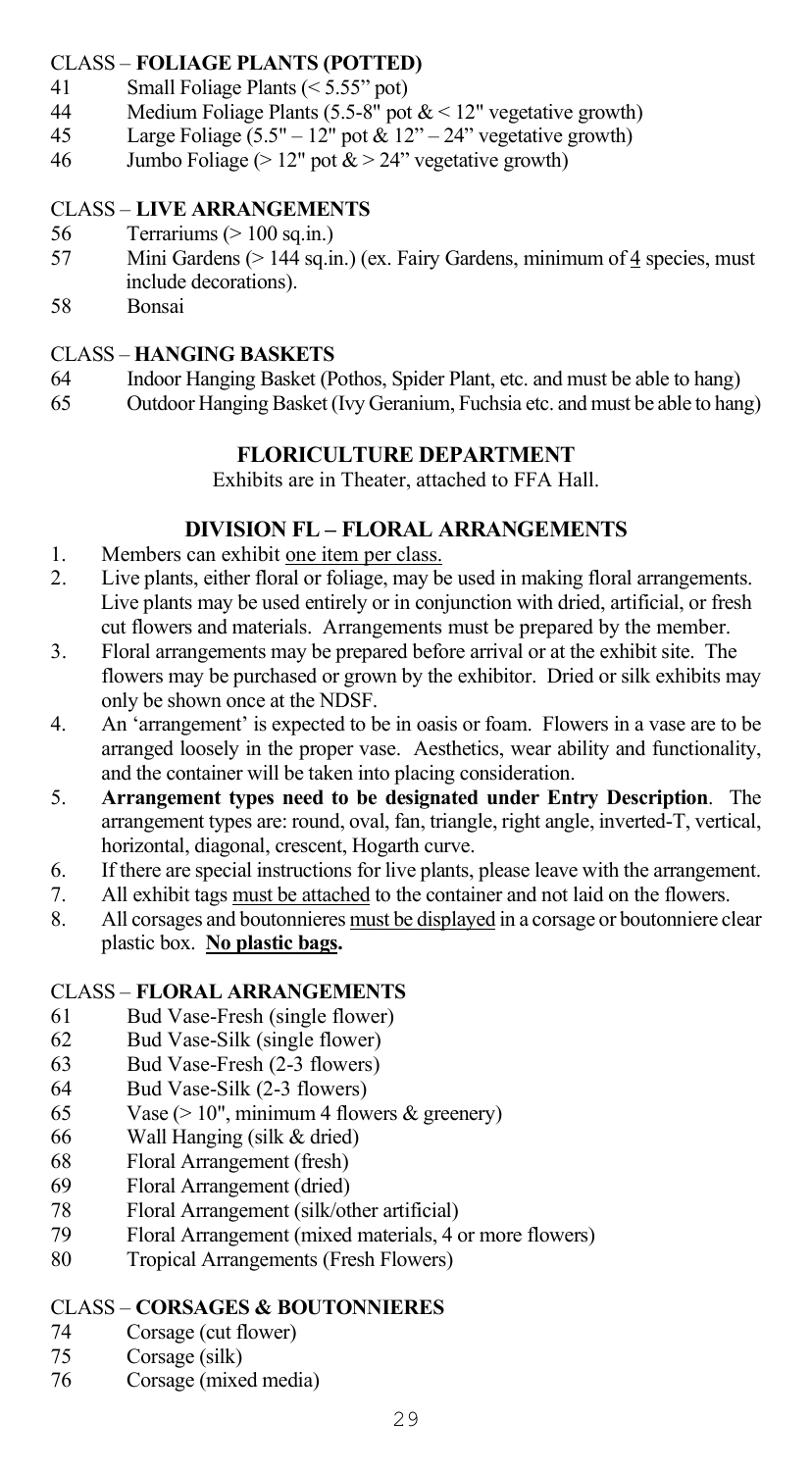- 84 Boutonnieres (cut flower)
- 85 Boutonnieres (silk)
- 86 Boutonnieres, (mixed media)
- 87 Wristlet or Hairpiece (cut flower)
- 88 Wristlet or Hairpiece (silk)<br>89 Wristlet or Hairpiece (mixe
- Wristlet or Hairpiece (mixed media)

# **DIVISION ME** – **AGRICULTURAL MECHANICS**

Exhibits are in FFA Hall & Theater, attached to FFA Hall. Tractors are in the NDSF Center Lobby – Main Entrance

- 1. The following classes will be offered in agricultural mechanics; however, each member may exhibit more than one unlike project per class. A list of typical projects within each class is included. **Each exhibit must be a challenging project and must have a purpose or practical use.** (NO "what-cha-may-callits", simple push-sticks or "do-dads, etc.", construction must occur.)
- 2. At the discretion of the division superintendent, the classes may be divided or exhibits reassigned classes by size of project or time necessary to complete the project. All projects must be completed although accessories needed to make the exhibit functional are not necessary, i.e., hydraulic jack for a press.
- 3. The basic construction of the exhibit will determine class number. Class designation may be changed by the division superintendent. Appeals concerning class placement, awards or disqualifications must be made within 24 hours upon the completion of judging.<br>4. Ouality of construction
- **Quality of construction** is a major factor in the judging of these projects. Advisors are encouraged to bring the best for the FFA State Fair display. Items that do not meet the quality standards of the project screening committee or judges will be disqualified and no ribbon placing, or premium will be awarded.
- 5. During transport, all large, extra-large & jumbo exhibits should be properly secured & transported according to all ND DOT load securement regulations.
- 6. Fuel must be drained from tractors or other engines prior to entry into the fair building.

# **DIVISION ME – RECONDITIONED/RESTORED PROJECTS**

- 1. Reconditioned and restored exhibits must include a display board with background information, pictures, parts list, cost, and hours of self-labor.
- 2. A "reconditioned tractor" is a tractor returned to operating condition may be modified from original. A "restored tractor" is a tractor returned to original or as close to original new condition as possible.
- 3. Fuel must be drained from tractors or other engines prior to entry into the fair building. Batteries must be disconnected.
- 4. NO automotive exhibits. Only agricultural exhibits will be accepted.

# CLASS<sub>20</sub>

- Small Wood reconditioned
- 30 Medium Wood reconditioned<br>40 I.arge Wood reconditioned
- 40 Large Wood reconditioned<br>50 Extra Large Wood recondit
- 50 Extra Large Wood reconditioned<br>60 Jumbo Wood reconditioned
- Jumbo Wood reconditioned
- 26 Small Metal reconditioned<br>36 Medium Metal recondition
- Medium Metal reconditioned
- 46 Large Metal reconditioned<br>56 Extra Large Metal recondition
- 56 Extra Large Metal reconditioned
- 66 Jumbo Metal reconditioned tractor<br>66B Jumbo Metal restored tractor
- Jumbo Metal restored tractor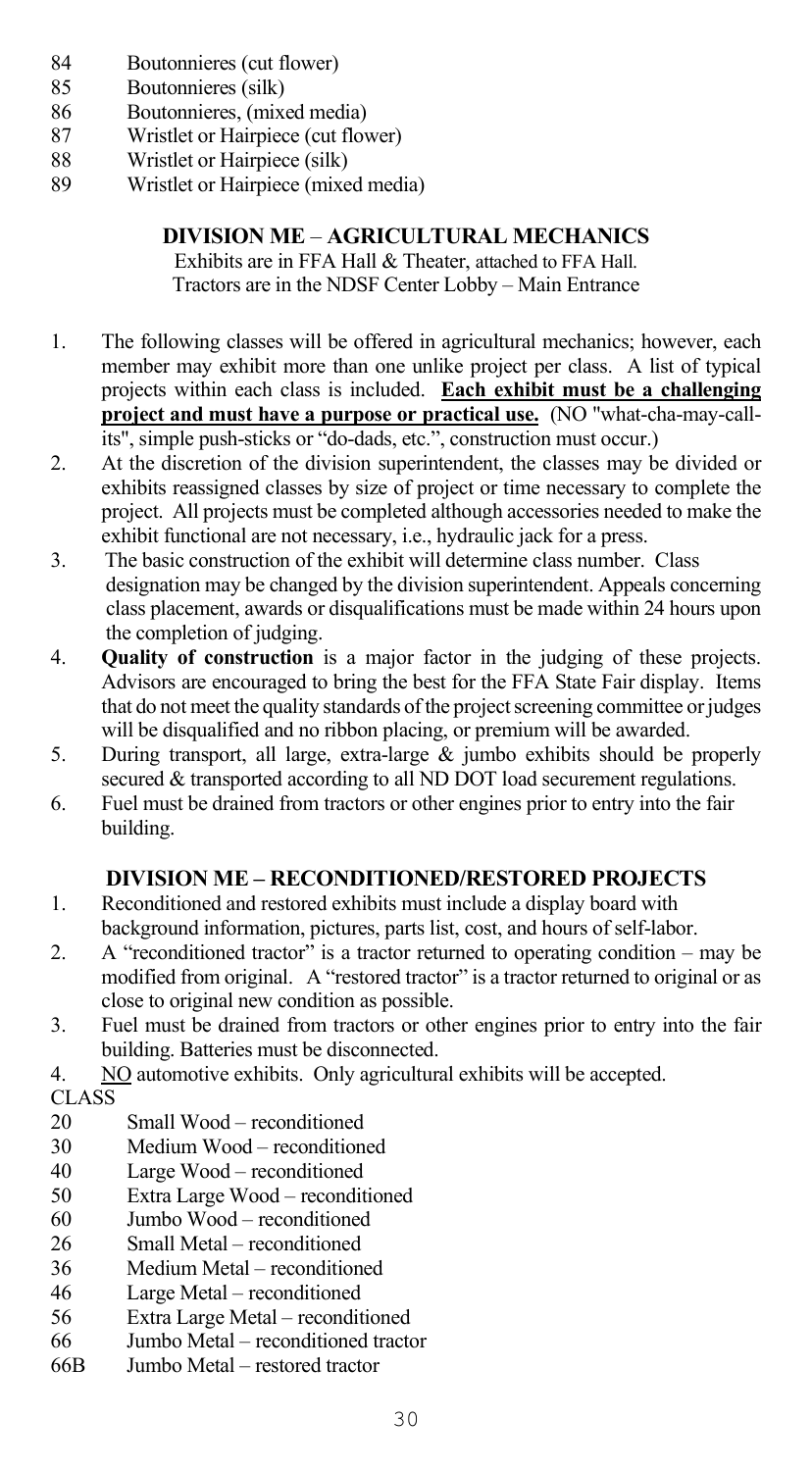#### **DIVISION ME – SMALL PROJECTS**

#### CLASS

| 21 – Finished and Non-Finished Wood – Examples: |                                           |                      |
|-------------------------------------------------|-------------------------------------------|----------------------|
| Grain Box                                       | File Handle                               | <b>Cutting Board</b> |
| Birdhouse - Small                               | <b>Folding Stool</b>                      | <b>Plant Press</b>   |
| Nail/Toolbox                                    | Shadow Box                                | Cord Holder          |
| Hammer Rack                                     | Mug Rack                                  | Foot Stool           |
| Trellis                                         | Key Holder                                | Name Plates          |
| <b>Plant Press</b>                              | <b>Flower Box</b>                         | Pencil Holders       |
| Poultry Feeder                                  | Tote Box                                  | Shelves              |
| Clocks                                          | Planter                                   | <b>Boot Jack</b>     |
| Name Signs                                      | Spine Board                               | Layered Animals      |
| Wood Arts projects                              | Small wood burned clocks or intarsia work |                      |
|                                                 |                                           |                      |

23-- Metal or Concrete – Examples:

| Chisel                  | Tool Gauge                  | Templates           |
|-------------------------|-----------------------------|---------------------|
| Foot Scraper            | <b>Battery Cable Puller</b> | Poultry Feeder      |
| Feed Scoop              | Splash Block                | Eye Bolts           |
| Patio Blocks            | Gate Latch                  | Center Punch        |
| Draw Bar Pins           | Valve Puller                | Chipping Hammer     |
| <b>Branding Irons</b>   | Funnel                      | Metal Arts Projects |
| Hand Cut Plasma designs |                             |                     |

- 24 Electrical Projects Examples: Extension Cords Electrode Holder Trouble Lights Small electronics projects
- 25 Plumbing Useful projects made from plumbing materials and plumbing material joinery methods
- 26 Hand Tool Projects wood or metal project constructed using hand tools exclusively.
- 27 Small mechanics projects made with high tech equipment. CNC projects made of metal, wood, or plastic. (Plasma cut signs, 3D projects) Others to be determined by the Screening Committee – 192 square inches and smaller (example would be 12"x16")

#### **DIVISION ME – MEDIUM PROJECTS**

#### CLASS  $31 - Fi$

|                                                            | 31 – Finished and Non-Finished Wood – Examples: |                          |  |
|------------------------------------------------------------|-------------------------------------------------|--------------------------|--|
| Birdhouse – Martin                                         | Shop Stool                                      | <b>Adirondack Chairs</b> |  |
| Sheep Panels                                               | Sheep Feeders                                   | Lawn Chairs              |  |
| Sawhorse                                                   | Nail and Bolt Cabinet                           | Chairs                   |  |
| <b>Head Squeeze</b>                                        | <b>Tool Cabinet</b>                             | Nightstands              |  |
| <b>Plant Ladders</b>                                       | Multi-Board Signs                               | Carvings                 |  |
| Bookcase                                                   | <b>Gun Rack</b>                                 | Saddle Rack              |  |
|                                                            | Cornhole Boards (entered as a set)              | Workbench                |  |
| Larger Wood Arts projects Home Improvement Projects        |                                                 |                          |  |
| Single line name signs that are $432$ square inches or $>$ |                                                 |                          |  |

33 – Metal or Concrete – Examples:

| Sawhorse            | Head-Squeeze      | Weight Bench        |
|---------------------|-------------------|---------------------|
| Shop Stool          | Jack Stand        | Car Ramp            |
| Mineral Feeder      | Planter Cart      | Trailer Ramp        |
| Post Driver         | Hydroponics Table | Portable Shop Light |
| <b>Barrel Stove</b> | Oxyacetylene Cart | Tailgate            |
| C-Clamp             | Parking Bumper    |                     |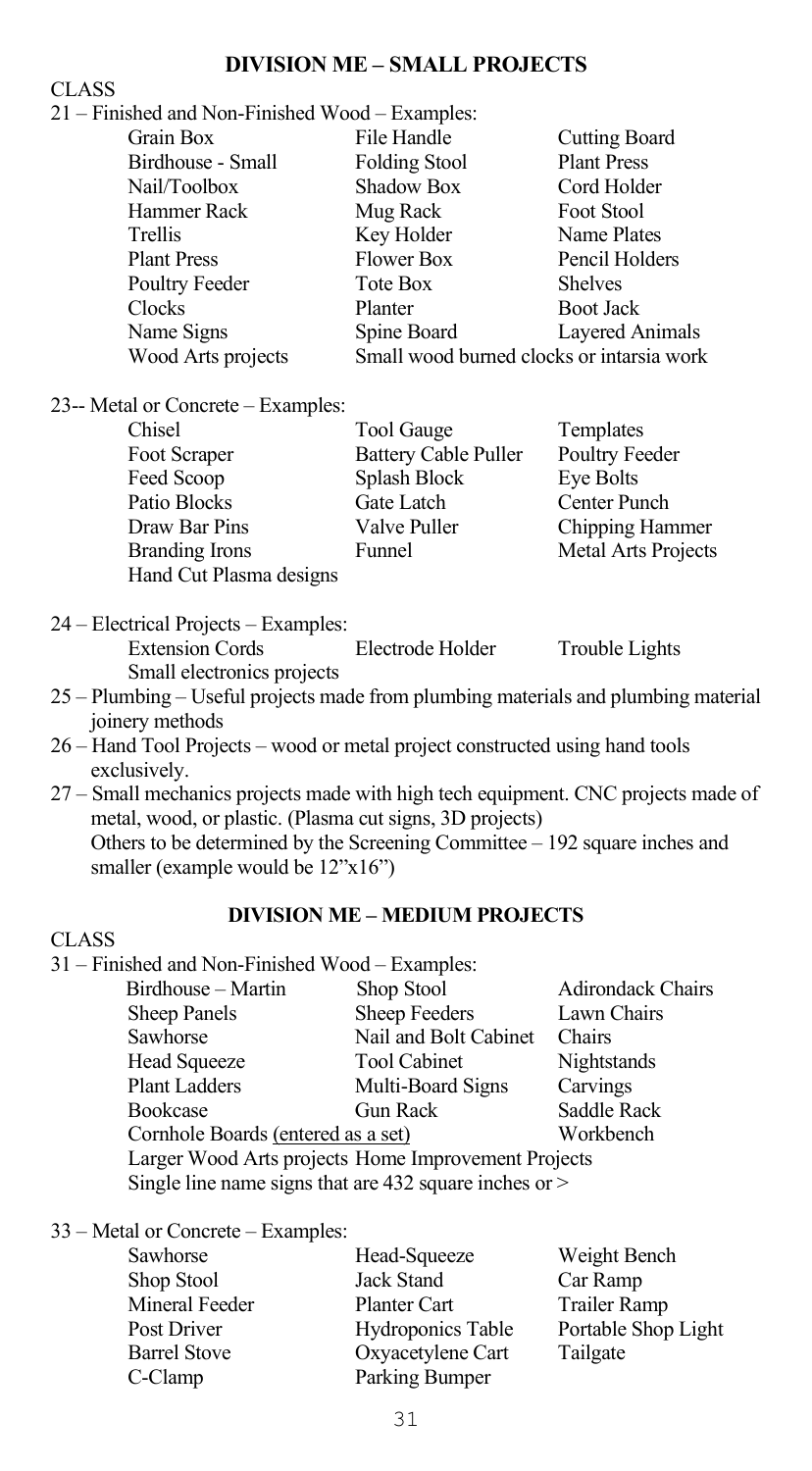Larger Metal Art Projects Hand Cut Medium Plasma Designs

- 34 Electrical Projects Portable shop lights with switches, outlets, and lights.
- 35 Art of Scrap Tabletop Sculpture
- 36 Medium sized Hand Tool Projects Wood or metal projects constructed using hand tools exclusively.
- 37 Medium Sized Mechanics projects produced with High Tech Equipment. >192 square inches and <720 square inches (example would be 24"x 30")

# **DIVISION ME – LARGE PROJECTS**

#### CLASS

| 41 – Finished and Non-Finished Wood – Examples: |                    |  |  |  |  |
|-------------------------------------------------|--------------------|--|--|--|--|
| Calf Stall/Pen<br>Picnic Tables<br>Doghouse     |                    |  |  |  |  |
| Pickup Rack                                     | Pickup Storage Box |  |  |  |  |
| Loading Chute                                   | <b>Dresser</b>     |  |  |  |  |
| <b>Entertainment Center</b>                     | Chest/Cedar Chest  |  |  |  |  |
| Waterbed Frame/Headboard<br>Gun Cabinet         |                    |  |  |  |  |
|                                                 |                    |  |  |  |  |

43 – Metal or Concrete – examples:

| Bale Mover         | <b>Hydraulic Press</b> | Sheep Fitting Table      |              |
|--------------------|------------------------|--------------------------|--------------|
| <b>Bale Feeder</b> | Corral Panel           | Cattle Clipping Chute    |              |
| Meat Saw           | Corral Gate            | Parts Washer             |              |
| Calf Stalls        | Farrowing Crate        | Greenhouse Table         | Log Splitter |
| Engine Stand       | Engine Hoist           | Large Plasma Cut Designs |              |

45 – Art of Scrap – Floor Sculpture

46 – Large Mechanics projects produced with High Tech Equipment. >720 sq. in.

#### **DIVISION ME – EXTRA-LARGE PROJECTS**

#### CLASS

51 – Wood – Examples:

| Wagon Box         | Portable Fish house $(60 sq. ft.)$ | Bunk-Line Feeder |
|-------------------|------------------------------------|------------------|
| Hopper-Bottom Bin | Outhouse                           | Small Shed       |

52 – Metal or Concrete – Examples:

| Tandem Livestock Trailer Hopper Bottom Bin          |                          | Self Feeder                              |
|-----------------------------------------------------|--------------------------|------------------------------------------|
| Wagon Chassis<br>A-Frame Hoist Concrete Bunk        | <b>Swather Transport</b> | Windrower Transport<br>Two Horse Trailer |
| Others to be determined by the Screening Committee. |                          |                                          |

# **DIVISION ME – JUMBO PROJECTS**

# CLASS

61 – Wood

Large Buildings  $(>100 \text{ sq. ft.})$  Fish house  $(>60 \text{ sq. ft.})$ 

62 – Metal or Concrete

 Eight Horse Trailer Gooseneck Trailer Others to be determined by the Screening Committee

# **EDUCATIONAL DISPLAYS DEPARTMENT DIVISION ED** – **EDUCATIONAL DISPLAYS**

Exhibits are in Theater, attached to FFA Hall.

#### **DISPLAY REQUIREMENTS**

- 1. All exhibits must meet size requirements and be education in design and function.
- 2. A member or group of members from the same chapter may prepare an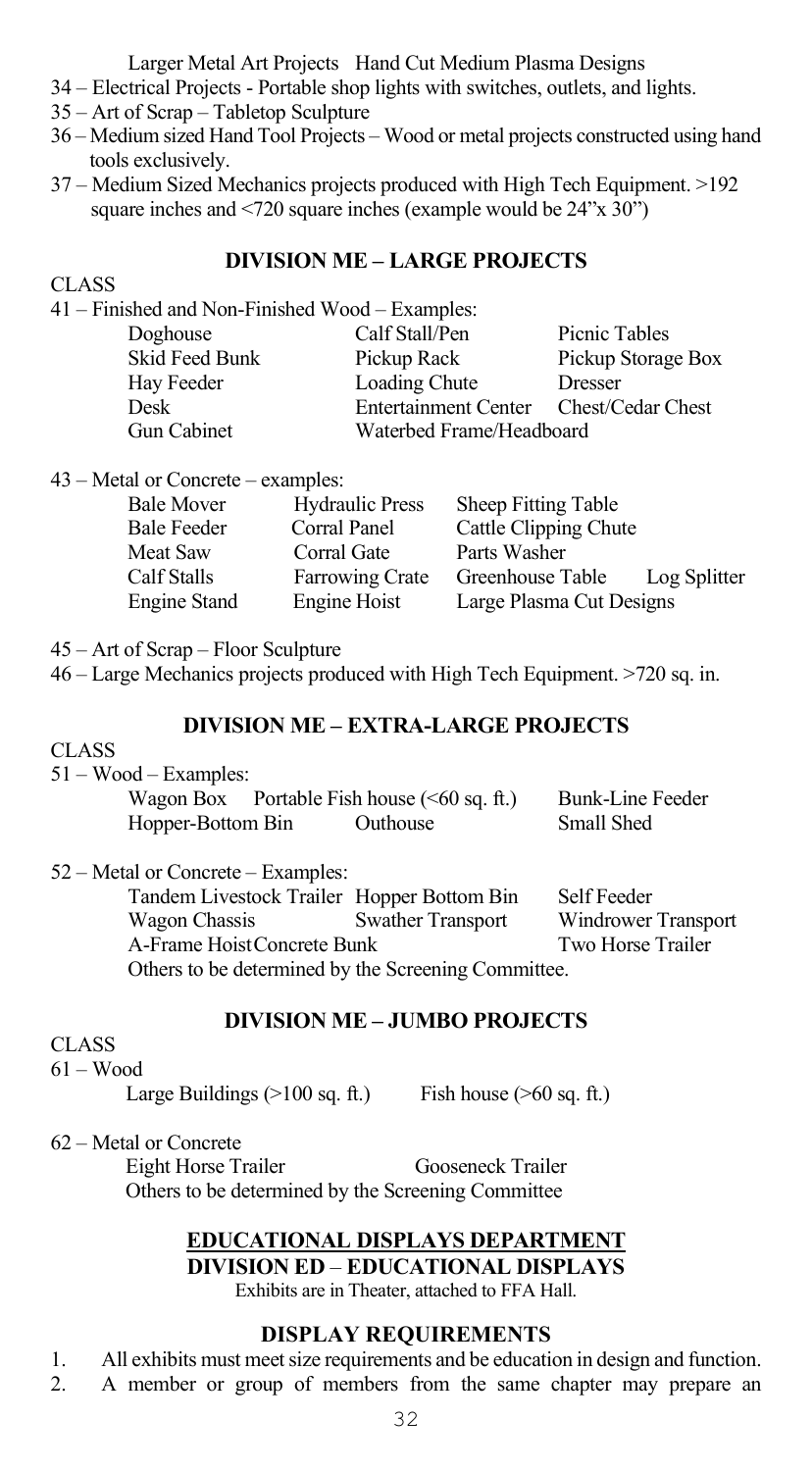educational display on any part of the Agricultural/Agriscience instructional program. Examples of displays are: pipe fitting exercise, electrical displays, livestock information, crop information, horticulture practices, model buildings, model feed lots, etc.

- 3. A member or group of members from the same chapter may enter one exhibit in each class.
- 4. Each educational display must convey a clear message that informs the observer and be of an Agricultural Education pathway (Wedding Planner, Dentist, and Physician, etc. are not agricultural careers.
- 5. Front to back printing of PowerPoints, etc. is considered two pages.<br>6. A display board cannot be on 'poster board.' It must be on a hard-bo
- 6. A display board cannot be on 'poster board.' It must be on a hard-board material, bi-fold, or tri-fold.
- 7. If a poster display does not meet size requirements it will be dropped a ribbon or disqualified. This will be determined by the division superintendent. Educational Display Scoring Criteria:

 Information Presented Mounting Method Used Time Taken to Prepare Item Proper Preparation Techniques Educational Value General Appearance

### **DIVISION ED – AS – AGRISCIENCE, ECOLOGY & NATURAL RESOURCE SCIENCE DISPLAYS**

# **CLASS**

- 10 Poster Displays (maximum size 22" x 28" minimum size 11" x 17"). A poster display that conveys a clear message to inform the observer. (Examples: see lot 11) Includes brochures to be exhibited.
- 11 Notebook or Scrapbook display and Computer-Generated Identification Aids – a collection (minimum 10 pages) of information on a specific theme. Examples: domestic animals, wildlife, weeping watersheds, prairie potholes, aquatic plants, waterfowl nesting structures, habitat planning, bird and bat houses, forest production, soils, grazing management plans, insects, animal or plant anatomy, gardening plans, breeds of livestock, etc**.** Information must be presented to convey a clear message to the observer. No PowerPoints.
- 12 Identification Aids (10 examples) Once living material, one example per page. Items are made to assist in identifying, or as examples of type. Examples: Range, Crop or Weed mounts, Crop Pest Collections, Leaf Mounts etc. each item is individually mounted and identified.
- 13 Educational Aid a set of 20 or more samples to assist in identification and learning. Computer generated photos, identification aids or a collection of information and photos etc., on a specific theme. One item per page and presented to clearly inform the observer.
- 14 Educational Aid Set a set of once living materials, a collection of 20 or more samples. Example: set of range, crop, or weed mounts or seed sets, set of market factors for soybeans, wheat, and barley. Each sample is labeled and identified and mounted on pages or in display units less than 2' x 2'
- 15 Board Displays(2' x 2' or larger) or 3-D Displays. Items mounted on hardboard display board(s), bi-fold or tri-fold tabletop displays, or bulletin boards. **Each must convey a clear message to the observer.**
- 16 Wildlife Habitat Improvement Structures exhibit item along with information on the value of this exhibit to ecology. Example: Nesting structure composed of natural or recycled materials.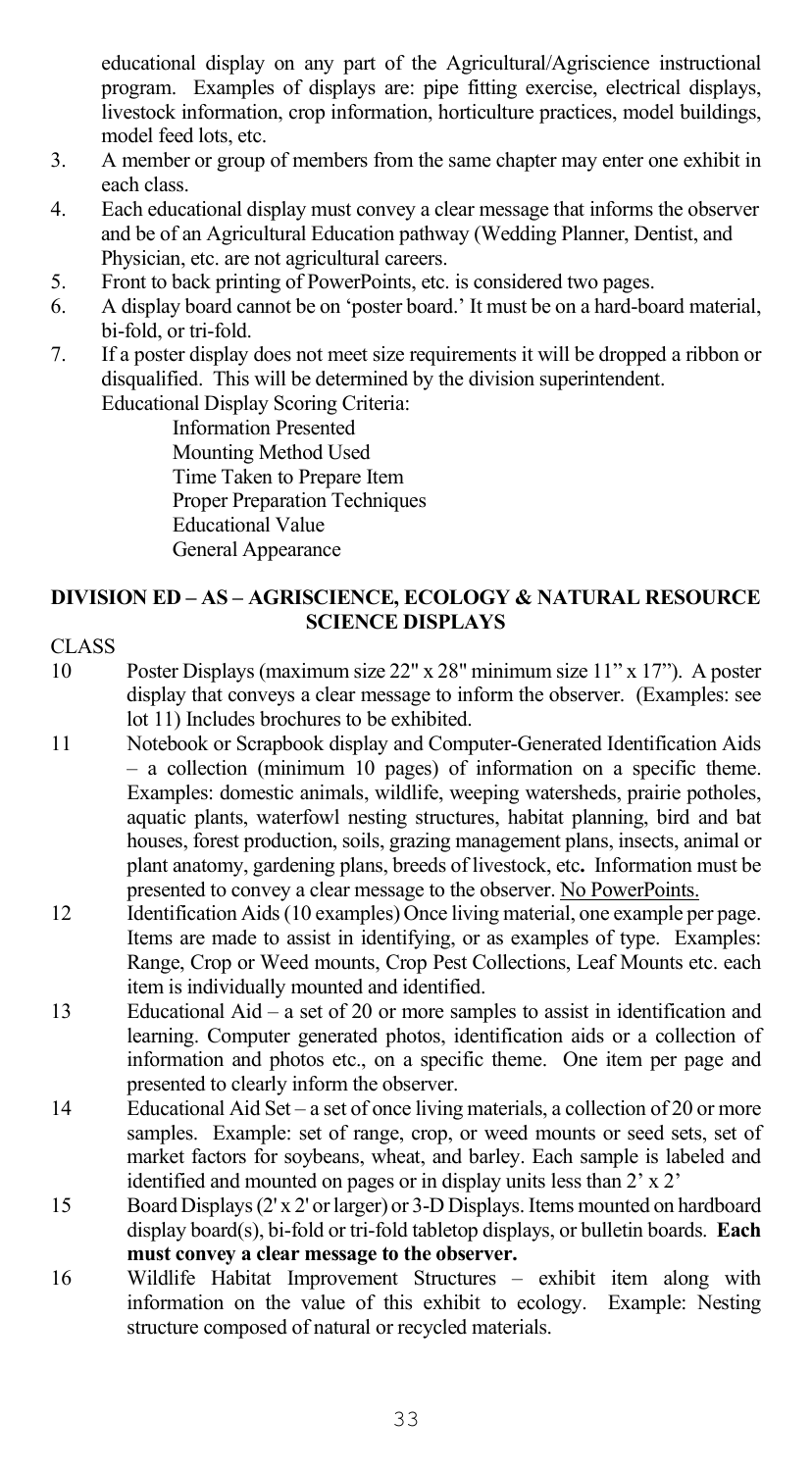# **DIVISION ED** – **LD/FP – LANDSCAPE DESIGNS AND FARMSTEAD PLANS**

- 1. All plans are to be drawn on any weight paper, minimum size 11" x 17", maximum 22" x 28".
- 2. All designs are to include a complete key or legend identifying the materials used in the drawing, including the scale used in the drawing.
- 3. The evaluation of the design by the judge will be based on the following:
	- a. Neatness
	- b. Plant Selection
	- c. Plant/Building Arrangements
	- d. Completeness
	- e. Must be drawn to scale. The landscape designs must be an original design.
- 4. Farmstead plans should also include: Building/Enterprise Area Identification, Plant & Materials legend, and a Moderate landscape plan of all appropriate buildings.

# CLASS<br>20

- Special Feature/Site Plan
- 21 Computer Generated Design<br>22 Landscape Design
- Landscape Design
- 23 Farmstead Plan

#### **DIVISION ED** – **SAF – AGRICULTURAL SAFETY EXHIBITS**

- CLASS
- 30 Poster (minimum 11"x 17" size, maximum 22" x 28") detailing agricultural safety topic such as: agricultural mechanics, food science, and animal science.
- 31 Exhibit details farm  $\&$  shop safety hazards  $\&$  corrective/preventive measures.<br>34 Board Display or 3-D Display (2' x 2' or larger) Items/information mounted
- 34 Board Display or 3-D Display (2' x 2' or larger) Items/information mounted on hardboard display board(s), bi-fold or tri-fold tabletop displays, bulletin boards. Also, may include; wiring or plumbing walls with labeling of parts, description of type of controls or pipe joinery methods, etc. Each must convey a clear message to the observer.

#### **DIVISION ED – MT – MECHANICAL TECHNOLOGY EDUCATIONAL DISPLAYS**

### CLASS

- 40 Posters (minimum 11" x 17", maximum 22" x 28") that details ag mechanics technology and informs the observer.
- 41 Computer Aided Drafted Plans project plans prepared using a computer drafting program.
- 42 Mechanical/Computer Drafted Plans & Project Display project plans display would consist of an exhibit that provides all the necessary information to complete this project. If it does not have all six areas, it will be judged as class 41 or disqualified if deemed it does not fit in that class. It would include:
	- a. An original, quality, draw-to-scale plan
	- b. A bill of materials with costs
	- c. A detailed set of directions to follow in construction of project.
	- d. All materials contained within a folder or scrapbook to include drawings and title based on intended use.
	- e. The finished product (if practical.)
	- f. CNC Created Items: Coding
- 44 Board Displays/Technology Displays (2' x 2' or larger) bi-fold or tri-fold, tabletop or bulletin board display of agricultural mechanics technology use, equipment etc., and must include information/instructions that inform the observer. Examples: wood types, knots, engine parts, computer components, electricity, etc.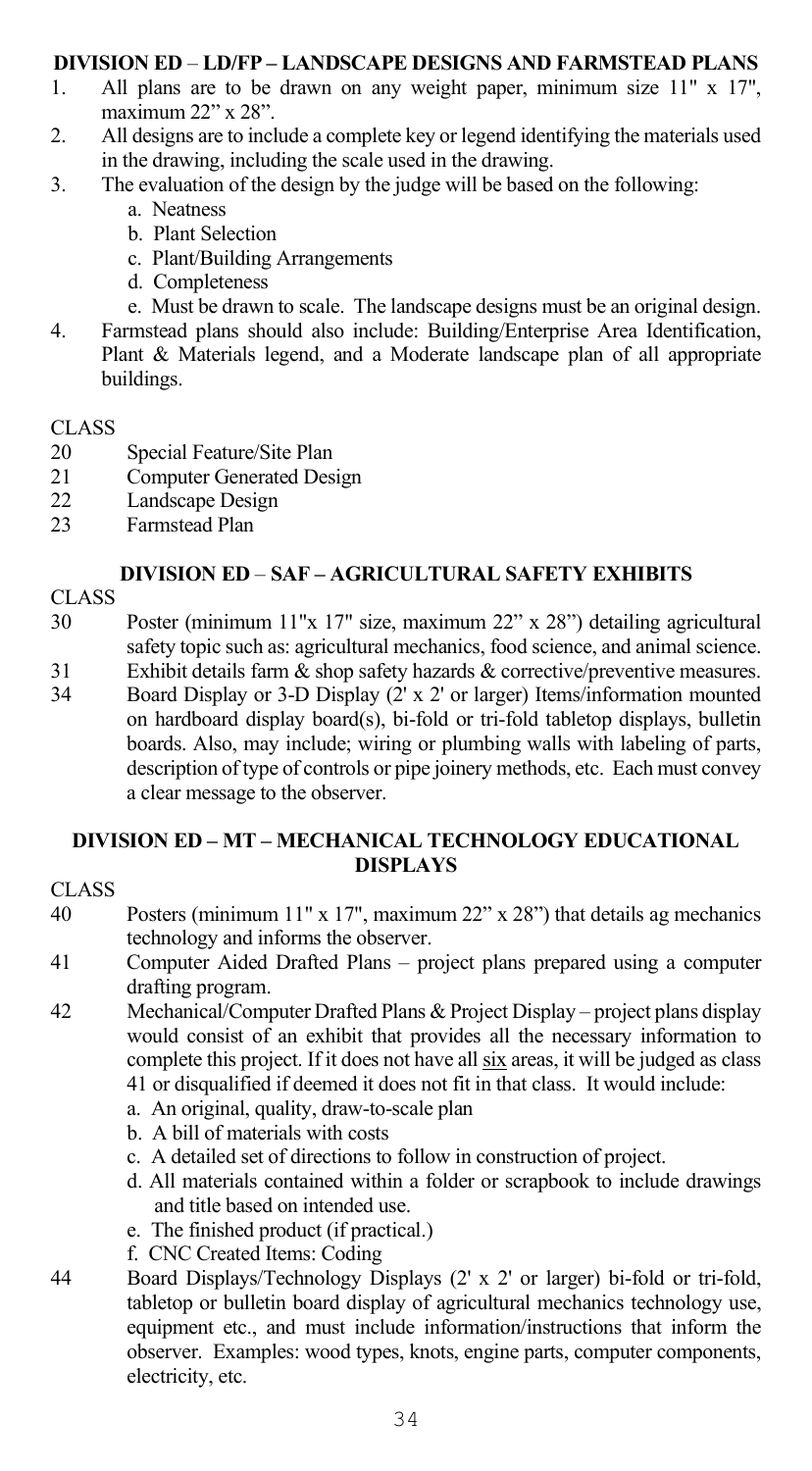- 47 Model Buildings member or group of members from the same chapter may prepare and display model buildings and/or feeder lots as a part of the model buildings educational displays. Indicate scale used in construction of model buildings. Labeling of parts, itemization of costs of full-scale building, etc. is required to enhance the educational value of these displays. Judges may divide this group into sub-lots based on construction. Model footprint  $= 120 - 480$ square inches.
- 48 Large Model Buildings member or group of members from the same chapter may prepare and display model buildings and/or feeder lots as a part of the model buildings educational displays. Indicate scale used in construction of model buildings. Labeling of parts, itemization of costs of full-scale building, etc. is required to enhance the educational value of these displays. Judges may divide this group into sub-lots based on construction. Model footprint = greater than 480 square inches.

#### **DIVISION ED** – **CH – CHAPTER LEADERSHIP/SAE/IMPROVEMENT PROJECT DISPLAYS**

# CLASS<br>50

- Poster Displays or SAE scrapbooks (minimum size 11" x 17", maximum size 22" x 28") that clearly informs the observer about FFA Activities, Ag Careers, SAE programs, etc., that are the result of a student's research, experiences, or program participation.
- 53 Proficiency or Career Presentations members may prepare a presentation of activities associated with their SAE (Supervised Agricultural Experience Program) leading toward application for proficiency awards. Indicate proficiency area of interest. Career presentations may be exhibited that are the result of a student's investigation of a specific agricultural career. Presentations must be at least 10 pages.
- 58 Large Displays, Chapter Displays, or an Official Chapter Scrapbook Display showing FFA in action, that promote the local chapter, are used to recruit members, or demonstrate an aspect of agriculture, agriscience, etc. May be mounted on boards, tabletop display, and include photos, pamphlets, etc.
- 59 Chapter Educational Display made by an FFA member or chapter that informs the public about value-adding agricultural industry in North Dakota. The display should be the result of researching and documenting a specific aspect of the ag industry, or a specific value adding company or process such as: Pasta Processing, Sugar beet Processing, Bison Processing, Potato Processing, Straw-board Manufacturing, Equipment Manufacturing, etc. (4' x 6' minimum size)

#### **DIVISION ED – TA – TEACHING AIDES**

- 60 Agricultural related PowerPoints containing a minimum of 10 or more subject matter content slides. In addition to, each exhibit must contain a title slide and a minimum of one correctly works cited/sources slide.
- 62 Agricultural related PowerPoints containing a minimum of 20 or more subject matter content slides. In addition to, each exhibit must contain a title slide and a minimum of one correctly works cited/sources slide.

#### **DIVISION ED – SF – AGRISCIENCE FAIR EXHIBITS**

The exhibits provide the opportunity for students who are studying the application of scientific principles and emerging technologies in Agriculture to achieve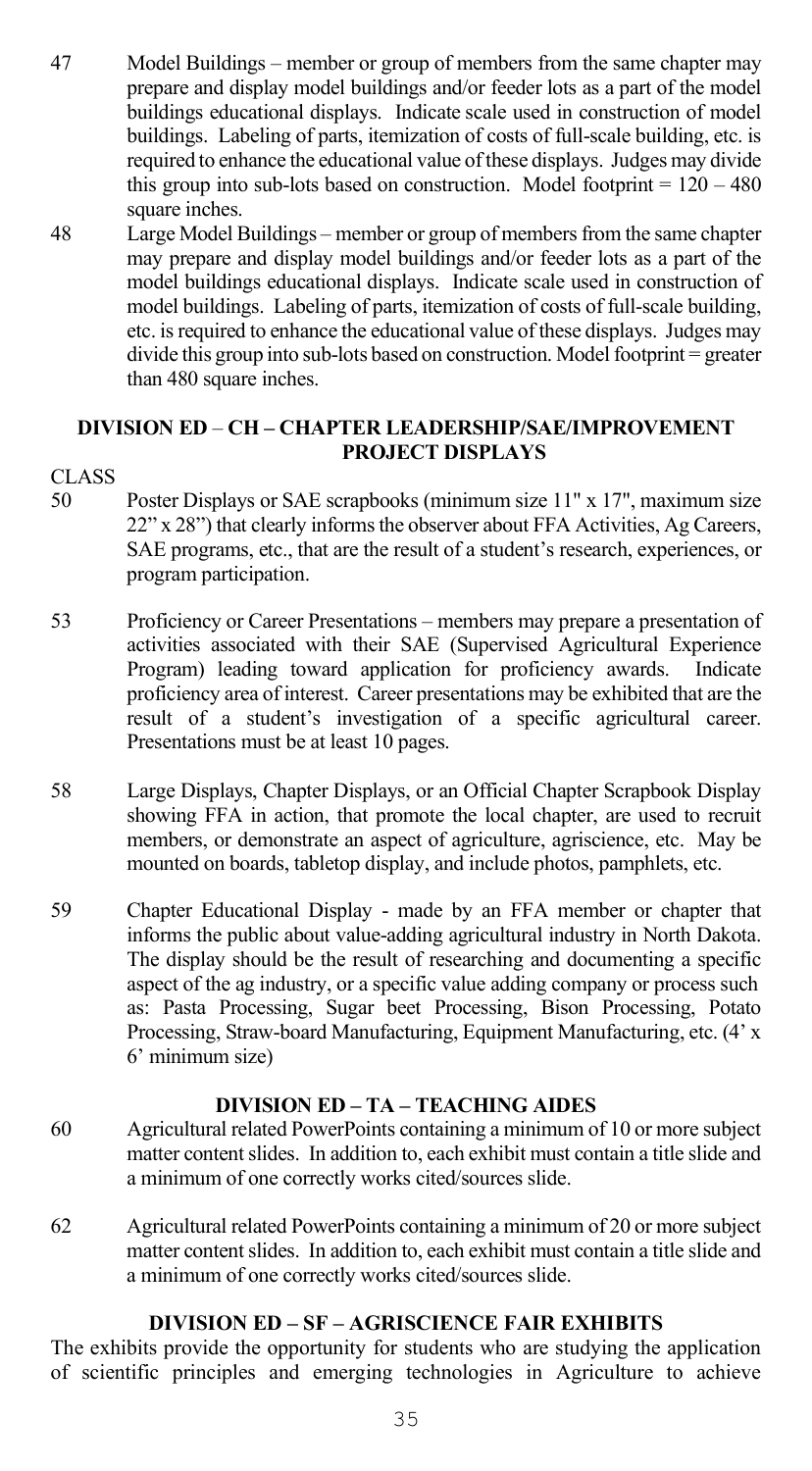recognition for their accomplishments in Agriscience. Students are provided the opportunity to display Agriscience projects that are products of their Agriscience courses and exhibit an agriculture theme. The categories represent the National FFA Agriscience Fair Categories. Specific rules/guidelines for Agriscience project displays are available on the National FFA website (www.ffa.org). Agriscience displays must include the following: 1. Question 2. Procedure 3. Conclusion

CLASS<br>SF1

- This class is for FFA members who have completed grades 7 and 8 in the previous school term.
- SF2 This class is for FFA members who have completed grades 9 and 10 in the previous school term.
- SF3 This class is for FFA members who have completed grades 11 and 12 in the previous school term.
- SF1T This class is for teams of two FFA members who have completed grades 7 and 8 in the previous school term.
- SF2T This class is for teams of two FFA members who have completed grades 9 and 10 in the previous school term.
- SF3T This class is for teams of two FFA members who have completed grades 11 and 12 in the previous school term.

# **Categories:**

- Animal Systems
- B. Environmental Services/Natural Resource Systems<br>C. Food Products and Processing Systems
- Food Products and Processing Systems
- D. Plant Systems<br>E. Power Structu
- Power, Structural and Technical Systems
- F. Social Science

# **Display Rules:**<br><sup>1</sup> The disple

- The display must consist of a stable, free-standing display board on the provided table top not to exceed the provided dimensions: 36" high (from top of table to top of display), 48" wide, 30" deep (the distance from front to back). No props, logbooks, handouts, or electronics are permitted. No tablets, iPads, cell phones, or other electronic devices will be permitted.
- 2. A team is a maximum of two members working cooperatively on the same project. Displays must reflect the current year's work only and shall be the result of the student(s) own efforts. Successive year projects must indicate change or growth in the project from the previous year(s) in the project log books.
- 3. Exhibits are to be labeled by class and category. Example: **SFJ A** equals a 7 and 8 grade exhibit in Animal Systems. All projects must have the following information attached to the upper right-hand corner of the exhibit: Name of person(s) responsible for developing the project, Chapter Name, State, Class entered, and Category entered.
- 4. See the National FFA Agriscience Fair Handbook for required project components and display safety rules. The handbook, application etc. is located on the National FFA website (www.ffa.org).
- 5. One Grand and Reserve Champion overall Agriscience Fair Exhibit will be selected.